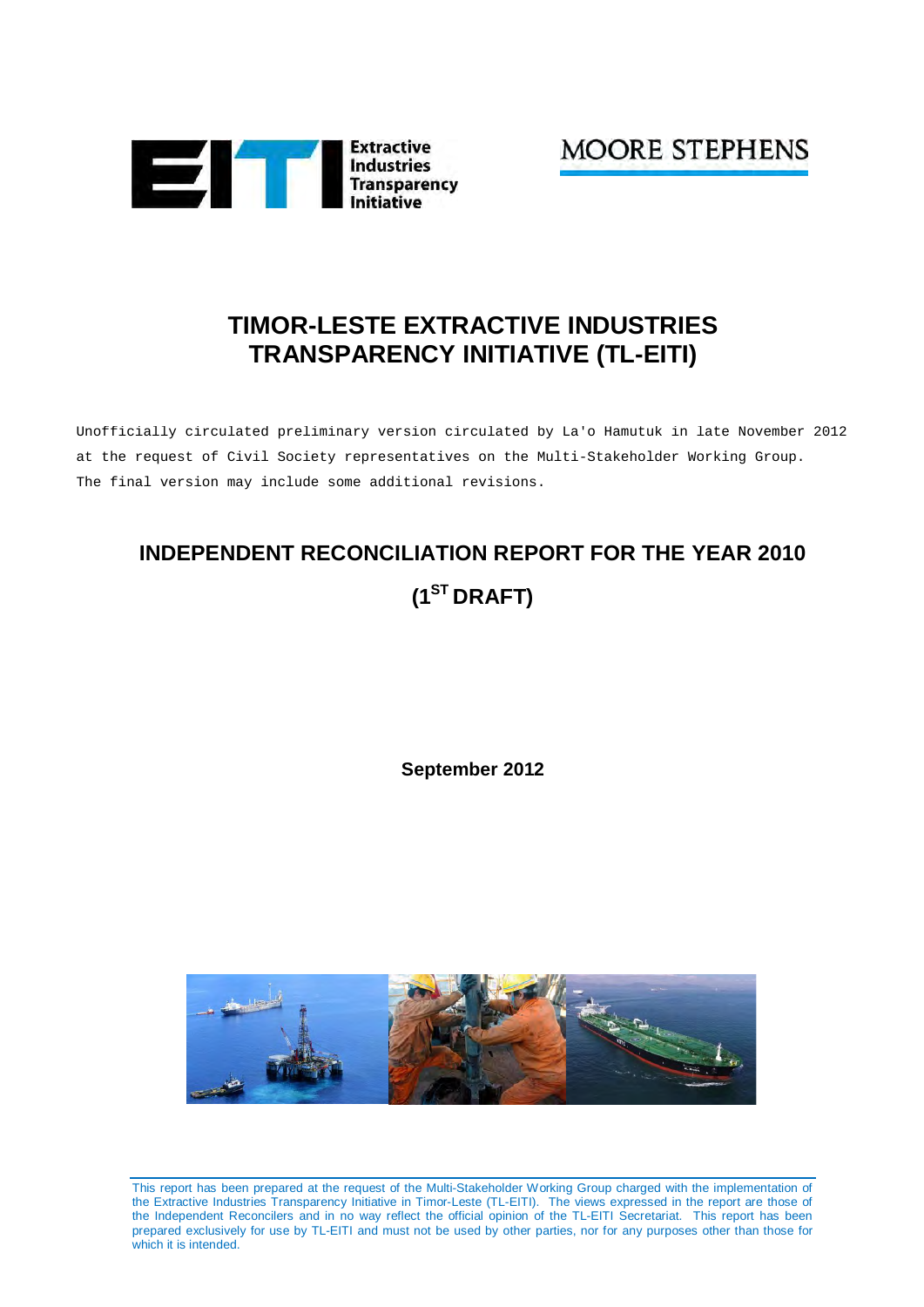# **CONTENTS**

| 1.  |                                                                                      |  |
|-----|--------------------------------------------------------------------------------------|--|
| 1.1 |                                                                                      |  |
| 1.2 |                                                                                      |  |
| 1.3 |                                                                                      |  |
| 2.  |                                                                                      |  |
| 2.1 |                                                                                      |  |
| 2.2 |                                                                                      |  |
| 2.3 |                                                                                      |  |
| 2.4 |                                                                                      |  |
| 3.  |                                                                                      |  |
| 3.1 |                                                                                      |  |
| 3.2 |                                                                                      |  |
| 4.  |                                                                                      |  |
| 4.1 |                                                                                      |  |
| 4.2 |                                                                                      |  |
| 4.3 |                                                                                      |  |
| 5.  |                                                                                      |  |
| 5.1 |                                                                                      |  |
| 5.2 |                                                                                      |  |
| 5.3 |                                                                                      |  |
| 6.  |                                                                                      |  |
| 7.  |                                                                                      |  |
|     |                                                                                      |  |
|     | Annex 1: Details of oil companies included in the EITI 2010 reconciliation scope  23 |  |
|     |                                                                                      |  |
|     |                                                                                      |  |
|     |                                                                                      |  |
|     |                                                                                      |  |
|     |                                                                                      |  |
|     |                                                                                      |  |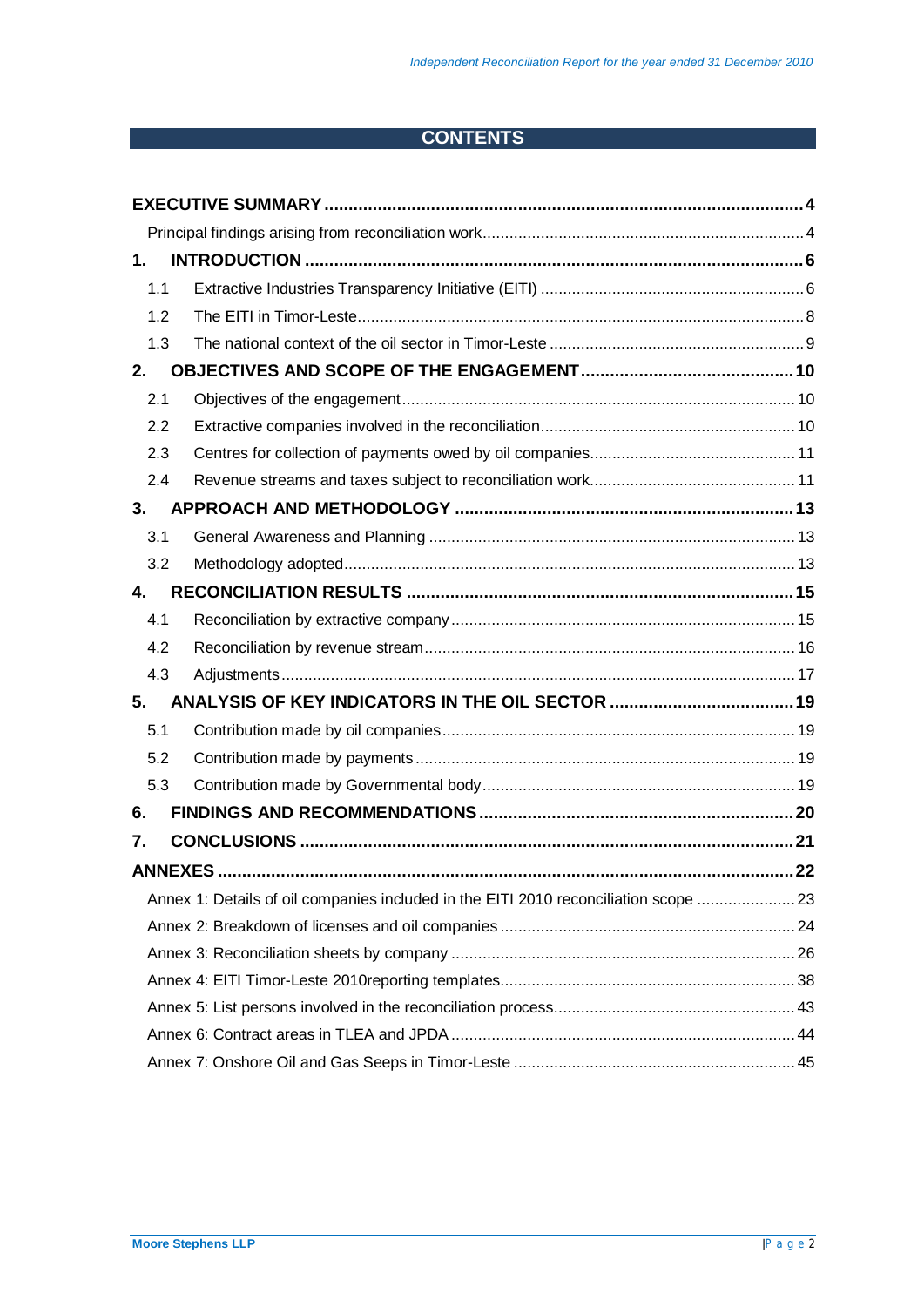| <b>LIST OF ABBREVIATIONS</b> |                                                           |  |  |  |  |  |  |
|------------------------------|-----------------------------------------------------------|--|--|--|--|--|--|
| <b>BPA</b>                   | Banking and Payments Authority                            |  |  |  |  |  |  |
| <b>CBTL</b>                  | Central Bank of Timor-Leste                               |  |  |  |  |  |  |
| <b>EITI</b>                  | Extractive Industries Transparency Initiative             |  |  |  |  |  |  |
| <b>ETRS</b>                  | East Timor Revenue Services                               |  |  |  |  |  |  |
| <b>FTP</b>                   | <b>First Tranche Petroleum</b>                            |  |  |  |  |  |  |
| <b>IFAC</b>                  | International Federation of Accountants                   |  |  |  |  |  |  |
| <b>ISRS</b>                  | International Standards on Related Services               |  |  |  |  |  |  |
| JPDA.                        | Joint Petroleum Development Area                          |  |  |  |  |  |  |
| <b>MSWG</b>                  | Multi-Stakeholder Working Group                           |  |  |  |  |  |  |
| <b>NPA</b>                   | National Petroleum Authority                              |  |  |  |  |  |  |
| <b>PSC</b>                   | <b>Petroleum Sharing Contract</b>                         |  |  |  |  |  |  |
| <b>PTA</b>                   | Petroleum Tax Directorate                                 |  |  |  |  |  |  |
| TL                           | <b>Timor-Leste</b>                                        |  |  |  |  |  |  |
| <b>TLEA</b>                  | Timor-Leste Exclusive Area                                |  |  |  |  |  |  |
| <b>TL-EITI</b>               | Timor-Leste Extractive Industries Transparency Initiative |  |  |  |  |  |  |
| <b>VAT</b>                   | Value Added Tax                                           |  |  |  |  |  |  |
| <b>WHT</b>                   | <b>Withholding Tax</b>                                    |  |  |  |  |  |  |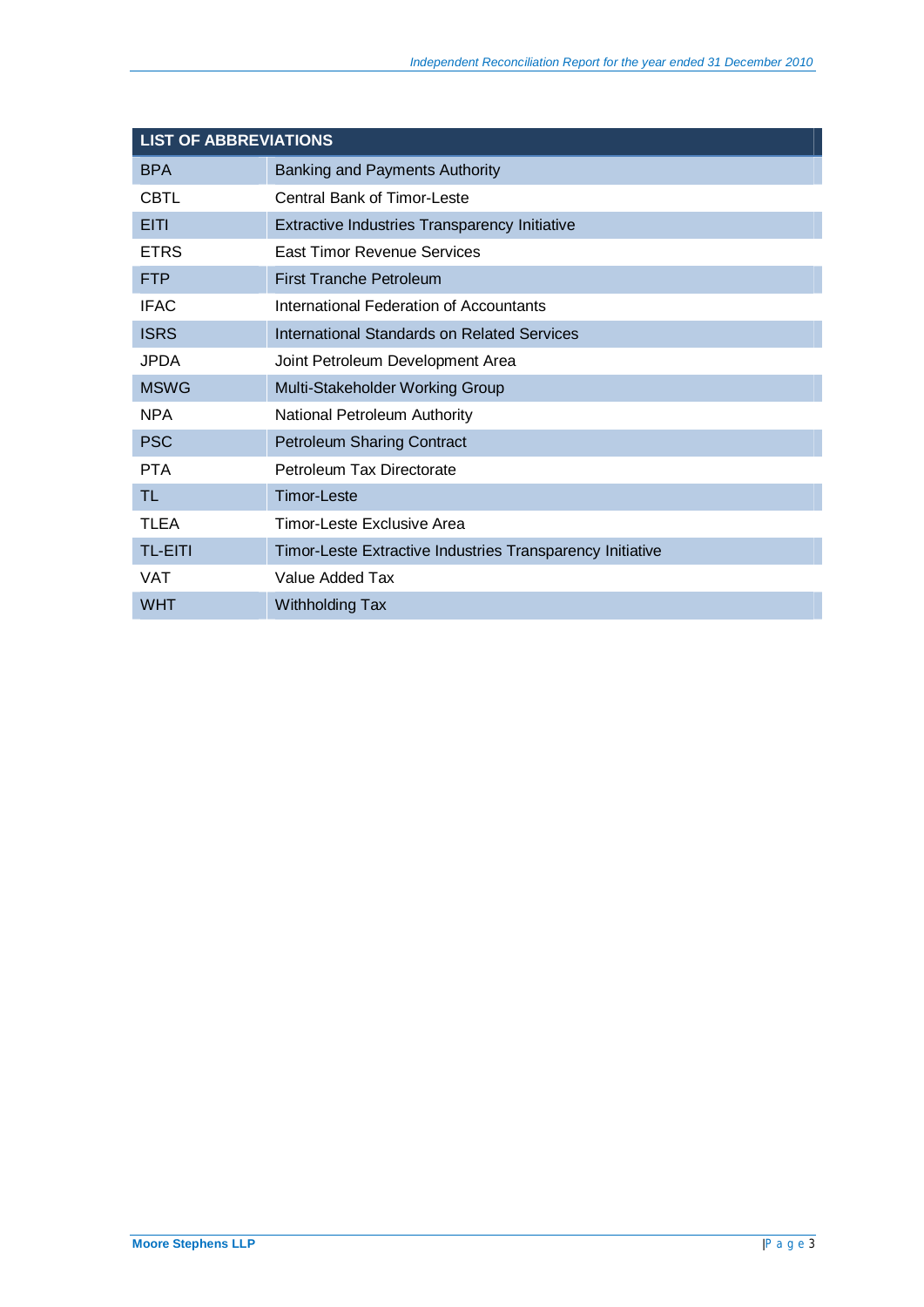## **EXECUTIVE SUMMARY**

The Third Timor-Leste Extractive Industries Transparency Initiative reconciliation covering the period from 1 January to 31 December 2010, was carried out by Moore Stephens in accordance with our Service Contract dated 30 April 2012 and as approved by the Multi-Stakeholder Working Group.

The assignment consisted of a detailed reconciliation of the payments made and declared by the Oil & Gas companies to revenue data provided by various entities and agencies of the Government of Timor-Leste.

The overall objective of the reconciliation exercise was to help the Government of Timor-Leste, and other relevant stakeholders, to determine the contribution that the Oil & Gas sector is making to the country's economy and social development, and this to improve transparency and responsibility in the extractive resources sector.

#### **Principal findings arising from reconciliation work**

The main findings resulting from our work are as follows:

**1.** Except for the company AusAid, all oil companies and all Government Agencies have lodged their reporting templates for the 2010 reconciliation exercise. In total, 13 Oil & Gas companies and 3 Government Agencies have been included in the reconciliation scope.

AusAid failed to submit its reporting template as the company could not be contacted. No contact details were available at the NPA and BCTL with regards to this company.

BCTL stated that, in 2010, it received a total of USD 7,041,600 in relation to Annual Pipeline Fees from AusAid.

**2.** Total differences between payments declared by the oil companies during 2010 and Government Agencies receiving these payments, prior to our reconciliation work, amounted to **USD 7,572,602**, as follows:

|                         | <b>Extractive</b><br>companies<br>(US <sub>3</sub> ) | <b>Government</b><br>(USS) | <b>Difference</b><br><b>(US\$)</b> | $\%$ |
|-------------------------|------------------------------------------------------|----------------------------|------------------------------------|------|
| Total payments declared | 2,157,291,802 2,149,719,200                          |                            | 7.572.602                          | 0.4% |

**3.** Following our reconciliation work, the total differences between payments declared by the oil companies during 2010 and Government Agencies receiving these payments amounted to **USD (7,041,600)**, as follows:

|                                | <b>Extractive</b><br>companies<br>(US\$) | <b>Government</b><br>(US\$) | <b>Difference</b><br>(US\$) | $\frac{9}{6}$ |
|--------------------------------|------------------------------------------|-----------------------------|-----------------------------|---------------|
| <b>Total payments declared</b> |                                          | 2,142,679,969 2,149,721,569 | (7,041,600)                 | $-0.3%$       |

The types of adjustments made during our reconciliation work, together with their values, are detailed in section 4.3 of this report.

- **4.** The unreconciled difference of **USD (7,041,600)** originates exclusively from the nonsubmission of the reporting template from AusAid. This amount relates to Annual Pipeline Fees.
- **5.** We set out in the tables below a summary of the amount declared by the extractive companies at the end of the reconciliation exercise.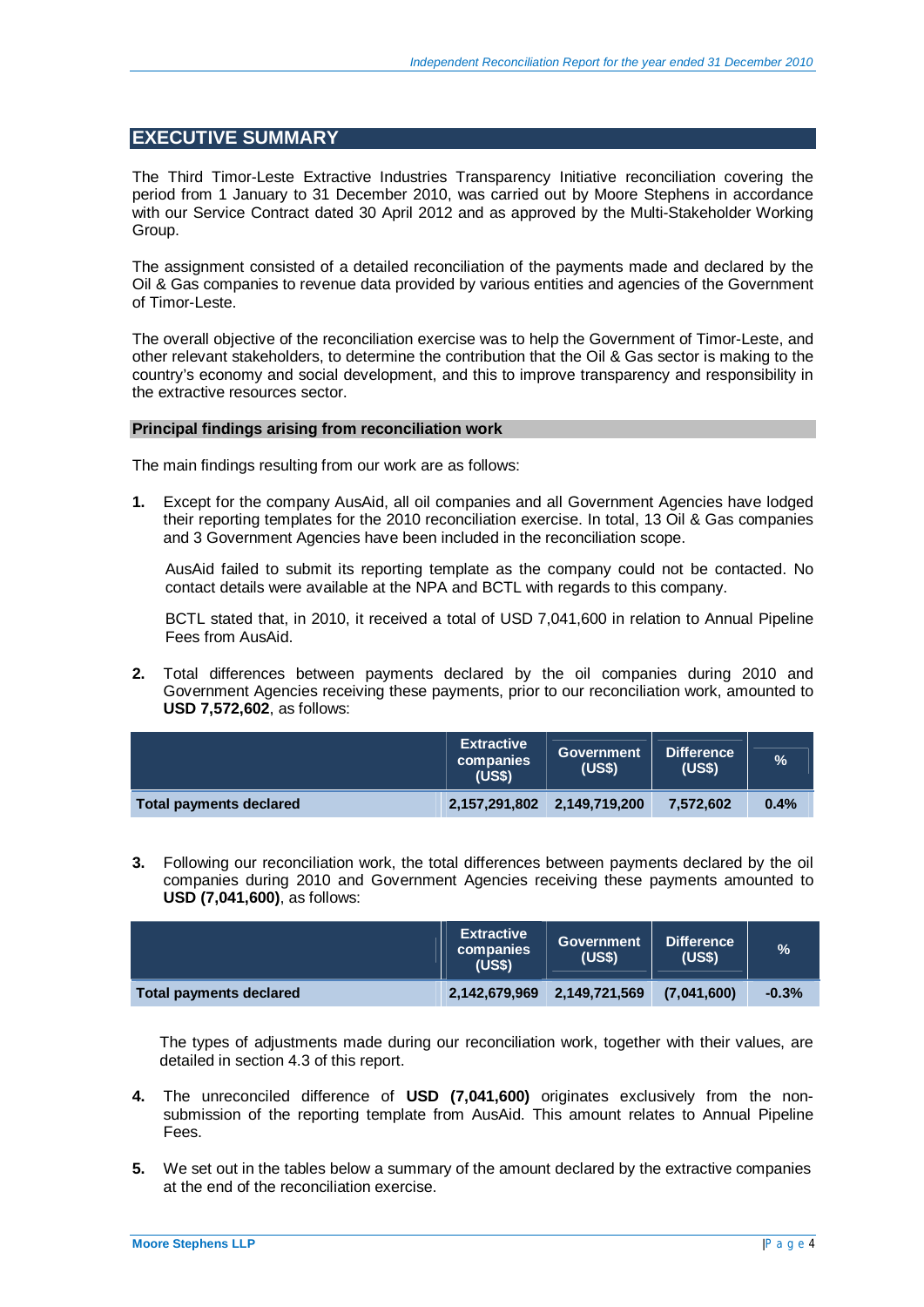| No.            | Company                                      | <b>Extractive</b><br>companies<br>(US\$) | <b>Government</b><br>(US\$) | <b>Differences</b><br>(US\$) |
|----------------|----------------------------------------------|------------------------------------------|-----------------------------|------------------------------|
| 1              | <b>ConocoPhillips</b>                        | 1,303,176,717                            | 1,303,176,717               |                              |
| 2              | Eni Timor-Leste                              | 208,240,433                              | 208,240,433                 |                              |
| 3              | <b>Santos</b>                                | 220,135,671                              | 220, 135, 671               |                              |
| 4              | <b>Inpex Sahul</b>                           | 226,552,562                              | 226,552,562                 |                              |
| 5 <sup>5</sup> | <b>Tokyo Timor Sea Resources</b>             | 167,637,643                              | 167,637,643                 |                              |
| 6              | Woodside Petroleum                           | 689,050                                  | 689,050                     |                              |
| $\overline{7}$ | Minza Oil & Gas                              | 90,330                                   | 90,330                      |                              |
| 8              | Petronas                                     | 11,564,779                               | 11,564,779                  |                              |
| 9              | <b>Oilex</b>                                 | 4,476,530                                | 4,476,530                   |                              |
| 10             | <b>Reliance Exploration &amp; Production</b> | 104,880                                  | 104,880                     |                              |
| 11             | Talisman                                     |                                          |                             |                              |
| 12             | Japan Energy E and P                         | 11,374                                   | 11,374                      |                              |
| 13             | AusAid                                       |                                          | 7,041,600                   | (7.041,600)                  |
|                | <b>Total</b>                                 | 2,142,679,969                            | 2,149,721,569               | (7,041,600)                  |

**6.** We set out in the tables below a summary of the taxes declared by tax at the end of the reconciliation exercise.

| No.            | <b>Revenue stream</b>                          | <b>Extractive</b><br>companies<br>(US\$) | <b>Government</b><br>(US\$) | <b>Differences</b><br>(US\$) |
|----------------|------------------------------------------------|------------------------------------------|-----------------------------|------------------------------|
|                | <b>Petroleum Tax Directorate</b>               | 897,109,913                              | 897,109,913                 |                              |
| 1              | Income tax                                     | 443,226,998                              | 443,226,998                 |                              |
| 2              | Additional Profits Tax/Supplemental Profit Tax | 377,246,383                              | 377,246,383                 |                              |
| 3              | <b>Branch Profits Tax</b>                      | 1,791,360                                | 1,791,360                   |                              |
| 4              | <b>VAT</b>                                     | 34,575,091                               | 34,575,091                  |                              |
| 5              | Withholding Tax                                | 13,376,590                               | 13,376,590                  |                              |
| 6              | Wages Tax                                      | 6,136,664                                | 6,136,664                   |                              |
| $\overline{7}$ | Penalty / Interest                             | 20,756,827                               | 20,756,827                  |                              |
| 8              | Other Payments                                 |                                          |                             |                              |
|                | <b>National Petroleum Authority</b>            | 1,245,273,791                            | 1,245,273,791               |                              |
| 9              | FTP - Condensate/Crude Oil                     | 74,882,547                               | 74,882,547                  |                              |
| 10             | FTP - Liquefied Petroleum Gas                  | 30,196,332                               | 30,196,332                  |                              |
| 11             | FTP - Gas                                      | 59,561,680                               | 59,561,680                  |                              |
| 12             | Profit oil & gas payments                      | 1,076,609,232                            | 1,076,609,232               |                              |
| 13             | JPDA - Application Fee                         |                                          |                             |                              |
| 14             | JPDA - Seismic Data Fee                        |                                          |                             |                              |
| 15             | JPDA - Development Fee                         | 3,064,000                                | 3,064,000                   |                              |
| 16             | JPDA - Contract Service Fee                    | 960,000                                  | 960,000                     |                              |
| 17             | TL Exclusive Area - Application Fee            |                                          |                             |                              |
| 18             | TL Exclusive Area - Seismic Data Fee           |                                          |                             |                              |
|                | <b>Central Bank of Timor-Leste</b>             | 296,265                                  | 7,337,865                   | (7,041,600)                  |
| 19             | TL Exclusive Area - License Fee/Surface Fee    | 296,265                                  | 7,337,865                   | (7,041,600)                  |
|                | <b>Total</b>                                   | 2,142,679,969                            | 2,149,721,569               | (7,041,600)                  |

Moore Stephens LLP [Date]

Tim Woodward 150 Aldersgate Street<br>
Partner 150 Aldersgate Street<br>
London EC1A 4AB London EC1A 4AB

**Moore Stephens LLP** |Page 5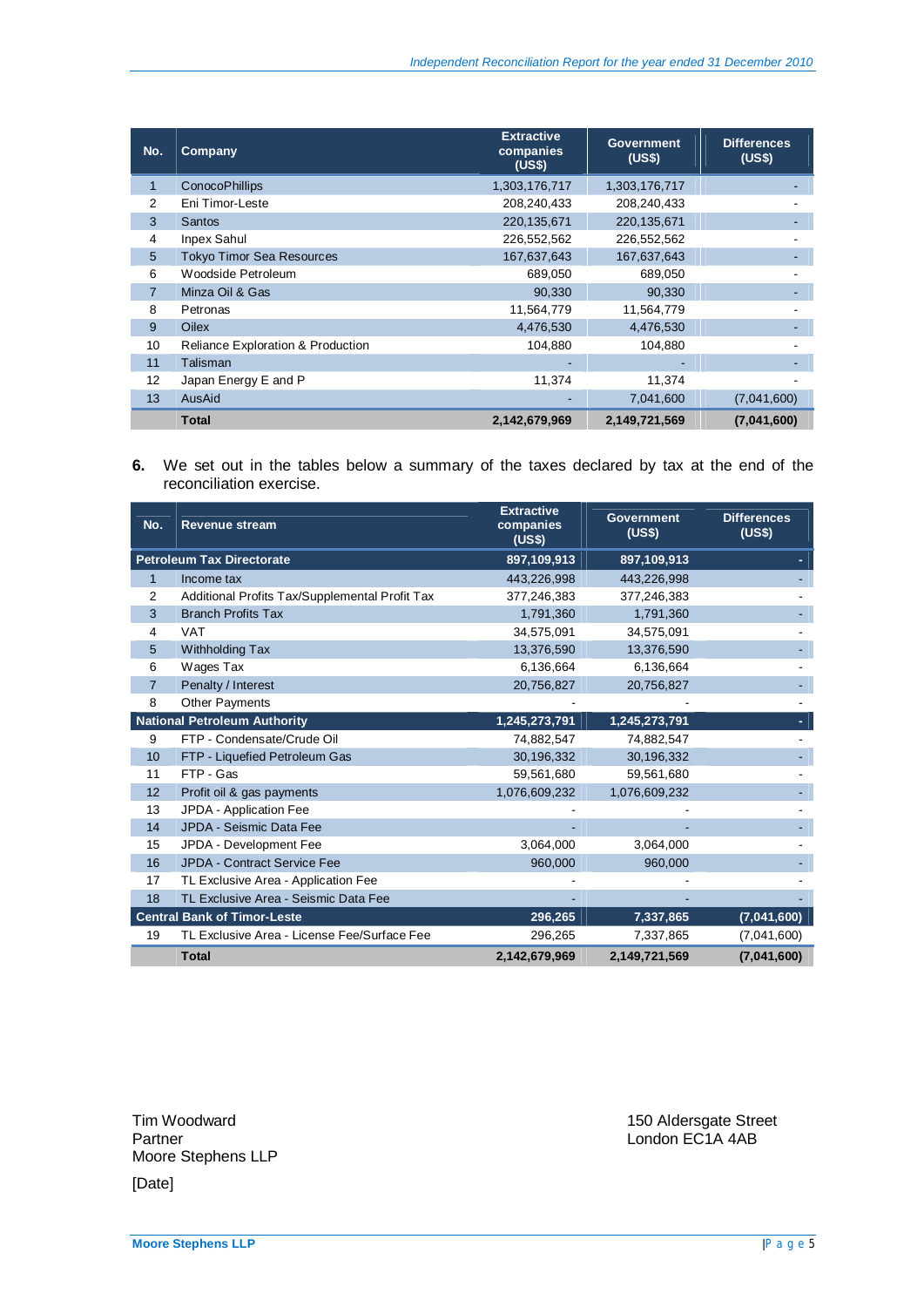## **1. INTRODUCTION**

### **1.1 Extractive Industries Transparency Initiative (EITI)**

#### **1.1.1 Creation**

The Extractive Industries Transparency Initiative (EITI) was first announced at the World Summit for Sustainable Development in Johannesburg in 2002 (the 'Earth Summit 2002'), and officially launched in London in 2003. It was founded on the recognition that, while oil, gas and minerals can help raise living standards across the world, in countries where these resources are not managed appropriately, this may often lead to corruption and conflict and, for many people, a lower quality of life.

Accordingly, the initiative aims for improved transparency through companies in the mining sector publishing their tax payments and government organisations disclosing amounts received from those companies. EITI therefore promotes better governance in countries rich in oil, gas and mineral resources, and seeks to reduce the risk of diversion or misappropriation of funds generated by the development of a country's extractive industries. It works through the joint cooperation of governments, private sector companies, civil society groups, investors and international organizations.

There is a formal structure for the admission of countries into the EITI, in which governments wishing to obtain membership have to meet five requirements:

- 1. The government is required to issue an unequivocal public statement of its intention to implement the EITI;
- 2. The government is required to commit to work with civil society and companies on the implementation of the EITI ;
- 3. The government is required to appoint a senior individual to lead on the implementation of the EITI ;
- 4. The government is required to establish a multi-stakeholder group to oversee the implementation of the EITI; and
- 5. The multi-stakeholder group, in consultation with key EITI stakeholders, should agree and publish a fully costed work plan, containing measurable targets, and a timetable for implementation and incorporating an assessment of capacity constraints.

Once accepted as an EITI candidate, the country then works towards becoming fully EITIcompliant. This involves the appointment of a "credible, independent" administrator, and the disclosure and dissemination of information on payments from oil, gas and mining companies to the government in compliance with standards (subject to the checks built into the process to ensure that this information is comprehensive, comprehensible and accurate). Candidate countries are given a reasonable timescale (usually thirty months) to become fully compliant with EITI standards.

Currently, 62 of the world's largest oil, gas and mining companies support and actively participate in the EITI process, through international commitments and industry associations. Moreover, the EITI has won the support of over 80 global investment institutions, collectively managing over 16 billion US dollars.

#### **1.1.2 General principles**

The EITI establishes an international standard allowing companies to publish how much they pay and governments to disclose how much they receive.

3.5 billion people live in countries rich in oil, gas and minerals. With good governance the exploitation of these resources can generate large revenues to foster growth and reduce poverty. However, when governance is weak, it may result in poverty, corruption, and conflict. The EITI aims to strengthen governance by improving transparency and accountability in the extractive sector.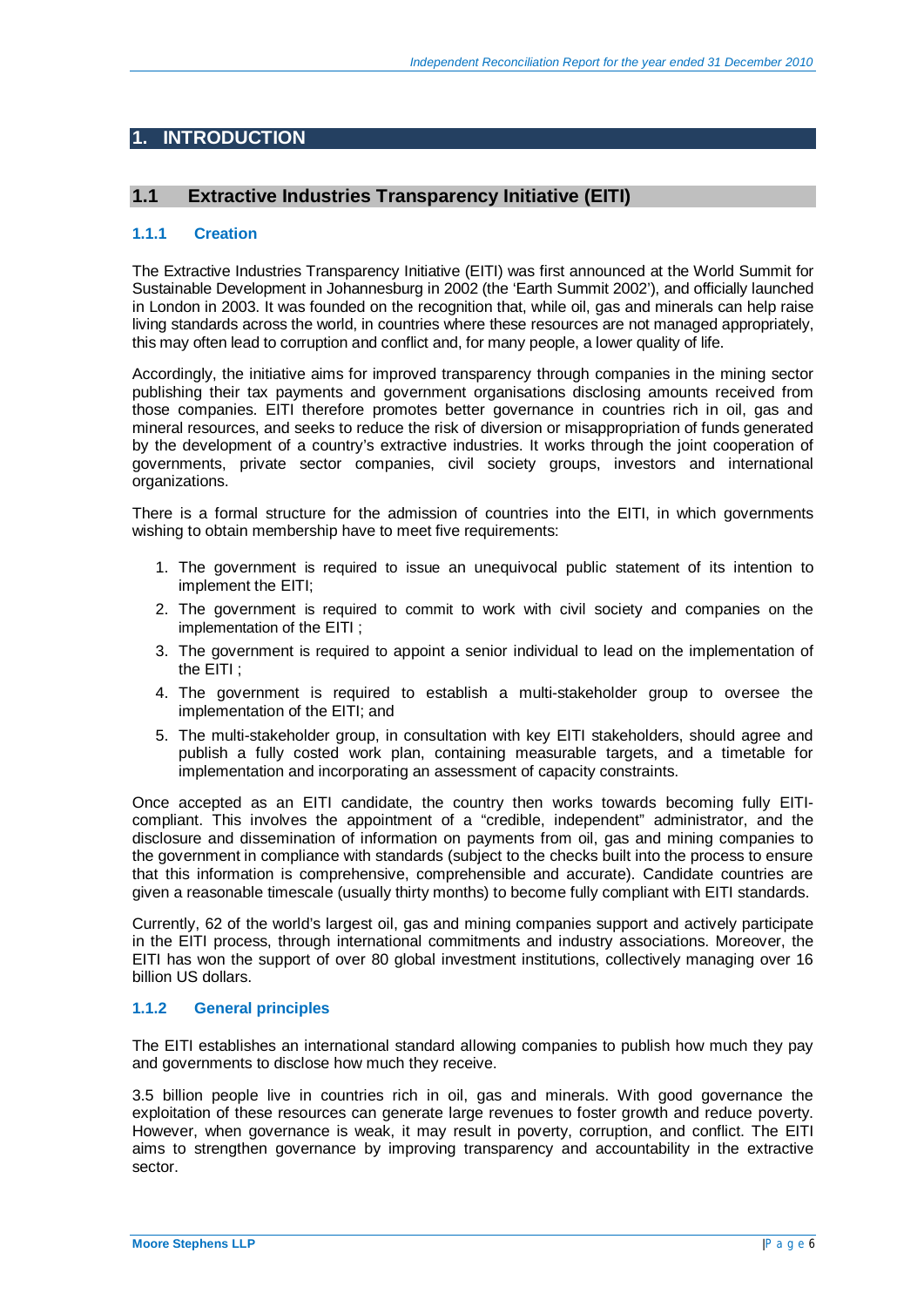The aim of the initiative is to encourage improved governance in resource-rich countries through the verification and full publication of company payments and government revenues from oil, gas and mining.

The EITI is a coalition of governments, companies, civil society groups, investors and international organisations. In 2005, the EITI carried out a lengthy and exhaustive consultation process so as to map out the future of the initiative. This was carried out by the International Advisory Group (IAG), which produced a report containing the EITI's governance structure, agreed methodology and future direction.

The EITI has a robust yet flexible methodology that ensures a global standard is maintained throughout the different implementing countries. The EITI Board and the International Secretariat are the guarantors of this methodology. Implementation itself, however, is the responsibility of each individual country. The EITI, in a nutshell, is a globally developed standard that promotes revenue transparency at the local level.

The EITI Source Book provides an illustrative guide to assist countries wishing to implement the initiative, and companies and other stakeholders wishing to support implementation. The EITI rules, including the validation guidelines, establish the methodology countries need to follow to become fully compliant with the EITI.

### **1.1.3 Advantages**

Implementation of the EITI can provide a wide range of benefits:

- Countries rich in natural resources such as oil, gas, and minerals have a tendency to underperform economically, have a higher incidence of conflict, and suffer from poor governance. These effects are not inevitable and it is hoped that by encouraging greater transparency in countries rich in these resources, some of the potential negative impacts can be mitigated.
- Benefits for implementing countries include an improved investment climate by providing a clear signal to investors and international financial institutions that the government is committed to greater transparency. The EITI also assists in strengthening accountability and good governance, as well as promoting greater economic and political stability. This, in turn, can contribute to the prevention of conflict based around the oil, mining and gas sectors.
- Benefits to companies and investors centre on mitigating political and reputational risks. Political instability caused by opaque governance is a clear threat to investment. In extractive industries, where investments are capital-intensive and dependent on long-term stability to generate returns, reducing such instability is beneficial for business. Transparency of payments made to a government can also help to demonstrate the contribution that their investment makes to a country.
- Benefits to civil society come from increasing the amount of information in the public domain about the revenues that governments manage on behalf of citizens, thereby making governments more accountable.

#### **1.1.4 National implementation**

To become an EITI candidate, the applicant country must meet the five sign-up requirements. Once these have been met, the implementation of the EITI involves a range of activities to strengthen transparency of revenues from natural resources. These activities are documented as part of the countries' action plans.

To become – and remain – EITI-compliant, or to maintain its candidate status, the country must complete the EITI's validation process. Validation, as an international norm, is a fundamental element of the EITI. It allows for an independent valuation of the progress made by implementing countries in relation to the EITI, and of the measures that they have to adapt in order to develop as quickly and successfully as possible. This assessment is carried out by an independent reviewer, following the methodology determined by the EITI rules. The EITI's Administrative Council supervises the validation process and reviews the validation reports.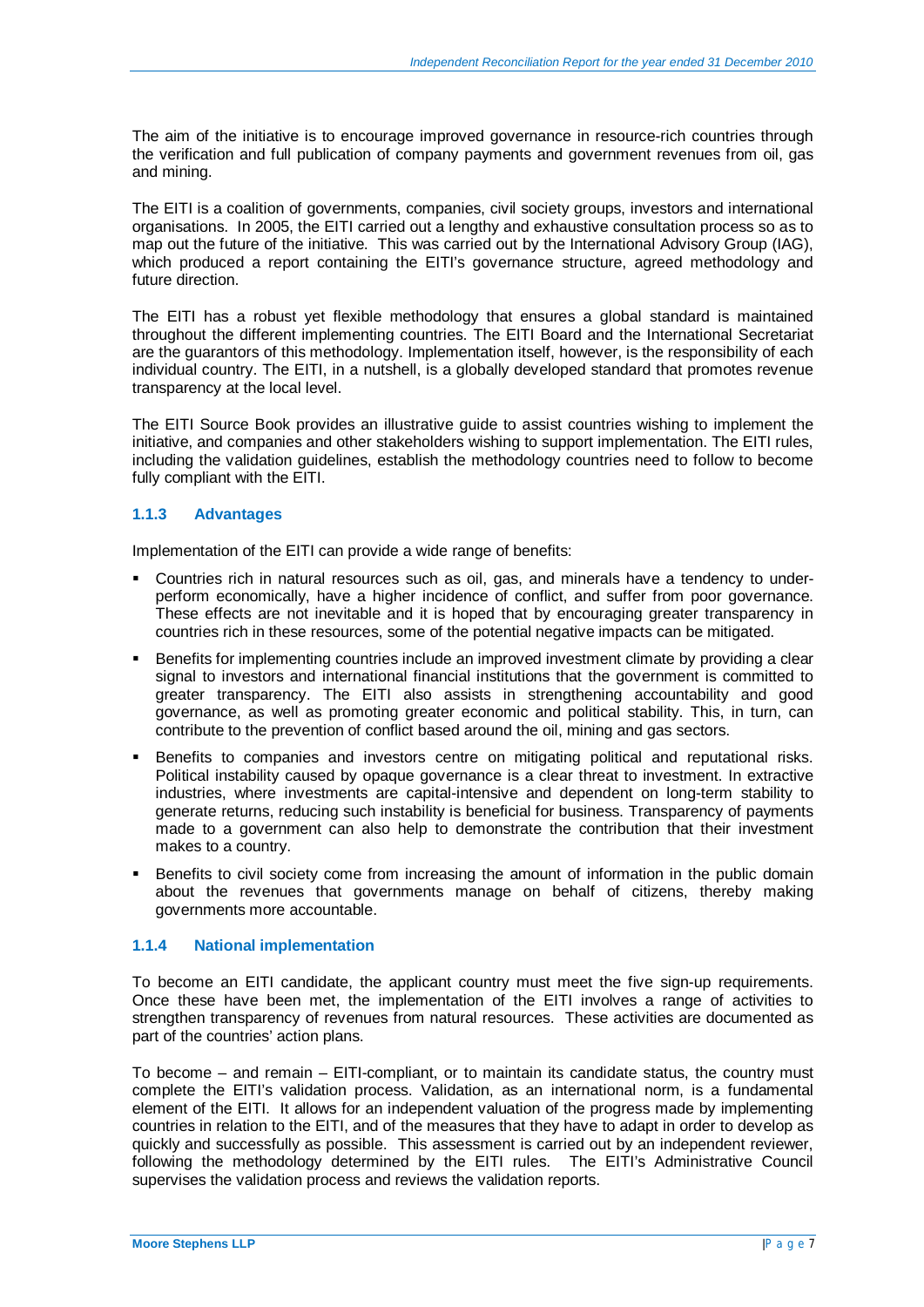If, in the EITI International Board's judgement, a country has met all the validation criteria, that country will be recognised as complying with the EITI's requirements. Should the validation report show that a country has made progress but does not meet all EITI criteria, that country will remain as a candidate. If the validation does not indicate any significant progress, the EITI International Board can revoke a country's candidate status. Timor-Leste is one of the EITI compliant countries.

## **1.2 The EITI in Timor-Leste**

#### **1.2.1 Implementation of the EITI in Timor-Leste**

Since June 2003, the Government of Timor-Leste has unequivocally declared its commitment to implement the EITI. In late 2006, the Timor-Leste Government invited Civil Society and Oil Companies to nominate their representatives to form a Multi-Stakeholder Working Group (MSWG). The first MSWG meeting was held in Dili on 15 May 2007, guaranteeing that Timor-Leste had fulfilled one of the EITI requirements to become a candidate. Timor-Leste's newly elected government continued to work on the EITI process, and later that year finalized the EITI Timor-Leste Work Plan, while also agreeing on the Terms of Reference for the MSWG. Upon completion of the process and submission of the required documents to the EITI Board, Timor-Leste was admitted as a candidate on 22 February 2008.

By publishing and disseminating the first EITI report in December 2009 Timor-Leste achieved the final requirements for validation in line with the TL-EITI Work Plan.

On 6 April 2010 the MSWG approved the final validation report, which stated Timor-Leste had complied with all the requirements. The EITI Board duly designated Timor-Leste as a compliant country on 1 July 2010 - the first country in Southeast Asia to achieve the "compliant" status and the third EITI-compliant nation in the world. Timor-Leste needs to have its EITI status revalidated by June 2015.

#### **1.2.2 EITI governance in Timor-Leste**

On 24 August 2007, the EITI Secretariat was created through commitment from MSWG. The Secretary of State of the Natural Resources was designated as focal point of the EITI process in Timor-Leste. The MSWG is chaired by the Secretary of State of Natural Resources. The MSWG comprises the following members:

- secretary of State for Natural Resources (Chairperson):
- two (2) representatives of the Ministry of Finance;
- representative of the Banking and Payments Authority (BPA);
- two (2) representatives of the State Secretariat of Natural Resources;
- three (3) representatives of the Civil Society; and
- three (3) representatives of oil companies.

The MSWG is dedicated to the overall EITI strategy, both political and strategic, and to the supervision of the implementation of the EITI process, as well as the evaluation of its impact on sustainable development and alleviation of poverty. The Committee has a tripartite structure including representatives of the government, the private sector and civil society.

A National EITI Coordinator was appointed to manage the EITI Secretariat. The Secretariat is in charge of the implementation of decisions made by the MSWG, and the day-to-day running of implementation activities for the EITI process in Timor-Leste.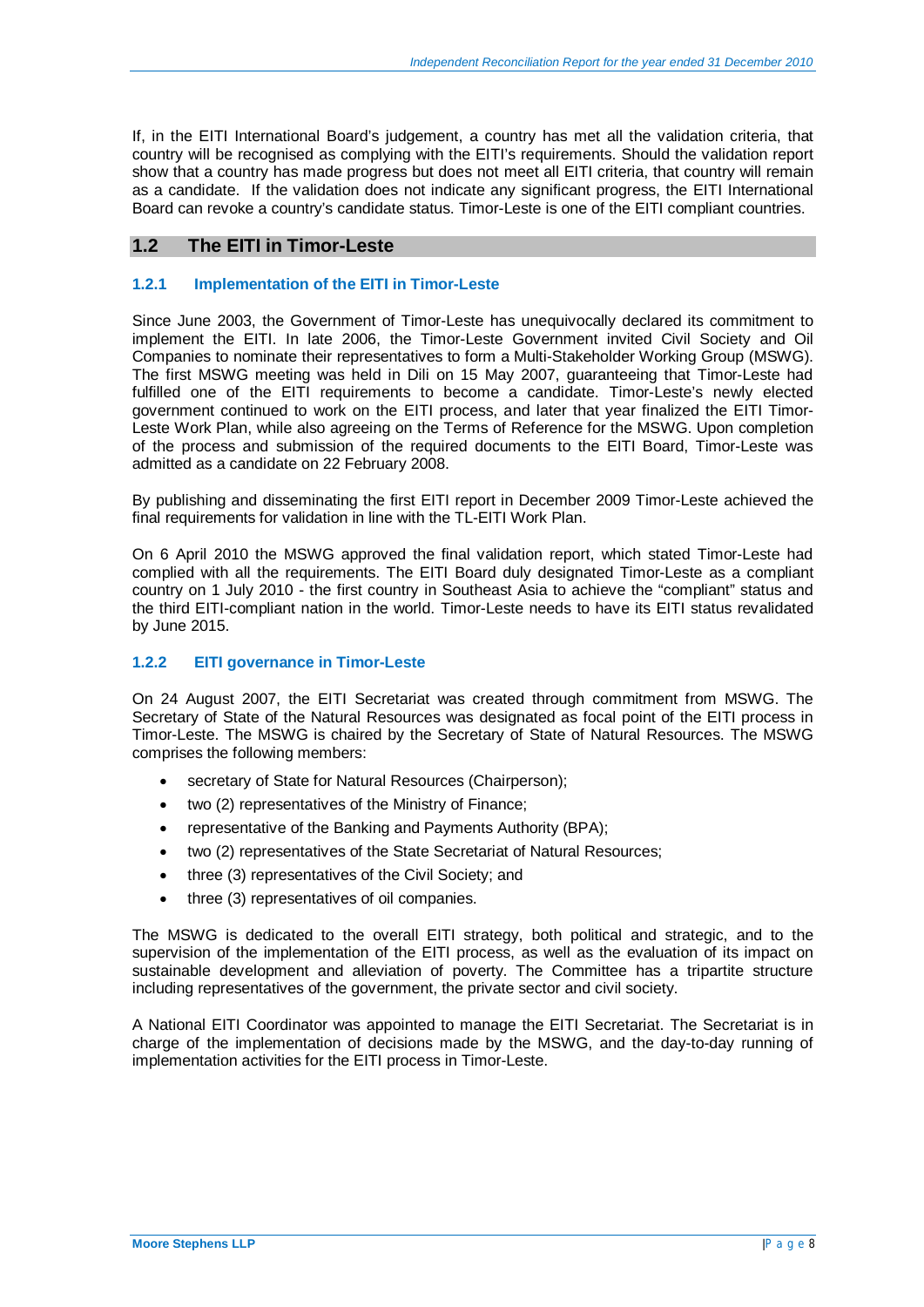### **1.3 The national context of the oil sector in Timor-Leste**

Timor-Leste petroleum sector consists of two different jurisdictions with relevant legal and fiscal regimes; Joint Petroleum Development Area (JPDA), which is jointly managed by Australia and Timor-Leste, and Timor-Leste Exclusive Area (TLEA) and onshore prospects.

The National Petroleum Authority (NPA), which was established by Decree Law No. 20/2008, is the official institution to administer the petroleum activities in both jurisdictions (JPDA and TLEA).

Timor-Leste benefits from the commercial exploitation of petroleum resources in the Joint Petroleum Development Area (JPDA) in the Timor Sea, which are shared with Australia. Australia and East Timor have three treaties between them that govern maritime arrangements in the Timor Sea. The Treaty on Certain Maritime Arrangements in the Timor Sea, which entered into force on 23 February 2007, sets aside the question of maritime boundaries and jurisdiction between the two countries. The treaty allows for the exploration and exploitation of petroleum resources in the JPDA for the benefit of both countries.

Oil and gas revenues have surged since 2005 as major projects in the Joint Petroleum Development Area that Timor-Leste shares with Australia have come online. The Timor-Leste Government set up a special Petroleum Fund in 2005 to facilitate the sustainable use of its revenues over the long term. Petroleum Fund assets reached \$6.9 billion in 2010.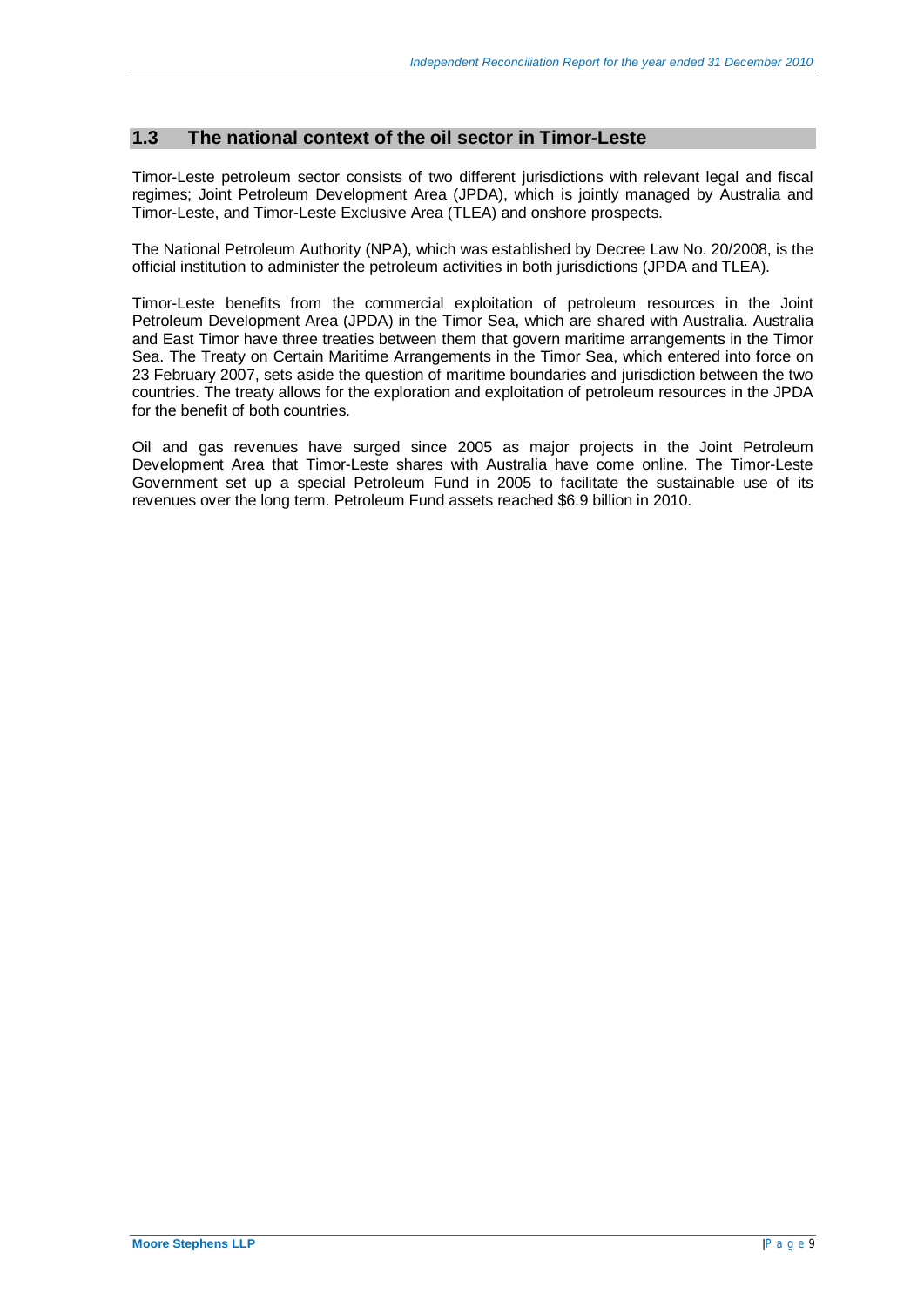## **2. OBJECTIVES AND SCOPE OF THE ENGAGEMENT**

### **2.1 Objectives of the engagement**

The objective of the engagement was to carry out a detailed reconciliation of payments made by relevant oil and gas companies to revenue data provided by Government Agencies of Timor-Leste within the scope defined by the MSWG, in order to produce and make available data on the revenues generated in 2010 by the oil industries in Timor-Leste. Specifically, the main tasks performed to achieve this objective included:

- ¾ a review of the documentation already prepared by the EITI Secretariat, namely the list of oil companies involved in the reconciliation exercise, the payment flows and taxes, and the reporting templates;
- $\triangleright$  a review of the reporting templates prepared by the Technical Secretariat to ensure compliance with regulations prevailing in Timor-Leste. To this end, we made a number of amendments to the reporting templates, which were discussed and agreed with the MSWG;
- $\triangleright$  discussions with the stakeholders concerning progress made during the engagement and the preparation of the amended reporting templates;
- $\triangleright$  performing a preliminary examination of all reports received from the reporting stakeholders to identify any inconsistencies between the reports of the Government Agencies and those of individual or consolidated companies. After the preliminary examination, reporting templates covering our initial findings were prepared, detailing which amounts were in agreement with the Government Agencies' records, and which were inconsistent or incomplete;
- $\triangleright$  a follow up of issues with those entities identified as having submitted inconsistent or incomplete reports was conducted initially by making enquiries of the relevant reporting entities as well as requesting explanations and additional documents;
- ¾ preparation of a Final Report, including reconciled and verified payments made to the Government Agencies by taxpayers and the verified revenues received by the Government Agencies from these taxpayers during the period under review; and
- $\geq$  identification of any insufficiencies and provision of best-practice recommendations in order to improve the reporting systems and the implementation of the EITI process in Timor-Leste.

#### **2.2 Extractive companies involved in the reconciliation**

The terms of reference established by the MSWG defined the scope of work of the assignment which covers companies operating in the oil and gas sector.

At the start of the engagement, and based on the list of reporting stakeholders prepared by the MSWG, 11 companies were included in the 2010 reconciliation exercise. These companies are as follows:

|   | 1 ConocoPhillips            |    | Minza Oil & Gas                      |
|---|-----------------------------|----|--------------------------------------|
|   | 2 Eni Timor-Leste           | 8. | Petronas                             |
|   | 3 Santos                    |    | Oilex                                |
| 4 | InpexSahul                  |    | 10 Reliance Exploration & Production |
|   | 5 Tokyo Timor Sea Resources |    | Talisman                             |
|   |                             |    |                                      |

6 Woodside Petroleum

A table detailing the permits/licences by company is included in Annex 2.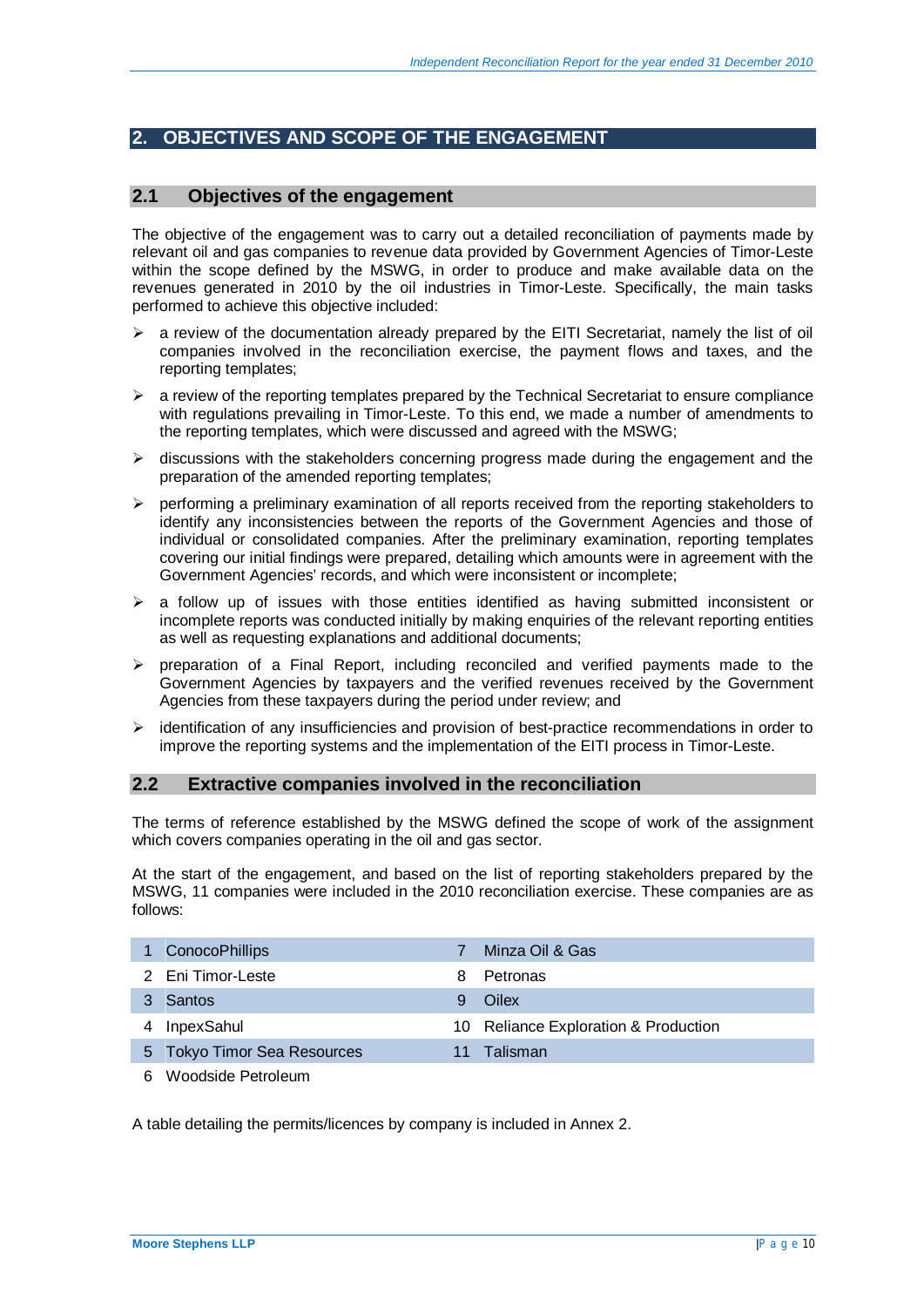During the course of the mission, two (2) companies were added: Japan Energy E and P and AusAid.

Furthermore, we note that one company, Talisman, included in the EITI 2010 reconciliation scope, has not made any payments for the period under review.

### **2.3 Centres for collection of payments owed by oil companies**

The Government Agencies involved in the collection of the various revenue streams are as listed below:

- **Petroleum Tax Directorate (PTA);**
- National Petroleum Authority (NPA); and
- Central Bank of Timor-Leste (CBTL).

#### **2.4 Revenue streams and taxes subject to reconciliation work**

The revenues and taxes relevant for our reconciliation work were split into three categories according to the recipient Government Agencies and are detailed as follows:

|                | No. Revenue stream                                       | <b>Description</b>                                                                                                                                                                                                                                                                                                          |
|----------------|----------------------------------------------------------|-----------------------------------------------------------------------------------------------------------------------------------------------------------------------------------------------------------------------------------------------------------------------------------------------------------------------------|
|                | <b>Petroleum Tax Directorate</b>                         |                                                                                                                                                                                                                                                                                                                             |
| 1              | Income tax                                               | Tax on taxable income of tax payer for each tax year. Taxable<br>income is calculated as the assessable gross income derived by<br>the taxpayer in the tax year less deductions allowed under the<br>present Regulation for expenses incurred to derive gross income.                                                       |
| $\mathfrak{p}$ | <b>Additional Profits</b><br>Tax/Supplemental Profit Tax | Additional income tax payable by a Contractor that has a positive<br>amount of accumulated net receipts derived from the Bayu Undan<br>Project for a tax year defined in the Taxation of Bayu Undan<br>Contractors Act (Timor-Leste 2003).                                                                                  |
| 3              | <b>Branch Profits Tax</b>                                | Tax applicable to foreign subsidiary company at 15% after<br>income tax. This tax conceptually similar to dividend tax.                                                                                                                                                                                                     |
| 4              | VAT                                                      | Tax on Goods and Services and Sales tax on Luxury Goods.                                                                                                                                                                                                                                                                    |
| 5              | Withholding Tax (WHT)                                    | This is a tax where any person or company making certain<br>payments is required to deduct from such payments and remit to<br>the East-Timor Revenue Services (ETRS). The payments that<br>attract WHT include management and consultancy fees,<br>commissions, rent dividends and payments to non-resident<br>contractors. |
| 6              | Wages Tax                                                | Tax on the wages of employees.                                                                                                                                                                                                                                                                                              |
| 7              | Penalty / Interest                                       | Penalty or interest on late payment of the State's share of<br>Royalties and Profits on oil/gas.                                                                                                                                                                                                                            |
| 8              | <b>Other Payments</b>                                    | Any taxes other than those already mentioned above.                                                                                                                                                                                                                                                                         |
|                | <b>National Petroleum Authority</b>                      |                                                                                                                                                                                                                                                                                                                             |
| 9              | FTP - Condensate/Crude Oil                               | A production payment made pursuant to a Production Sharing<br>Contract between the Timor-Leste Government and a Company<br>relating to sales of condensate.                                                                                                                                                                 |
| 10             | FTP - Liquefied Petroleum Gas                            | A production payment made pursuant to a Production Sharing<br>Contract between the Timor-Leste Government and a Company<br>relating to sales of LPG.                                                                                                                                                                        |
| 11             | FTP - Gas                                                | A production payment made pursuant to a Production Sharing<br>Contract between the Timor-Leste Government and a Company<br>relating to sales of natural gas.                                                                                                                                                                |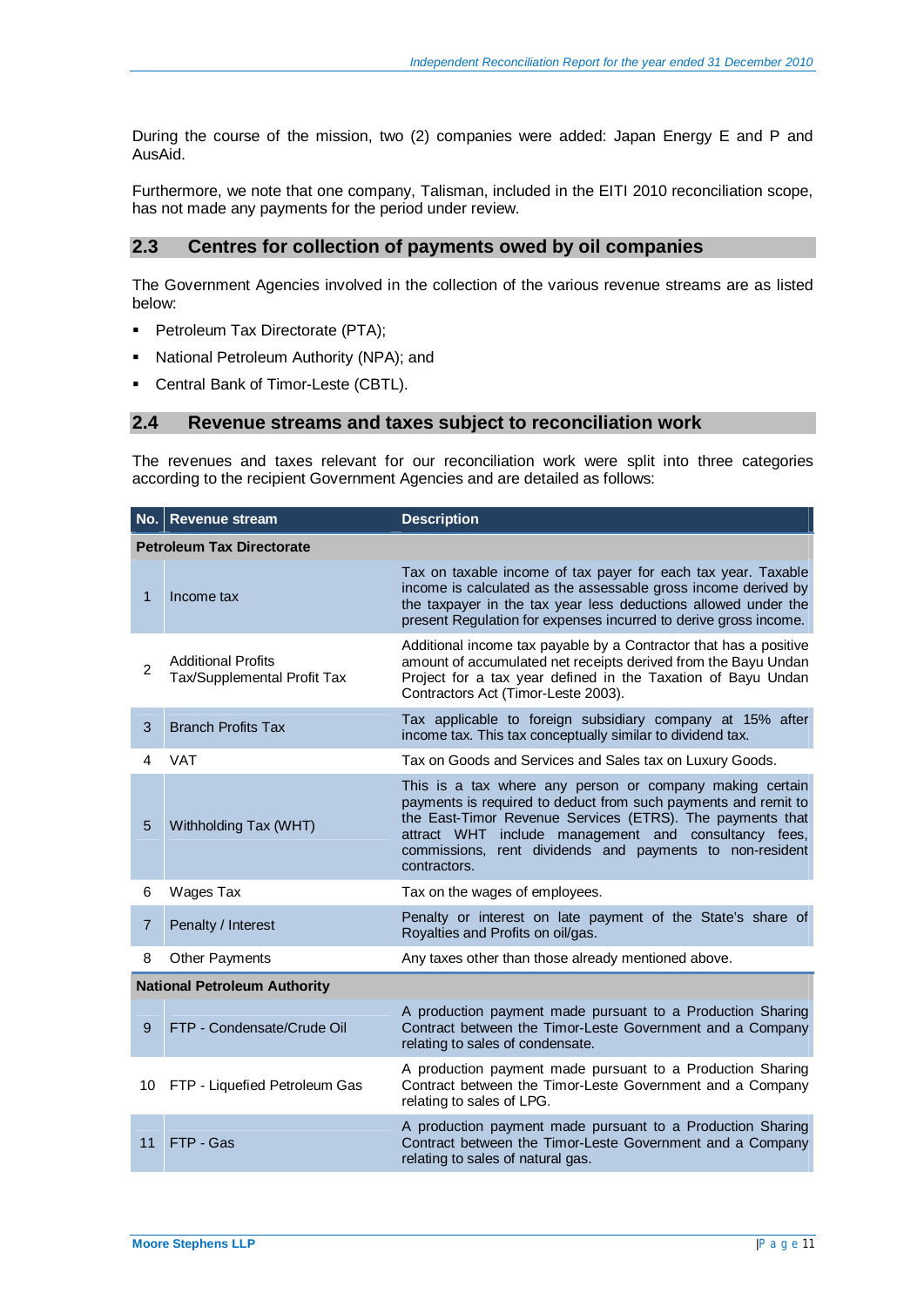|    | No. Revenue stream                             | <b>Description</b>                                                                                                                                                                                                                                                                                                                                   |
|----|------------------------------------------------|------------------------------------------------------------------------------------------------------------------------------------------------------------------------------------------------------------------------------------------------------------------------------------------------------------------------------------------------------|
| 12 | Profit oil & gas payments                      | A production payment made pursuant to a Production Sharing<br>Contract between the Timor-Leste Government and a Company<br>relating to profit on sale of condensate, LPG and natural gas.                                                                                                                                                            |
| 13 | JPDA - Application Fee                         | The fee to be lodged with applications for Production a sharing<br>Contract.                                                                                                                                                                                                                                                                         |
|    | 14 JPDA - Seismic Data Fee                     | Fee payable to NPA when a company acquires seismic data in<br>the JPDA.                                                                                                                                                                                                                                                                              |
| 15 | JPDA - Development Fee                         | Applies when a commercial discovery is declared by the<br>contractor. Fees based on the size of the discovery oil and gas<br>reserve.                                                                                                                                                                                                                |
| 16 | JPDA - Contract Service Fee                    | Surface fee.                                                                                                                                                                                                                                                                                                                                         |
| 17 | TL Exclusive Area - Application<br>Fee         | Fee payable when company applies to compete in licensing<br>round.                                                                                                                                                                                                                                                                                   |
| 18 | TL Exclusive Area - Seismic Data<br>Fee        | Fee payable to NPA when company acquire seismic data in the<br>TLEA.                                                                                                                                                                                                                                                                                 |
|    | <b>Central Bank of Timor-Leste</b>             |                                                                                                                                                                                                                                                                                                                                                      |
| 19 | TL Exclusive Area - License<br>Fee/Surface Fee | A fee levied in connection with a licence. A licence is an<br>between an<br>extractive Company<br>the<br>arrangement<br>and<br>Government regarding specific geographical or geological areas<br>and mineral operations relating thereto. A licence is also used to<br>define a permit, an acreage position, a contract area, a lease or a<br>block. |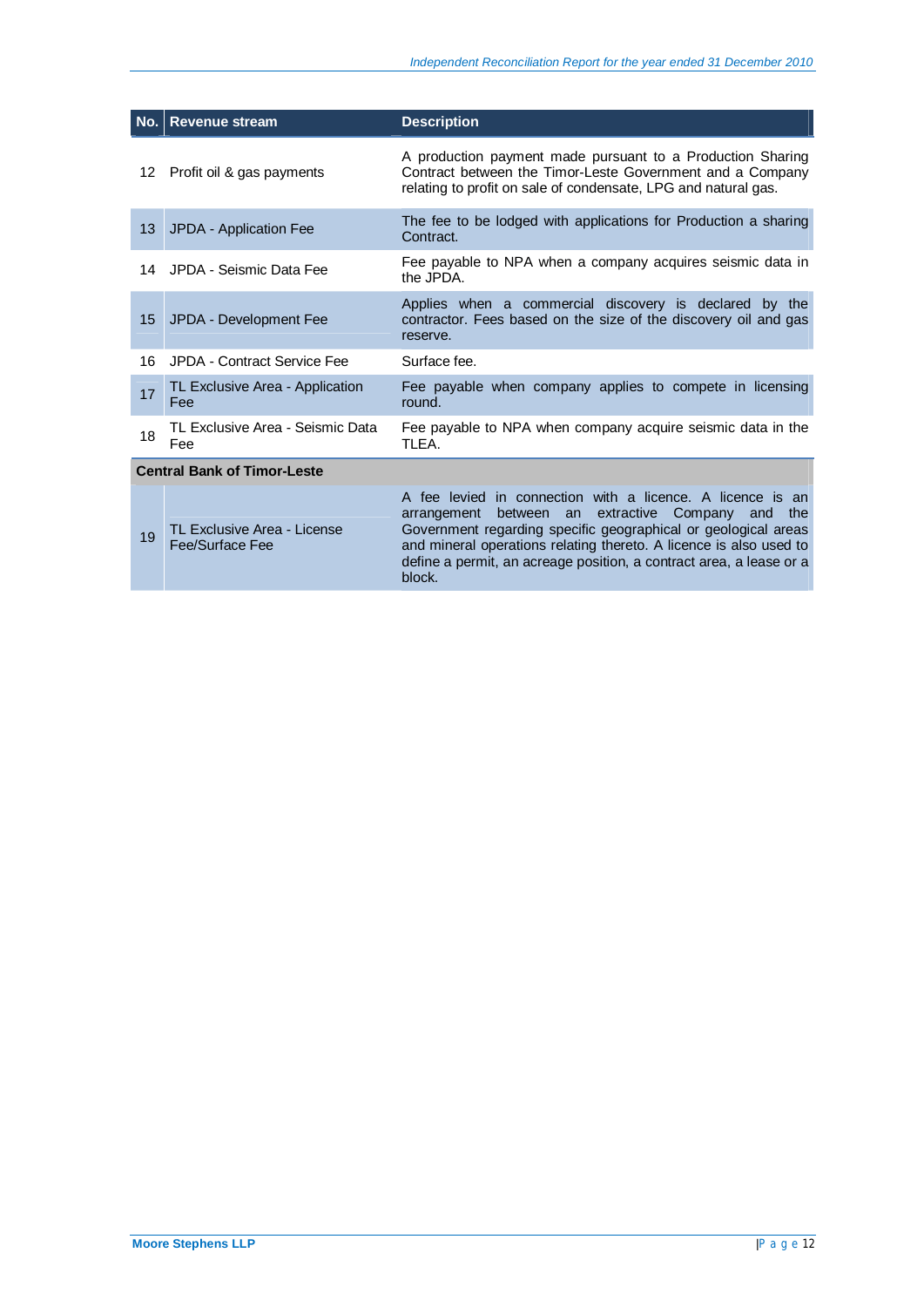## **3. APPROACH AND METHODOLOGY**

We carried out our reconciliation engagement in line with ISRS (International Standards on Related Services), more precisely standard 4400, 'Engagements to perform agreed-upon procedures regarding financial information', as well as the IFAC Code of Ethics.

### **3.1 General Awareness and Planning**

Our visit to the EITI Secretariat in Timor-Leste started on 14 May 2012 with an opening meeting with the members of the Secretariat and MSWG, during which we were able to:

- discuss our planning for the reconciliation exercise ;
- discuss the reconciliation scope for the year ended 31 December 2010 ;
- clarify certain technical issues and make recommendations.

During this phase, we held meetings with the stakeholders involved in the Timor-Leste EITI process in order to communicate to them the framework of our assignment, as well as the key stages of the reconciliation process. The stakeholders we met are listed in the table below:

Secretary of State of the Natural Resources

Petroleum Tax Directorate (PTA);

National Petroleum Authority (NPA); and

Central Bank of Timor-Leste (CBTL).

#### **3.2 Methodology adopted**

#### **3.2.1 Payment declarations – gathering of data**

4 reporting templates were used for declarations from extractive companies and for declarations from the Governmental Agencies:

- Reporting template for Oil companies;
- Reporting template for PTA;
- Reporting template for NPA; and
- Reporting template for CBTL

These templates were drawn up by the MSWG, to which we introduced minor changes in order to facilitate the reconciliation work.

The template formats were discussed and approved by the MSGW before being forwarded to all companies and Government Agencies selected in accordance with our scope of work, as detailed in paragraphs 2.2 and 2.3 of this report.

#### **3.2.2 Reconciliation work**

In accordance with the Terms of Reference, our objective was to produce an EITI report, by gathering data on payments made by oil companies to the Government during the year 2010, and amounts received by the Government from these companies in the same period, and reconciling these data. Our work comprised the following stages:

 reconciliation of payments declared by oil companies with receipts declared by government ministries and agencies. This reconciliation was carried out payment by payment, according to the agency receiving the monies;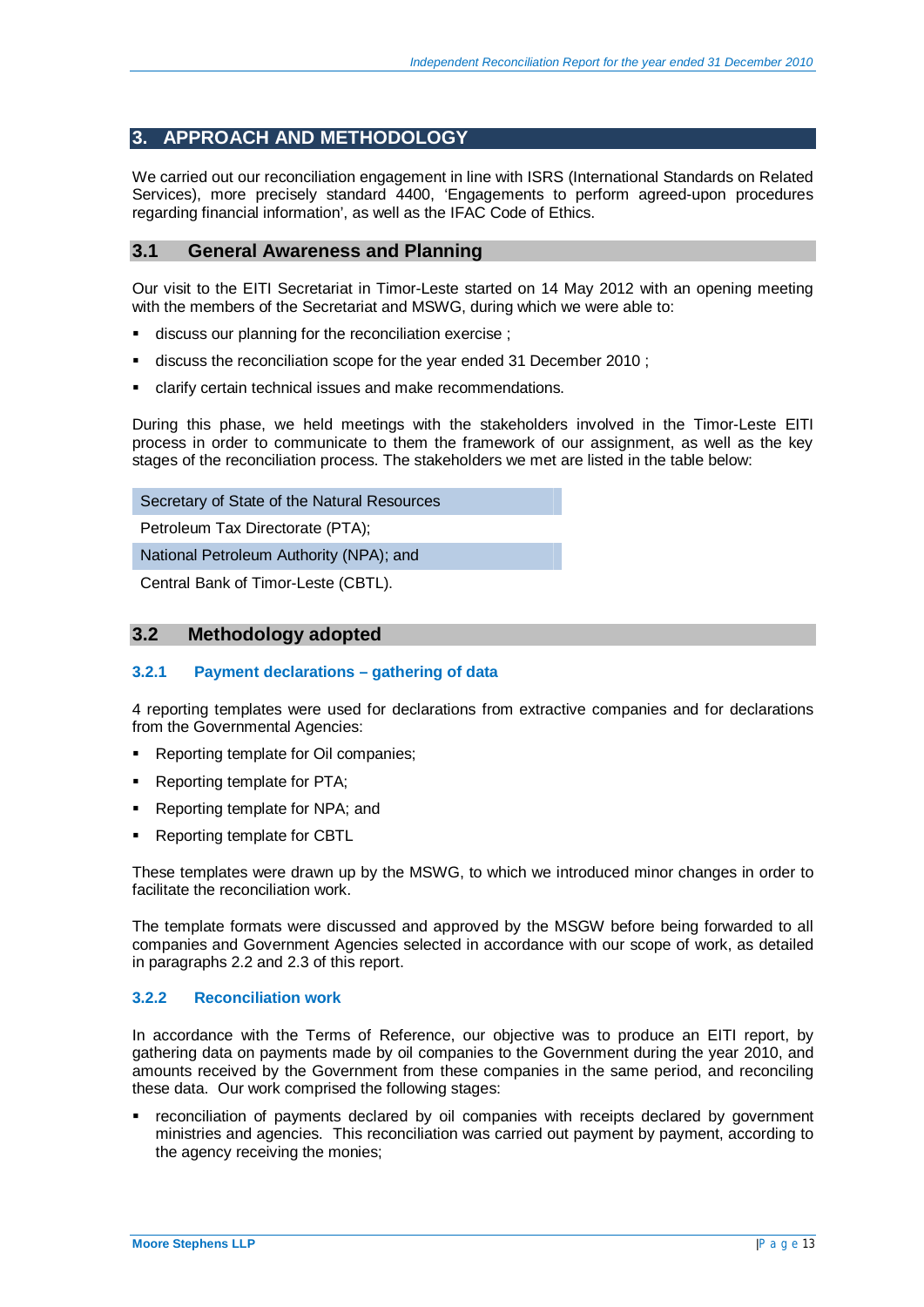- identification of significant differences or discrepancies, and attempts to establish why these had occurred; and
- identification of required adjustments. These adjustments can be to amounts declared by companies, or to amounts declared by the government.

We can define the work carried out more specifically:

- i. familiarising ourselves with the payments, taxes and duties relevant to the 2010 reconciliation scope. This familiarisation process focused on the different types of taxes, their mode of payment, the frequency of reporting, the administrative bodies to which amounts are due, etc.;
- ii. comparing, on a line-by-line basis, payments stated on extractive companies' reporting templates with receipts stated on reporting templates from administrative bodies;
- iii. identifying any discrepancies on these reporting templates, and detecting any incidences of taxes being miscalculated or misclassified;
- iv. requesting explanations and clarifications of the discrepancies identified from the companies and Government Agencies. Such requests took place by telephone, by e-mail, or by visiting these entities' premises;
- v. making adjustments for any discrepancies, and finalising the figures for companies working in the extractive sector and Government Agencies;
- vi. identifying differences by tax, between payments declared by companies working in the oil sector and receipts declared by the Government;
- vii. liaising with officials from the various Government Agencies in order to get a breakdown of the total amounts included in their reporting templates;
- viii. reconciling detailed data received from both oil companies and Government Agencies, by tax, by date, and by type of payment;
- ix. analysing explanations provided by both parties, and categorising discrepancies;
- x. making adjustments for differences that had been substantiated, both in respect of oil companies and administrative bodies; and
- xi. completing our work and preparing our report.

#### **3.2.3 Drafting of report**

We have prepared a report on the results of our reconciliation work. This report comprises:

- an explanation of the engagement's context and objectives;
- documentation of the EITI's activities and the scope of our work ;
- an explanation of the approach and methodology we adopted ;
- numerical conclusions arising from our reconciliation of payments made by oil companies and amounts received from the Government from these companies;
- comments on weaknesses detected at the organisational level, and in EITI's systems, where these have an impact on our reconciliation work ; and
- recommendations aiming to mitigate any such weaknesses in future exercises.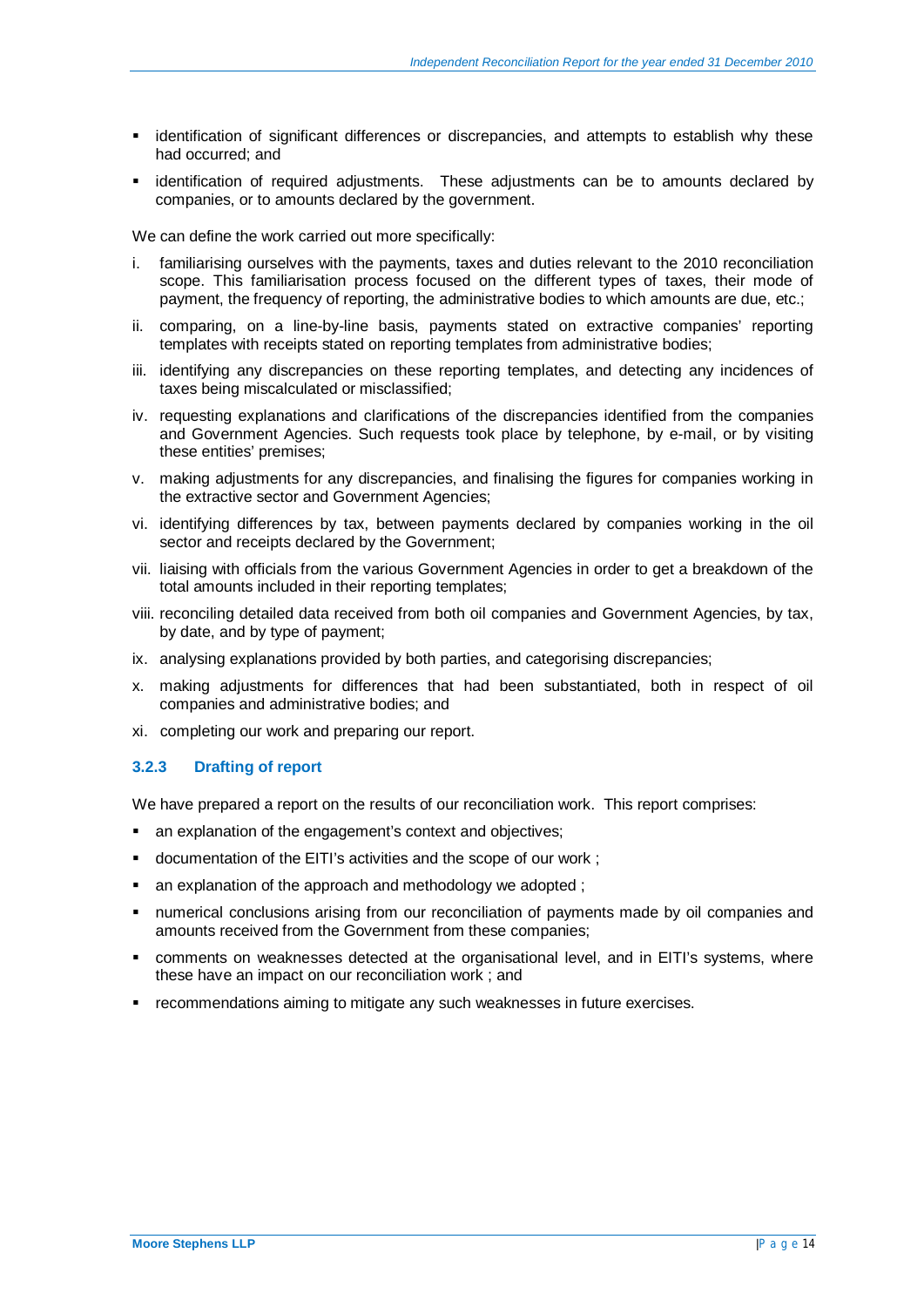## **4. RECONCILIATION RESULTS**

We present below the detailed results of our reconciliation work, as well as the differences noted between amounts paid by extractive companies and the amounts received by the Government Agencies.

We have reported the amounts initially reported and the adjustments made by ourselves following our reconciliation work.

### **4.1 Reconciliation by extractive company**

The table below gives a summary of the differences between the payments reported by extractive companies and receipts reported by the various government ministries and agencies. The table includes consolidated figures based on the reporting templates made by each of the oil companies and governmental bodies, the adjustments made by ourselves based on our reconciliation work. Detailed reconciliation reports for each company are included in Annex 3.

Details of our reconciliation of payments made and received are as follows:

|                  |                                              |                              | <b>Templates originally lodged</b> |             |                | <b>Adjustments</b><br><b>Extractive</b><br><b>Extractive</b><br><b>Difference</b><br><b>Difference</b><br><b>Government</b><br>company<br>company<br>5,531<br>5,531<br>1,303,176,717<br>(5,531)<br>٠<br>15,768<br>15,768<br>208,240,433<br>(15,768)<br>14,659,144<br>(14, 659, 144)<br>(14, 659, 144)<br>220,135,671<br>$\sim$<br>226,552,562<br>$\blacksquare$<br>167,637,643<br>689,050<br>90,330<br>٠<br>107<br>(107)<br>107<br>11,564,779<br>2,369<br>2,369<br>(2,369)<br>4,476,530<br>(25, 955)<br>25,955<br>25,955<br>104,880 | <b>Final amounts</b> |               |                   |                   |
|------------------|----------------------------------------------|------------------------------|------------------------------------|-------------|----------------|-------------------------------------------------------------------------------------------------------------------------------------------------------------------------------------------------------------------------------------------------------------------------------------------------------------------------------------------------------------------------------------------------------------------------------------------------------------------------------------------------------------------------------------|----------------------|---------------|-------------------|-------------------|
| No.              | Company                                      | <b>Extractive</b><br>company | <b>Government</b>                  |             |                |                                                                                                                                                                                                                                                                                                                                                                                                                                                                                                                                     |                      |               | <b>Government</b> | <b>Difference</b> |
|                  | <b>ConocoPhillips</b>                        | 1,303,171,186                | 1,303,176,717                      |             |                |                                                                                                                                                                                                                                                                                                                                                                                                                                                                                                                                     |                      |               | 1,303,176,717     |                   |
|                  | Eni Timor-Leste                              | 208,224,665                  | 208,240,433                        |             |                |                                                                                                                                                                                                                                                                                                                                                                                                                                                                                                                                     |                      |               | 208,240,433       |                   |
| 3                | <b>Santos</b>                                | 234,794,815                  | 220, 135, 671                      |             |                |                                                                                                                                                                                                                                                                                                                                                                                                                                                                                                                                     |                      |               | 220,135,671       |                   |
|                  | InpexSahul                                   | 226,552,562                  | 226,552,562                        |             |                |                                                                                                                                                                                                                                                                                                                                                                                                                                                                                                                                     |                      |               | 226,552,562       |                   |
| 5                | <b>Tokyo Timor Sea Resources</b>             | 167,637,643                  | 167,637,643                        |             |                |                                                                                                                                                                                                                                                                                                                                                                                                                                                                                                                                     |                      |               | 167,637,643       |                   |
| 6                | Woodside Petroleum                           | 689,050                      | 689,050                            |             |                |                                                                                                                                                                                                                                                                                                                                                                                                                                                                                                                                     |                      |               | 689,050           |                   |
|                  | Minza Oil & Gas                              | 90,330                       | 90,330                             |             |                |                                                                                                                                                                                                                                                                                                                                                                                                                                                                                                                                     |                      |               | 90,330            |                   |
| 8                | Petronas                                     | 11,564,672                   | 11,564,779                         |             |                |                                                                                                                                                                                                                                                                                                                                                                                                                                                                                                                                     |                      |               | 11,564,779        |                   |
| 9                | Oilex                                        | 4,476,530                    | 4,474,161                          |             |                |                                                                                                                                                                                                                                                                                                                                                                                                                                                                                                                                     |                      |               | 4,476,530         |                   |
| 10               | <b>Reliance Exploration &amp; Production</b> | 78,925                       | 104,880                            |             |                |                                                                                                                                                                                                                                                                                                                                                                                                                                                                                                                                     |                      |               | 104,880           |                   |
| 11               | Talisman                                     |                              |                                    |             |                |                                                                                                                                                                                                                                                                                                                                                                                                                                                                                                                                     |                      |               |                   |                   |
| 12               | Japan Energy E and P                         | 11,424                       | 11,374                             | 50          | (50)           |                                                                                                                                                                                                                                                                                                                                                                                                                                                                                                                                     | (50)                 | 11,374        | 11,374            |                   |
| 13 <sup>13</sup> | AusAid                                       | $\overline{\phantom{a}}$     | 7,041,600                          | (7,041,600) |                |                                                                                                                                                                                                                                                                                                                                                                                                                                                                                                                                     |                      |               | 7,041,600         | (7,041,600)       |
|                  | <b>Total</b>                                 | 2,157,291,802                | 2,149,719,200                      | 7,572,602   | (14, 611, 833) | 2,369                                                                                                                                                                                                                                                                                                                                                                                                                                                                                                                               | (14, 614, 202)       | 2,142,679,969 | 2,149,721,569     | (7,041,600)       |

*Figures in USD*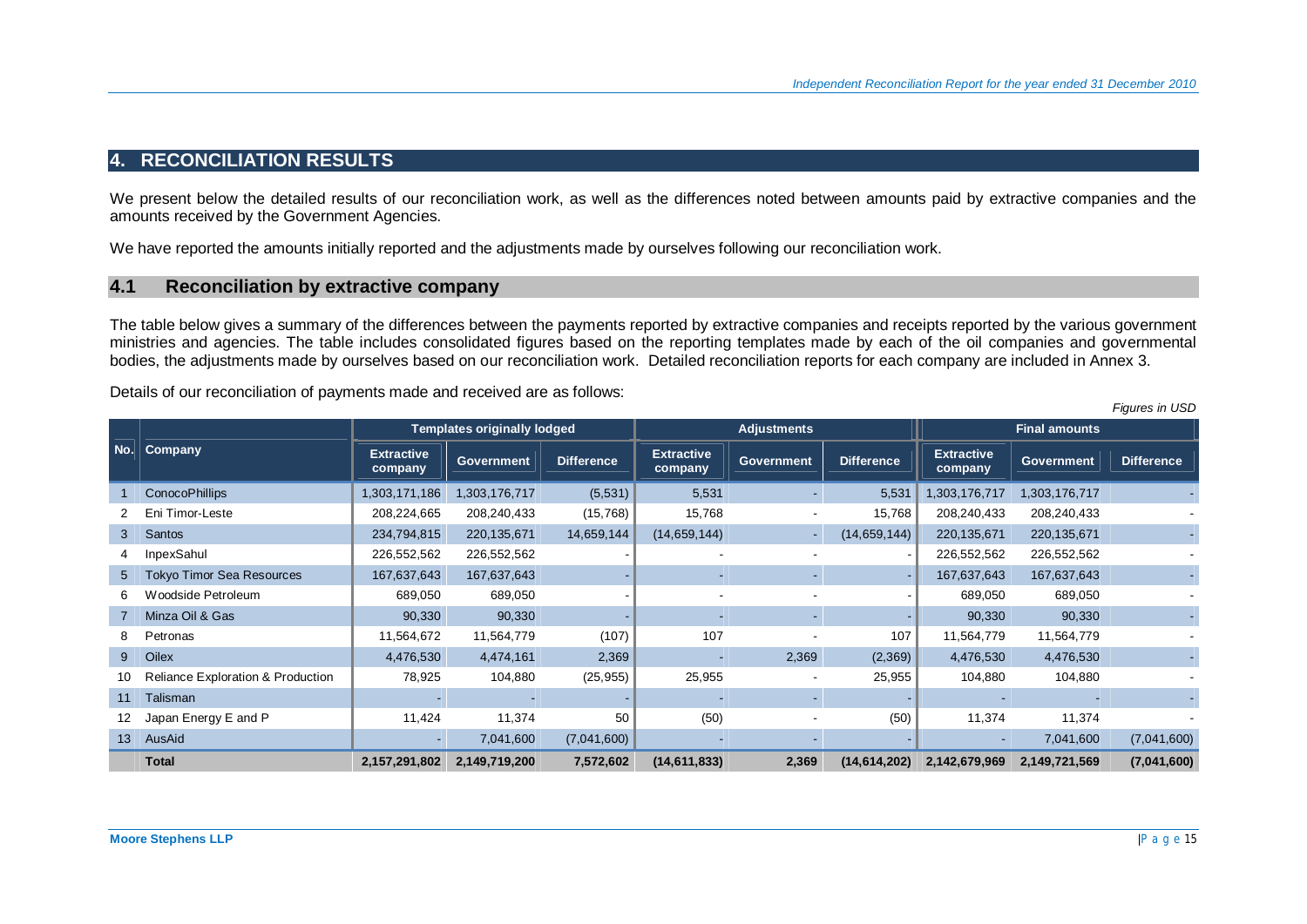# **4.2 Reconciliation by revenue stream**

The table below shows total payment streams reported by governmental bodies and oil companies, taking into account all adjustments.

|                    | <b>Figures in USD</b>                          |                              |                                    |                   |                              |                          |                    |                              |                      |                   |
|--------------------|------------------------------------------------|------------------------------|------------------------------------|-------------------|------------------------------|--------------------------|--------------------|------------------------------|----------------------|-------------------|
|                    |                                                |                              | <b>Templates originally lodged</b> |                   |                              | <b>Adjustments</b>       |                    |                              | <b>Final amounts</b> |                   |
| $\mathsf{N}^\circ$ | Description of Payment                         | <b>Extractive</b><br>company | <b>Government</b>                  | <b>Difference</b> | <b>Extractive</b><br>company | <b>Government</b>        | <b>Difference</b>  | <b>Extractive</b><br>company | <b>Government</b>    | <b>Difference</b> |
|                    | <b>Petroleum Tax Directorate</b>               | 897,121,774                  | 897,107,544                        | 14,230            | (11, 861)                    | 2,369                    | (14, 230)          | 897,109,913                  | 897,109,913          |                   |
|                    | Income tax                                     | 447,320,724                  | 451,875,650                        | (4,554,926)       | (4,093,726)                  | (8,648,652)              | 4,554,926          | 443,226,998                  | 443,226,998          |                   |
|                    | Additional Profits Tax/Supplemental Profit Tax | 374,624,346                  | 373,635,556                        | 988,790           | 2,622,037                    | 3,610,827                | (988, 790)         | 377,246,383                  | 377,246,383          |                   |
| 3                  | <b>Branch Profits Tax</b>                      | 1,626,748                    | $\blacksquare$                     | 1,626,748         | 164,612                      | 1,791,360                | (1,626,748)        | 1,791,360                    | 1,791,360            |                   |
| 4                  | VAT                                            | 27,745,017                   | 34,887,090                         | (7, 142, 073)     | 6,830,074                    | (311,999)                | 7,142,073          | 34,575,091                   | 34,575,091           |                   |
| 5                  | Withholding Tax                                | 20,513,324                   | 13, 104, 378                       | 7,408,946         | (7, 136, 734)                | 272,212                  | (7,408,946)        | 13,376,590                   | 13,376,590           |                   |
| 6                  | Wages Tax                                      | 5,857,857                    | 6,094,508                          | (236, 651)        | 278,807                      | 42,156                   | 236,651            | 6,136,664                    | 6,136,664            |                   |
|                    | Penalty / Interest                             | 12,828,898                   | 17,510,362                         | (4,681,464)       | 7,927,929                    | 3,246,465                | 4,681,464          | 20,756,827                   | 20,756,827           |                   |
|                    | <b>Other Payments</b>                          | 6,604,860                    | $\overline{\phantom{a}}$           | 6,604,860         | (6,604,860)                  |                          | (6,604,860)        | $\overline{\phantom{a}}$     |                      |                   |
|                    | <b>National Petroleum Authority</b>            | 1,259,927,403                | 1,245,273,791                      |                   | 14,653,612 (14,653,612)      |                          | $-$ (14,653,612)   | 1,245,273,791                | 1,245,273,791        |                   |
|                    | 9 FTP - Condensate/Crude Oil                   | 74,882,304                   | 74,882,547                         | (243)             | 243                          |                          | 243                | 74,882,547                   | 74,882,547           |                   |
|                    | 10 FTP - Liquefied Petroleum Gas               | 30,191,043                   | 30,196,332                         | (5,289)           | 5,289                        | $\overline{\phantom{a}}$ | 5,289              | 30,196,332                   | 30,196,332           |                   |
|                    | 11 FTP - Gas                                   | 59,561,680                   | 59,561,680                         |                   |                              |                          |                    | 59,561,680                   | 59,561,680           |                   |
|                    | 12 Profit oil & gas payments                   | 1,091,268,376                | 1,076,609,232                      |                   | 14,659,144 (14,659,144)      |                          | $-$ (14,659,144)   | 1,076,609,232                | 1,076,609,232        |                   |
|                    | 13 JPDA - Application Fee                      |                              |                                    |                   |                              |                          |                    |                              |                      |                   |
|                    | 14 JPDA - Seismic Data Fee                     |                              |                                    |                   |                              |                          |                    |                              |                      |                   |
|                    | 15 JPDA - Development Fee                      | 3,064,000                    | 3,064,000                          |                   | ٠                            |                          |                    | 3,064,000                    | 3,064,000            |                   |
|                    | 16 JPDA - Contract Service Fee                 | 960,000                      | 960,000                            |                   |                              |                          |                    | 960,000                      | 960,000              |                   |
|                    | 17 TL Exclusive Area - Application Fee         |                              |                                    |                   |                              |                          |                    |                              |                      |                   |
|                    | 18 TL Exclusive Area - Seismic Data Fee        |                              |                                    |                   |                              |                          |                    |                              |                      |                   |
|                    | <b>Central Bank of Timor-Leste</b>             | 242,625                      | 7,337,865                          | (7,095,240)       | 53,640                       | ۰.                       | 53,640             | 296,265                      | 7,337,865            | (7,041,600)       |
|                    | 19 TL Exclusive Area - License Fee/Surface Fee | 242,625                      | 7,337,865                          | (7,095,240)       | 53,640                       | $\blacksquare$           | 53,640             | 296,265                      | 7,337,865            | (7,041,600)       |
|                    | <b>Total payments</b>                          |                              | 2,157,291,802 2,149,719,200        |                   | 7,572,602 (14,611,833)       |                          | 2,369 (14,614,202) | 2,142,679,969                | 2,149,721,569        | (7,041,600)       |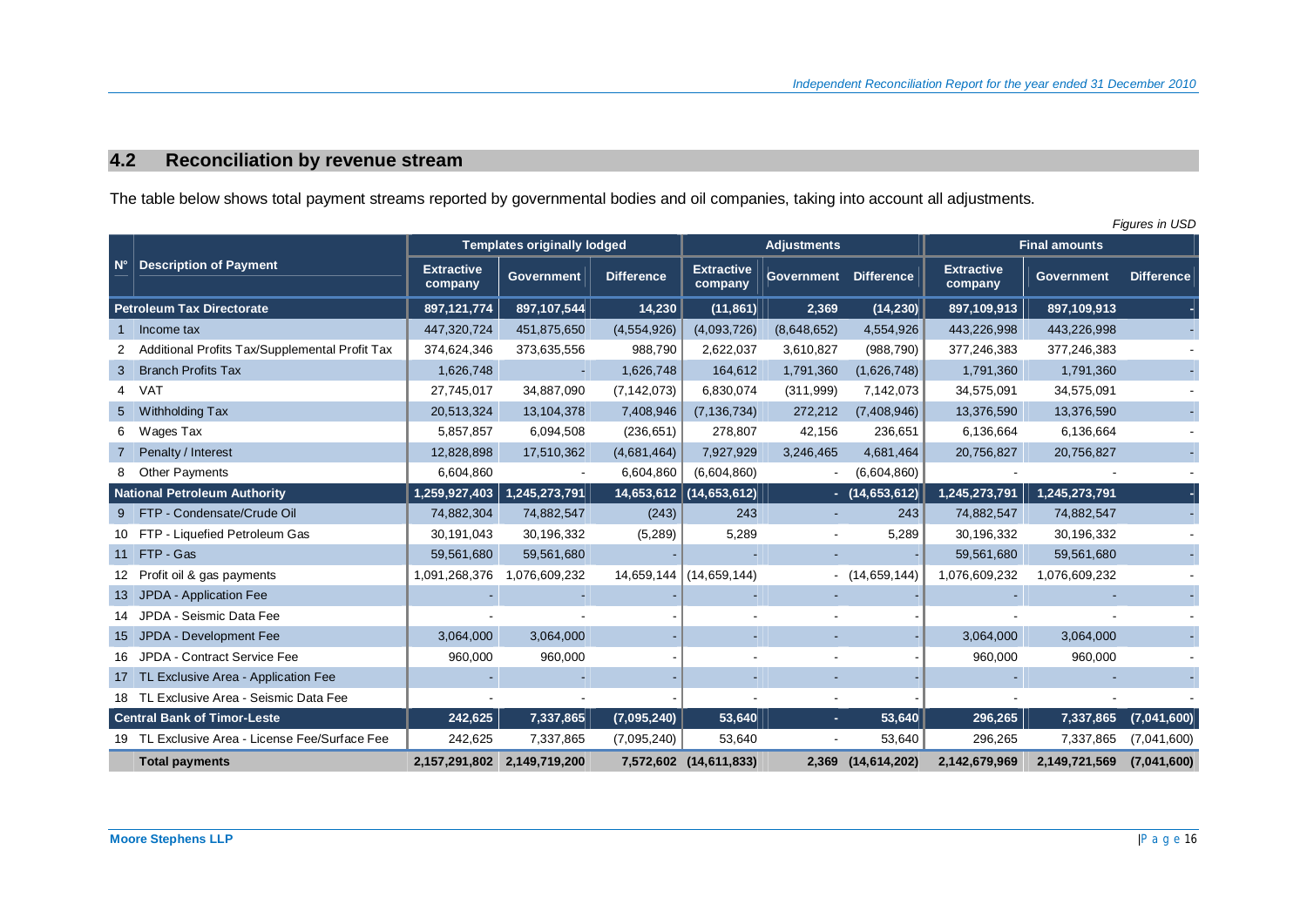## **4.3 Adjustments**

#### **4.3.1 For oil companies**

Adjustments made in respect of reporting templates sent by oil companies can be summarised as follows:

| Adjustments to extractive company payments           | <b>Total Amount</b><br>(USD) |
|------------------------------------------------------|------------------------------|
| Tax paid not reported (a)                            | 18,119,273                   |
| Tax paid reported but outside the period covered (b) | (32,736,362)                 |
| Tax amount incorrectly reported                      | 5,256                        |
| Total added to amounts originally reported           | (14,611,833)                 |

- (a) These are payments made, but not reported, by oil companies. The significant adjustments (99% of the USD 18,119,273 total adjustment) were made in respect of Santos. Santos used the accruals basis to report payments and did not declare the Profit Oil & Gas payments made in January and February 2010 (relating to November and December 2009 declarations).
- (b) These are payments reported, but were paid outside of the reconciliation period, i.e. before 1 January 2010 or after 31 December 2010. The significant adjustments made were in respect of Santos. As mentioned above the company used the accruals basis to report payments and declared the payments for Profit Oil & Gas relating to November and December 2010 which were paid in January and February 2011.

Confirmation has been received from the company for these amounts, which were initially declared by the Government Agencies.

The adjustments made to the payments declared by oil companies are broken down as follows:

|                                              |                          |                                                           |                                              | Figures in USD                                                     |
|----------------------------------------------|--------------------------|-----------------------------------------------------------|----------------------------------------------|--------------------------------------------------------------------|
| Company                                      | Tax paid not<br>reported | Tax paid<br>reported but<br>outside the<br>period covered | <b>Tax amount</b><br>incorrectly<br>reported | <b>Total</b><br><b>Extractive</b><br>company<br><b>Adjustments</b> |
| <b>ConocoPhillips</b>                        |                          |                                                           | 5,531                                        | 5,531                                                              |
| Eni Timor-Leste                              | 15,993                   |                                                           | (225)                                        | 15,768                                                             |
| <b>Santos</b>                                | 18,045,905               | (32,705,049)                                              |                                              | (14, 659, 144)                                                     |
| Petronas                                     |                          | 107                                                       |                                              | 107                                                                |
| <b>Reliance Exploration &amp; Production</b> | 57,375                   | (31, 420)                                                 |                                              | 25,955                                                             |
| Japan Energy E and P                         |                          |                                                           | (50)                                         | (50)                                                               |
| <b>Total</b>                                 | 18,119,273               | (32, 736, 362)                                            | 5,256                                        | (14, 611, 833)                                                     |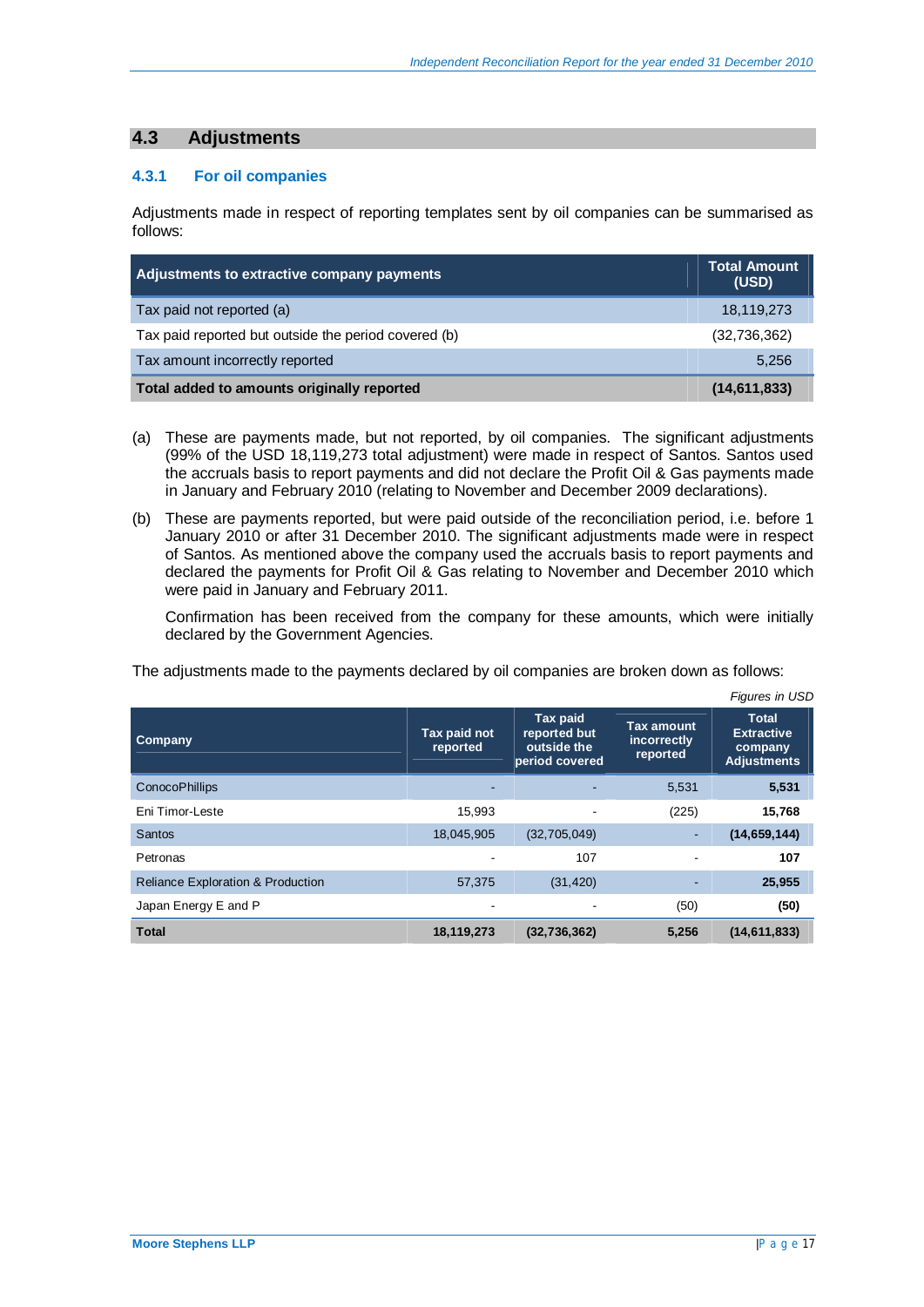The adjustments made to the payments declared by oil companies, by tax, are broken down as follows:

|                                                |                             |                                                                     |                                          |                                  | Figures in USD                                    |
|------------------------------------------------|-----------------------------|---------------------------------------------------------------------|------------------------------------------|----------------------------------|---------------------------------------------------|
| <b>Revenue stream</b>                          | Tax paid<br>not<br>reported | <b>Tax paid</b><br>reported but<br>outside the<br>period<br>covered | Tax<br>amount<br>incorrectly<br>reported | Tax<br>incorrectly<br>classified | <b>Total oil</b><br>company<br><b>Adjustments</b> |
| Income tax                                     | 15,993                      |                                                                     | (1, 198, 744)                            | (2,910,975)                      | (4,093,726)                                       |
| Additional Profits Tax/Supplemental Profit Tax |                             |                                                                     | 1,669,064                                | 952,973                          | 2,622,037                                         |
| <b>Branch Profits Tax</b>                      |                             |                                                                     | 164,612                                  |                                  | 164,612                                           |
| <b>VAT</b>                                     |                             |                                                                     | (100)                                    | 6,830,174                        | 6,830,074                                         |
| Withholding Tax                                | 330                         | (31, 313)                                                           | (175)                                    | (7, 105, 576)                    | (7, 136, 734)                                     |
| Wages Tax                                      | 3,405                       |                                                                     |                                          | 275,402                          | 278,807                                           |
| Penalty / Interest                             |                             |                                                                     | (634, 933)                               | 8,562,862                        | 7,927,929                                         |
| <b>Other Payments</b>                          | $\overline{\phantom{a}}$    |                                                                     | $\overline{\phantom{a}}$                 | (6,604,860)                      | (6,604,860)                                       |
| FTP - Condensate/Crude Oil                     |                             |                                                                     | 243                                      |                                  | 243                                               |
| FTP - Liquefied Petroleum Gas                  |                             |                                                                     | 5,289                                    |                                  | 5,289                                             |
| Profit oil & gas payments                      | 18,045,905                  | (32,705,049)                                                        |                                          |                                  | (14, 659, 144)                                    |
| TL Exclusive Area - License Fee/Surface Fee    | 53,640                      |                                                                     |                                          |                                  | 53,640                                            |
| <b>Total</b>                                   | 18,119,273                  | (32, 736, 362)                                                      | 5,256                                    |                                  | (14, 611, 833)                                    |

## **4.3.2 For governmental agencies**

Adjustments made in respect of amounts declared by Government Agencies, by company, are summarised as follows:

| Adjustments to Government payments         | <b>Total Amount</b><br>(USD) |
|--------------------------------------------|------------------------------|
| Tax received not reported (from Oilex)     | 2.369                        |
| Total added to amounts originally reported | 2.369                        |

The adjustments made to the payments declared by Government Agencies, by tax, are broken down as follows:

|                                                |                                     |                                      | Figures in USD                                |
|------------------------------------------------|-------------------------------------|--------------------------------------|-----------------------------------------------|
| <b>Revenue stream</b>                          | <b>Tax received not</b><br>reported | <b>Tax incorrectly</b><br>classified | <b>Total Government</b><br><b>Adjustments</b> |
| <b>Petroleum Tax Directorate</b>               |                                     |                                      |                                               |
| Income tax                                     |                                     | (8,648,652)                          | (8,648,652)                                   |
| Additional Profits Tax/Supplemental Profit Tax |                                     | 3,610,827                            | 3,610,827                                     |
| <b>Branch Profits Tax</b>                      |                                     | 1,791,360                            | 1,791,360                                     |
| <b>VAT</b>                                     |                                     | (311, 999)                           | (311, 999)                                    |
| Withholding Tax                                | 223                                 | 271,989                              | 272,212                                       |
| Wages Tax                                      | 2.146                               | 40.010                               | 42.156                                        |
| Penalty / Interest                             |                                     | 3,246,465                            | 3,246,465                                     |
| <b>Total</b>                                   | 2.369                               |                                      | 2,369                                         |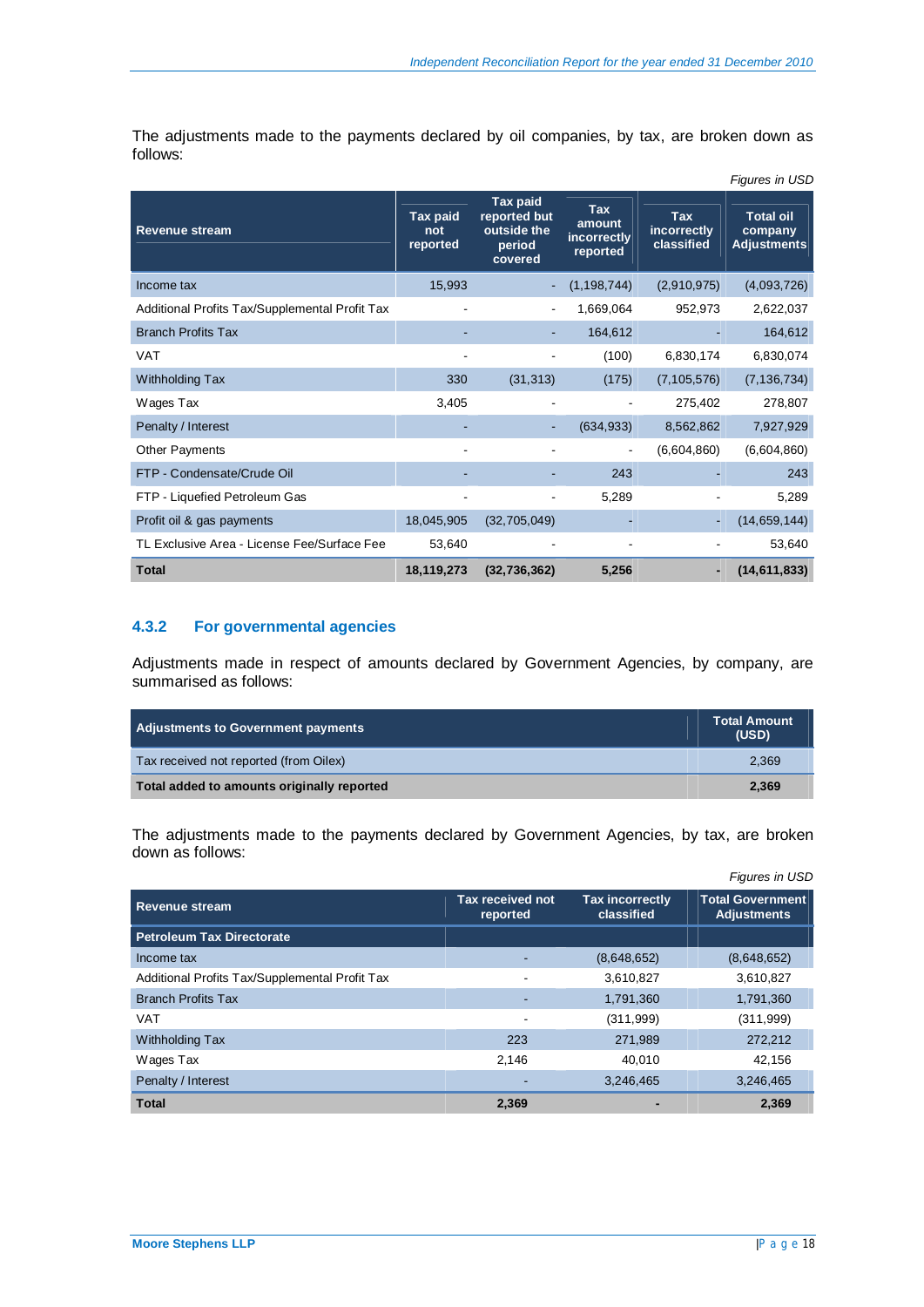## **5. ANALYSIS OF KEY INDICATORS IN THE OIL SECTOR**

#### **5.1 Contribution made by oil companies**

The table below summarises payments, after adjustments, by company, and the inflows reported by the different Governmental bodies.

The table includes consolidated figures, after adjustments, based on the declarations made by each of the extractive companies, and those made by governmental bodies. The figures provide us with detailed data, by company, of receipts from the oil sector:

| Company                          | Government<br>revenue<br>(USD) | $%$ of<br>total<br>payment |
|----------------------------------|--------------------------------|----------------------------|
| ConocoPhillips                   | 1,303,176,717                  | 61%                        |
| <b>InpexSahul</b>                | 226.552.562                    | 10%                        |
| Santos                           | 220.135.671                    | 10%                        |
| <b>Fni Timor-Leste</b>           | 208.240.433                    | 10%                        |
| <b>Tokyo Timor Sea Resources</b> | 167.637.643                    | 8%                         |
| Others (8 companies)             | 23.978.543                     | $1\%$                      |
| <b>Total oil sector</b>          | 2,149,721,569                  | 100%                       |



## **5.2 Contribution made by payments**

The most significant receipts, in terms of contribution, are as follows:

| <b>Payment stream</b>                              | <b>Government</b><br>revenue<br>(USD) | $%$ of total<br>payment | Other<br>Payments<br>Additional<br>12%<br>Profits |
|----------------------------------------------------|---------------------------------------|-------------------------|---------------------------------------------------|
| Profit oil & gas payments                          | 1,076,609,232                         | 50%                     | Tax/Supp.<br>Profit Tax                           |
| Income tax                                         | 443,226,998                           | 21%                     | 17%<br>Profit oil & gas<br>payments               |
| Additional Profits Tax/<br>Supplemental Profit Tax | 377,246,383                           | 17%                     | Income tax<br>21%                                 |
| Others (16 payment streams)                        | 252,638,956                           | 12%                     |                                                   |
| <b>Total oil sector</b>                            | 2,149,721,569                         | 100%                    |                                                   |

#### **5.3 Contribution made by Governmental body**

The table below summarises payments, after adjustments, by governmental body.

| Governmental body            | Government<br>revenue<br>(USD) | % of total<br>payment |
|------------------------------|--------------------------------|-----------------------|
| National Petroleum Authority | 1,245,273,791                  | 58%                   |
| Petroleum Tax Directorate    | 897.109.913                    | 42%                   |
| Central Bank of Timor-Leste  | 7,337,865                      | 0.34%                 |
| <b>Total oil sector</b>      | 2,149,721,569                  | 100%                  |

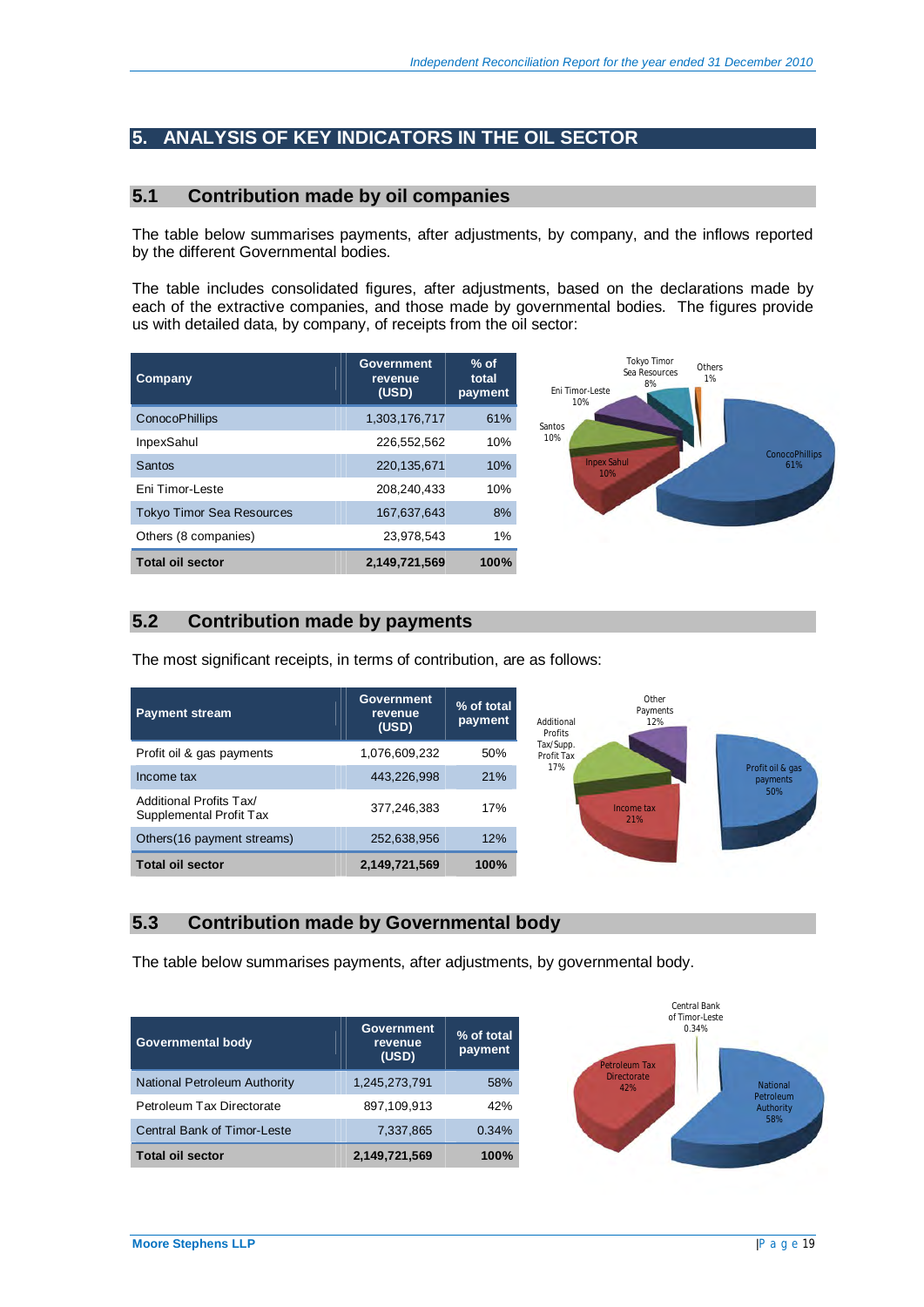## **6. FINDINGS AND RECOMMENDATIONS**

#### **1. TL-EITI database**

It appears that to date the TL-EITI Secretariat does not have a comprehensive database of all extractive companies operating in the oil sector. We understand that this situation arises because there is no formal communication between the EITI Secretariat and the Government Agencies with regard to the oil companies operating in the oil sector. In some cases making contact with extractive companies can be difficult as no contact details are available.

*We recommend that the TL-EITI Secretariat should create a database of extractive companies*  following our reconciliation exercise. The Secretariat should then liaise with the Government *Agencies to ensure it obtains adequate information regularly and updates its database accordingly. To this end, we believe it is vital that any new entrants to the oil sector are registered with the TL-EITI Secretariat as part of the process before or at the same time as they obtain their operating licence. A regular review with the Government Agencies of the list of oil companies licensed to operate in the sector is recommended.* 

#### **2. Reconciliation scope – Scoping study**

We note that two oil companies operating in Timor-Leste were not included in the reconciliation scope, i.e. Japan Energy and AusAid.

We further note that there are some taxes paid to BCTL, such as annual pipeline fees and an exploration fee which were not included in the reporting templates prepared and approved by the MSWG. On the other hand there were several revenue streams included in the reporting template for which no payments were made by oil companies.

This situation caused delays in collecting the data from the oil companies and Government Agencies and the preparation of the report.

*We recommend for future years that a scoping study is carried out before each exercise in order to define the reconciliation scope including:* 

- *the activities to be considered (oil, gas, minerals, etc..):*
- x *the revenue streams to be reconciled;*
- the extractive companies that will report; and
- the government agencies included in the process.

*The scoping study will also lead to the definition and design of the reporting template to be used for the declaration of payments and receipts by the oil companies and the Government Agencies.* 

#### **3. Certified reporting templates**

In accordance with recommendations 12 and 13 of the 2011 EITI rules the MSWG is required to ensure that companies and Government Agencies reports are based on accounts audited to international standards.

We note that there were no instructions given to oil companies and Government Agencies to submit reporting templates certified by an auditor.

*We recommend for the future years that the MSWG takes necessary steps to ensure that reports*  submitted by oil companies and Government Agencies are certified by a designated external *auditor (in the case of extractive companies), or a public entity/authority in the case of Government Agencies.*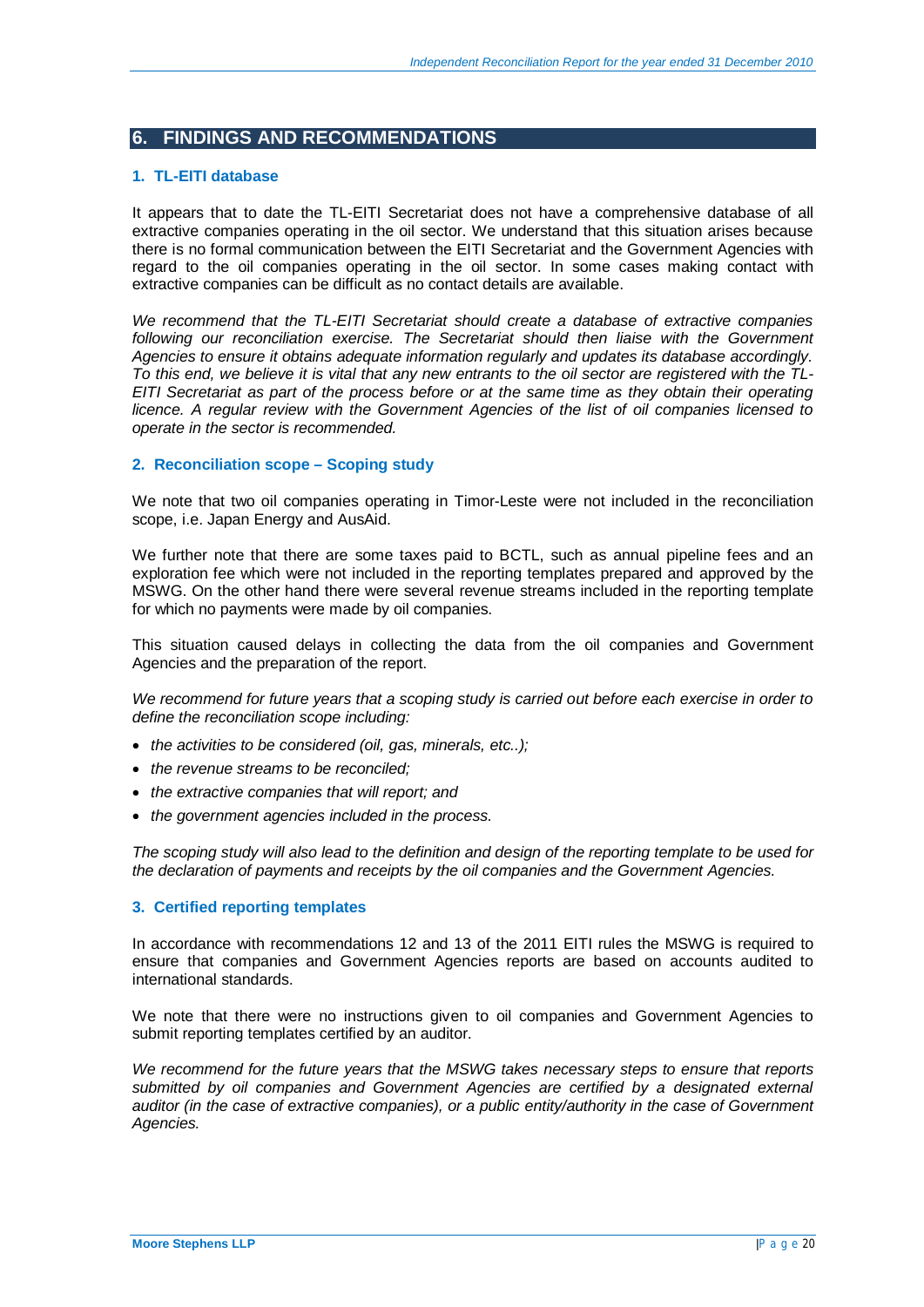## **7. CONCLUSIONS**

Our conclusions from the reconciliation work carried out for the year to 31 December 2010 can be summarised as follows:

- **1.** The total unreconciled difference for the year ended 31 December 2010, between payments made by extractive companies included in our reconciliation scope and amounts received by the Government is **USD (7,041,600)**, which represents 0.3% of total receipts declared for the year by the Government. This difference originates exclusively from the non-submission of the reporting template from AusAid.
- **2.** We noted a number of discrepancies between payments declared by oil companies and receipts declared by Government Agencies. With the exception of the difference relating to AusAid mentioned above, we were able to adjust all of these discrepancies, both in respect of declarations made by these companies and those made by the Government Agencies.
- **3.** A number of significant adjustments were made in order to reconcile the amounts originally reported on the templates submitted. Most of the individual discrepancies come from the oil companies reports and arose for the following reasons:
	- a. Several amounts paid by oil companies, totalling USD 18M, were not reported in their templates;
	- b. Several payments made by oil companies, totalling USD 32.7M, were reported in respect of incorrect periods (outside 2010);
	- c. Payments incorrectly classified amounted to USD 32M in absolute value; and
	- d. Payment incorrectly reported amounted to USD 3.6M.

All these issues arose in prior years' reports and we believe that they can be easily addressed.

**4.** Lastly, we have made a number of recommendations for improvements in the reconciliation process which are set out in Section 6 above.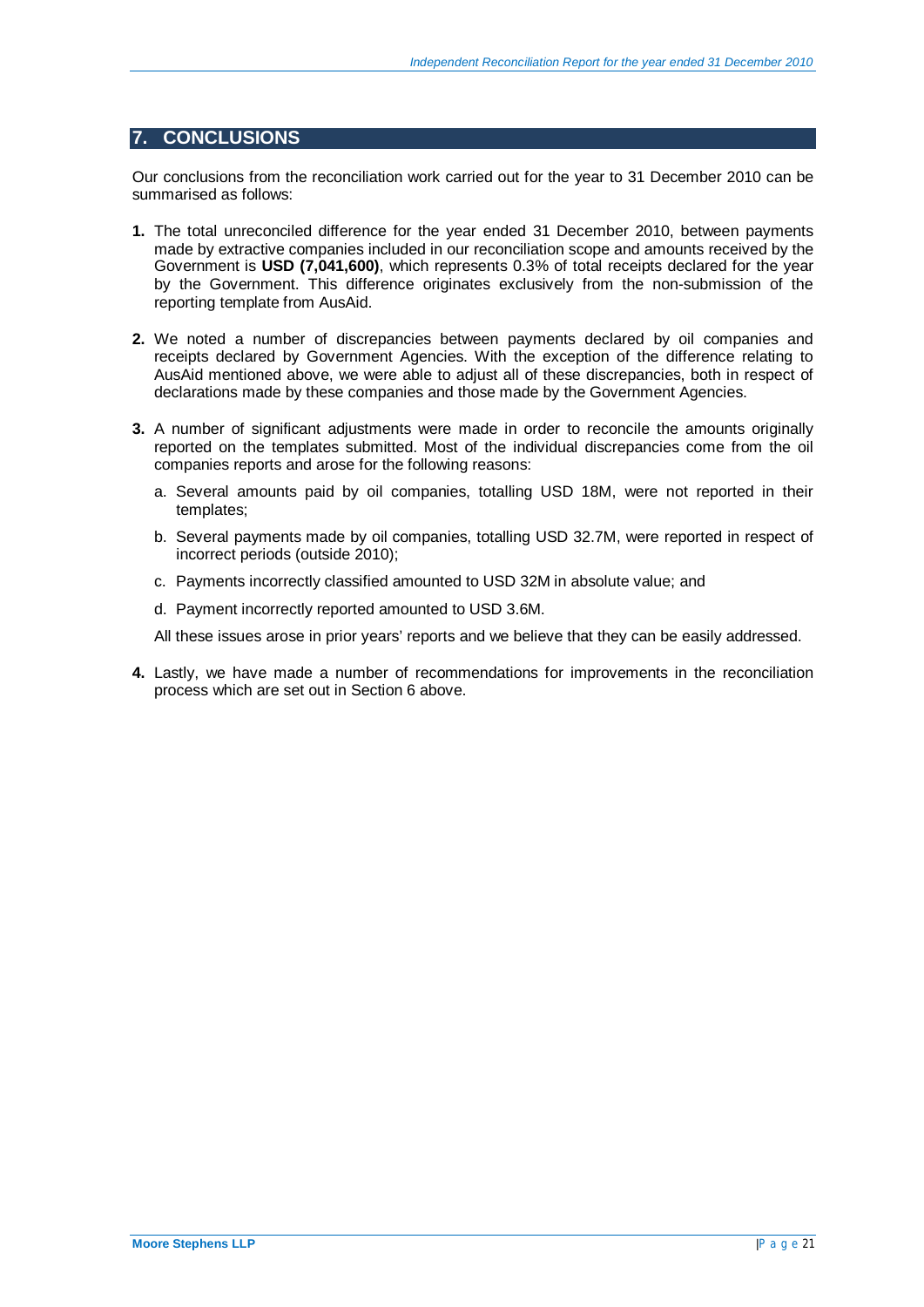# **ANNEXES**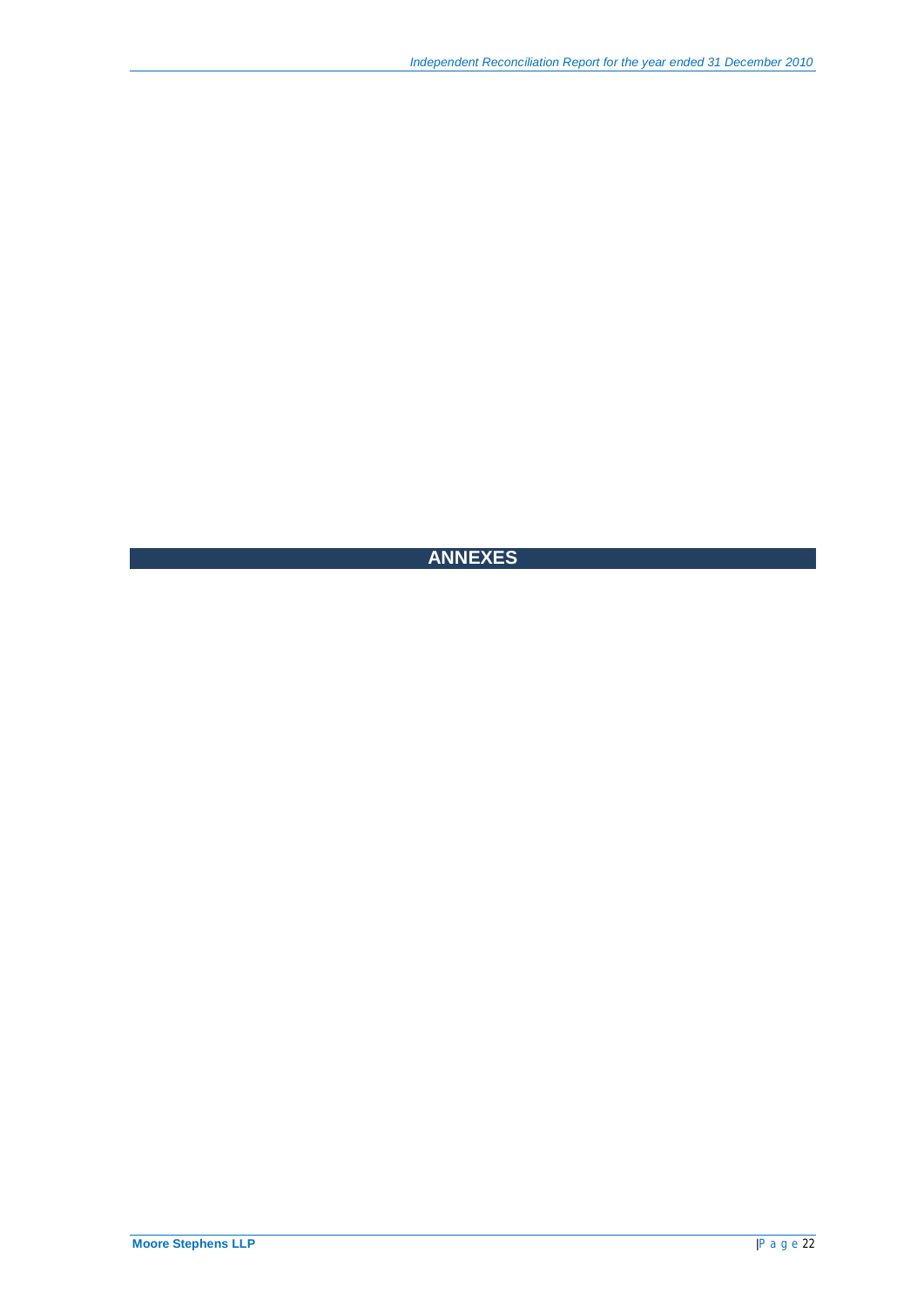# **Annex 1: Details of oil companies included in the EITI 2010 reconciliation scope**

|                 | No.   Company                                | <b>Founding date</b> | <b>Activity</b>                | <b>Nationality</b> | <b>Extracted product</b>                                                                                                 |
|-----------------|----------------------------------------------|----------------------|--------------------------------|--------------------|--------------------------------------------------------------------------------------------------------------------------|
|                 | <b>ConocoPhillips</b>                        | 1917                 | Oil & Gas                      | <b>USA</b>         | Natural Gas; Patio Heater; BP Crude Oil;<br>Natural Gas Connection; Commercial Natural Gas;<br><b>Liquid Natural Gas</b> |
| 2.              | Eni Timor-Leste                              | 1926                 | Oil & Gas                      | Italy              | na                                                                                                                       |
| 3               | Santos                                       | 1954                 | Oil & Gas                      | Australia          | Oil; Natural Gas; Lubricant Petrochemical                                                                                |
| 4               | InpexSahul                                   | 1986                 | Oil & Gas                      | Australia          | Oil & Gas                                                                                                                |
| $5^{\circ}$     | Tokyo Timor Sea Resources                    | 1970                 | Oil & Gas                      | Japan              | na                                                                                                                       |
| 6               | Woodside Petroleum                           | 1954                 | Oil & Gas                      | Australia          | Oil & Gas                                                                                                                |
| $7^{\circ}$     | Minza Oil & Gas                              | na                   | Oil & Gas                      | Tokyo/Japan        | Oil & Gas                                                                                                                |
| 8               | Petronas                                     | 1974                 | Oil & Gas                      | Malaysia           | na                                                                                                                       |
| $9^{\circ}$     | Oilex                                        | na                   | Oil & Gas                      | Australia          | Oil & Gas                                                                                                                |
| 10              | <b>Reliance Exploration &amp; Production</b> | 1958                 | Petroleum refining & Marketing | India              | Petroleum Refining                                                                                                       |
| 11              | Talisman                                     | 1992                 | Oil & Gas industries           | Canada             | Oil & Gas                                                                                                                |
| 12              | Japan Energy E and P                         | na                   | na                             | na                 | na                                                                                                                       |
| 13 <sup>°</sup> | AusAid                                       | na                   | na                             | na                 | na                                                                                                                       |

**na**: not available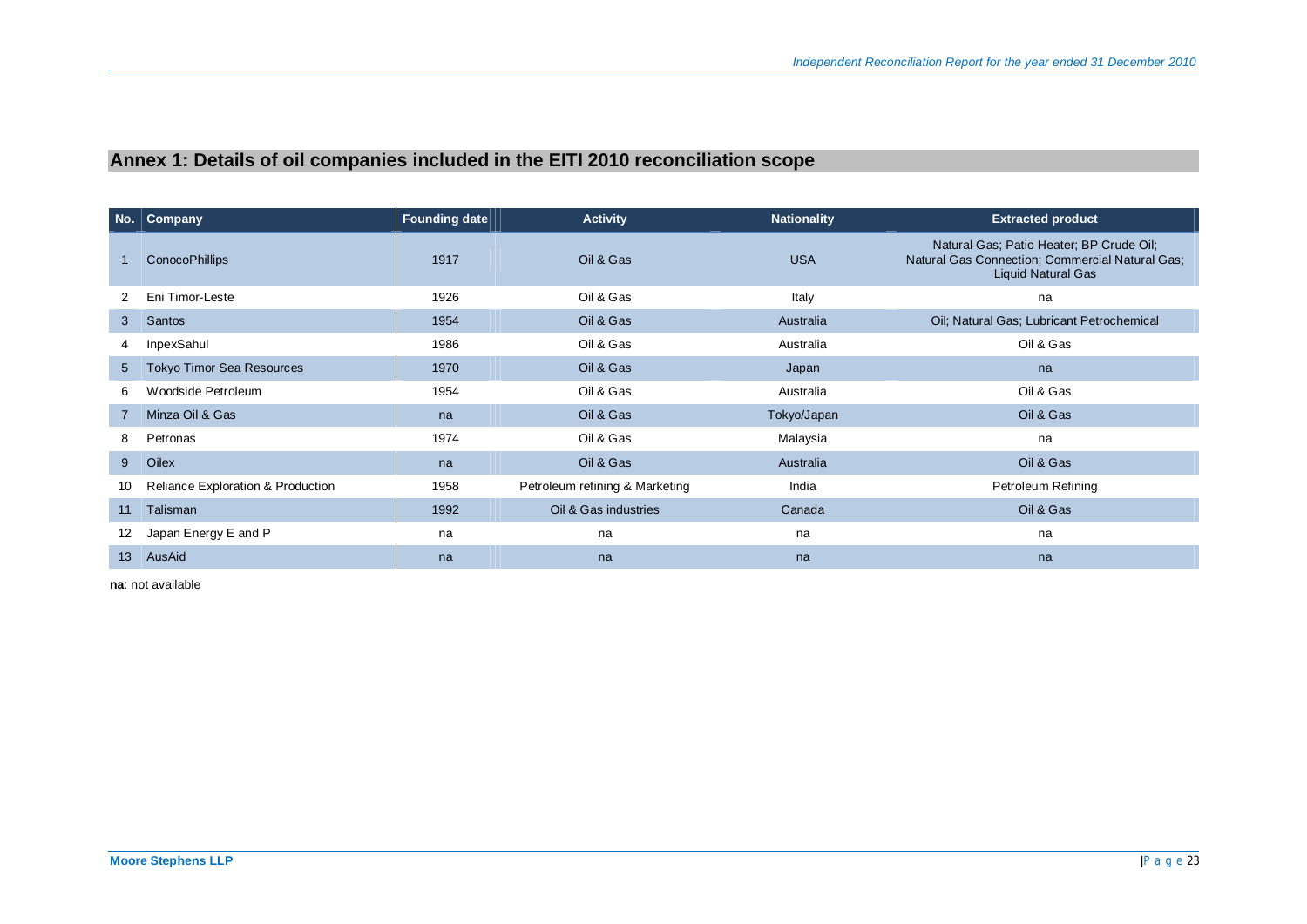# **Annex 2: Breakdown of licenses and oil companies**

| Licence reference | <b>Operator</b>    | <b>Companies</b>                                                                                                             | <b>Extracted product</b>       | Licence type | <b>Granted</b> | <b>Expires</b> | Area        |
|-------------------|--------------------|------------------------------------------------------------------------------------------------------------------------------|--------------------------------|--------------|----------------|----------------|-------------|
| JPDA 03-12        | ConocoPhillips     | <b>ConocoPhilips</b><br><b>Santos</b><br>InpexSahul<br>Eni Timor-Leste<br><b>Tokyo Timor Sea Resources</b>                   | Condensate, LPG,<br><b>LNG</b> | <b>PSC</b>   | 02/04/2003     | 06/02/2022     | <b>JPDA</b> |
| JPDA 03-13        | ConocoPhillips     | <b>ConocoPhilips</b><br>Santos<br>InpexSahul                                                                                 | Condensate, LPG,<br><b>LNG</b> | <b>PSC</b>   | 02/04/2003     | 16/12/2021     | <b>JPDA</b> |
| JPDA 03-19        | Woodside Petroleum | Woodside petroleum<br>Shell Development<br>Osaka Gas Sunrise<br><b>Conoco Phillips</b>                                       | Gas                            | <b>PSC</b>   | 02/04/2003     | 04/10/2026     | <b>JPDA</b> |
| JPDA 03-20        | Woodside Petroleum | Woodside petroleum<br>Shell Development<br>Osaka Gas Sunrise<br>Conoco Phillips                                              | Gas                            | <b>PSC</b>   | 02/04/2003     | 13/11/2026     | <b>JPDA</b> |
| JPDA 06-101 A     | Minza Oil & Gas    | Minza Oil & Gas                                                                                                              | na                             | <b>PSC</b>   | 09/03/2007     | 09/03/2014     | <b>JPDA</b> |
| JPDA 06-102       | Petronas           | PetronasCarigali<br>Korean Gas<br>Samsung Oil & Gas<br>LG                                                                    | na                             | <b>PSC</b>   | 29/12/2006     | 29/12/2010     | <b>JPDA</b> |
| JPDA 06-103       | <b>Oilex</b>       | <b>Oilex</b><br>Japan Energy Corporation<br>Videocon<br><b>Bharat PetroResources</b><br><b>GSPC</b><br>Pan Pacific Petroleum | na                             | <b>PSC</b>   | 15/01/2007     | 15/01/2014     | <b>JPDA</b> |
| JPDA 06-105       | Eni Timor-Leste    | Eni Timor-Leste<br>Inpex<br>Talisman                                                                                         | Light Crude Oil                | <b>PSC</b>   | 22/09/2006     | 09/07/1905     | <b>JPDA</b> |
| S-06-01 (Block A) | Eni Timor-Leste    | Eni Timor-Leste<br>GALP ExploracaoProducaoPetrolifera<br>Korea Gas Corporation                                               | na                             | <b>PSC</b>   | 03/11/2006     | 03/11/2010     | <b>TLEA</b> |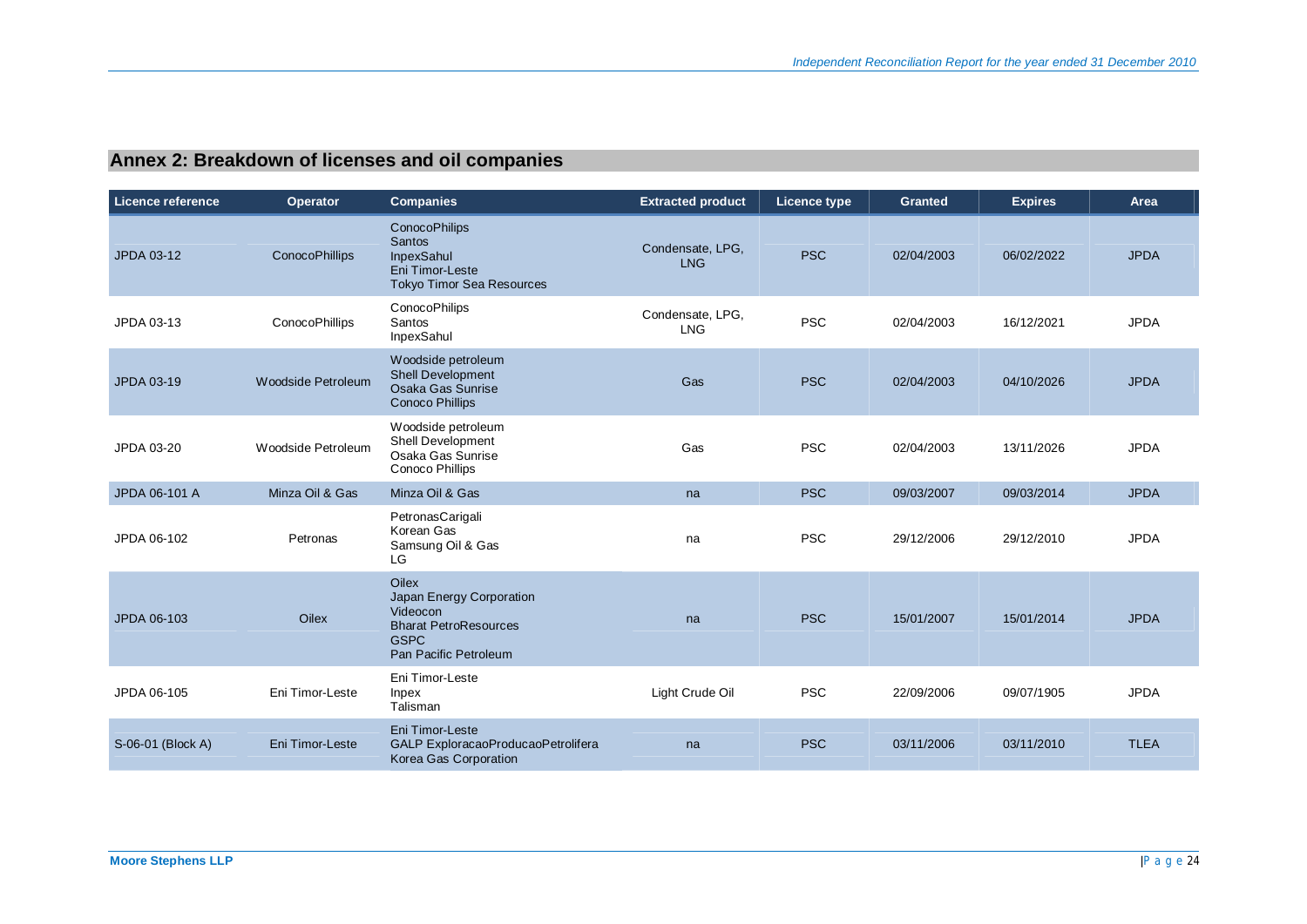| Licence reference | <b>Operator</b> | <b>Companies</b>                                                                                   | <b>Extracted product</b> | Licence type | Granted    | <b>Expires</b> | Area        |
|-------------------|-----------------|----------------------------------------------------------------------------------------------------|--------------------------|--------------|------------|----------------|-------------|
| S-06-02 (Block B) | Eni Timor-Leste | Eni Timor-Leste<br>GALP ExploracaoProducaoPetrolifera<br>Korea Gas Corporation                     | na                       | <b>PSC</b>   | 03/11/2006 | 03/11/2013     | <b>TLEA</b> |
| S-06-03 (Block C) | Eni Timor-Leste | Eni Timor-Leste<br>GALP ExploracaoProducaoPetrolifera<br>Korea Gas Corporation                     | na                       | <b>PSC</b>   | 03/11/2006 | 03/11/2013     | <b>TLEA</b> |
| S-06-04 (Block E) | Eni Timor-Leste | Eni Timor-Leste<br>GALP ExploracaoProducaoPetrolifera<br>Korea Gas Corporation                     | na                       | <b>PSC</b>   | 03/11/2006 | 03/11/2013     | <b>TLEA</b> |
| S-06-05 (Block H) | Eni Timor-Leste | Eni Timor-Leste<br>GALP ExploracaoProducaoPetrolifera<br>Korea Gas Corporation                     | na                       | <b>PSC</b>   | 03/11/2006 | 03/11/2013     | <b>TLEA</b> |
| S-06-06 (Block K) | Reliance        | <b>Reliance Exploration &amp; Production</b><br>Oil India Limited<br>India Oil Corporation Limited | na                       | <b>PSC</b>   | 16/11/2006 | 16/11/2011     | <b>TLEA</b> |

na: not available.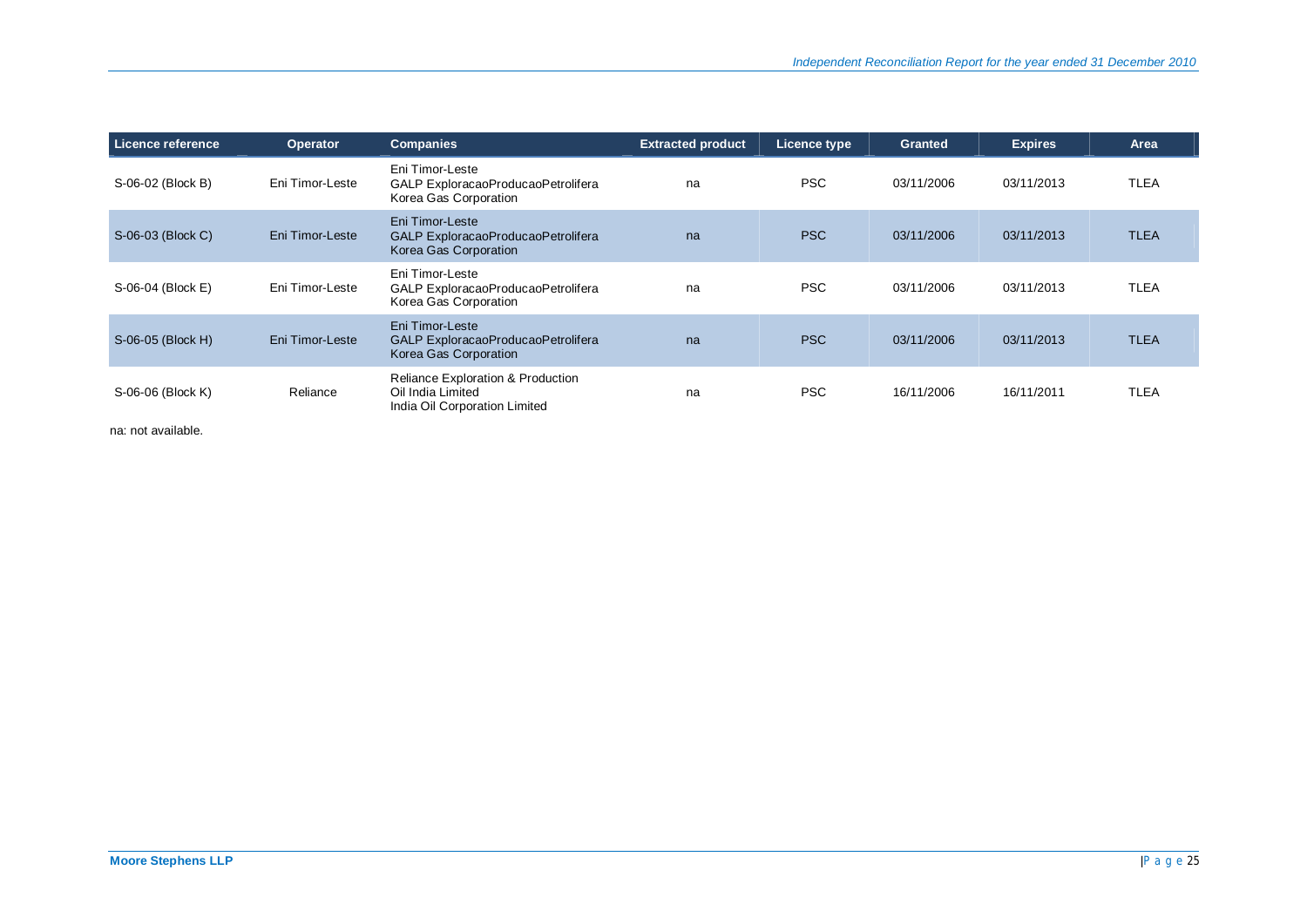# **Annex 3: Reconciliation sheets by company**

| Company name:                                  | <b>ConocoPhillips</b> |                |               | <b>Reporting period:</b> |                | 2010          |            |
|------------------------------------------------|-----------------------|----------------|---------------|--------------------------|----------------|---------------|------------|
|                                                | <b>Per Company</b>    |                |               | <b>Per Government</b>    | <b>Final</b>   |               |            |
| N° Description of Payment                      | Original              | Adjust         | <b>Final</b>  | Original                 | Adjust         | <b>Final</b>  | difference |
| <b>Petroleum Tax Directorate</b>               | 522,943,494           | (1)            | 522,943,493   | 522,943,493              | $\sim$         | 522,943,493   |            |
| Income tax                                     | 265,279,907           | 470,320        | 265,750,227   | 268,523,898              | (2,773,671)    | 265,750,227   |            |
| Additional Profits Tax/Supplemental Profit Tax | 212,162,493           |                | 212,162,493   | 212,162,493              |                | 212,162,493   |            |
| <b>Branch Profits Tax</b><br>3                 | 1,626,748             | 164,612        | 1,791,360     |                          | 1,791,360      | 1,791,360     |            |
| 4 VAT                                          | 21,342,360            |                | 21,342,360    | 21,342,360               |                | 21,342,360    |            |
| Withholding Tax<br>5 <sup>5</sup>              | 4,180,280             | (176, 800)     | 4,003,480     | 4,003,480                |                | 4,003,480     |            |
| Wages Tax<br>6                                 | 5,522,808             | 176,800        | 5,699,608     | 5,699,608                |                | 5,699,608     |            |
| Penalty / Interest                             | 12,828,898            | (634, 933)     | 12,193,965    | 11,211,654               | 982,311        | 12,193,965    |            |
| <b>Other Payments</b>                          |                       |                |               |                          |                |               |            |
| <b>National Petroleum Authority</b>            | 780,227,692           | 5,532          | 780,233,224   | 780,233,224              |                | 780,233,224   |            |
| FTP - Condensate/Crude Oil<br>9                | 67,677,684            | 243            | 67,677,927    | 67,677,927               |                | 67,677,927    |            |
| 10 FTP - Liquefied Petroleum Gas               | 30,191,043            | 5,289          | 30,196,332    | 30,196,332               | $\blacksquare$ | 30,196,332    |            |
| 11 FTP - Gas                                   | 59,561,680            | $\sim$         | 59,561,680    | 59,561,680               |                | 59,561,680    |            |
| 12 Profit oil & gas payments                   | 619,663,285           | $\blacksquare$ | 619,663,285   | 619,663,285              |                | 619,663,285   |            |
| 13 JPDA - Application Fee                      |                       |                |               |                          |                |               |            |
| 14 JPDA - Seismic Data Fee                     |                       |                |               |                          |                |               |            |
| 15 JPDA - Development Fee                      | 2,814,000             |                | 2,814,000     | 2,814,000                |                | 2,814,000     |            |
| 16 JPDA - Contract Service Fee                 | 320,000               | $\blacksquare$ | 320,000       | 320,000                  |                | 320,000       |            |
| 17 TL Exclusive Area - Application Fee         |                       |                |               |                          |                |               |            |
| 18 TL Exclusive Area - Seismic Data Fee        |                       | $\blacksquare$ |               |                          |                |               |            |
| <b>Central Bank of Timor-Leste</b>             | ٠                     | ٠.             |               | ÷.                       | ×.             |               |            |
| 19 TL Exclusive Area - License Fee/Surface Fee |                       |                |               |                          |                |               |            |
| <b>Total payments</b>                          | 1,303,171,186         | 5,531          | 1,303,176,717 | 1,303,176,717            |                | 1,303,176,717 |            |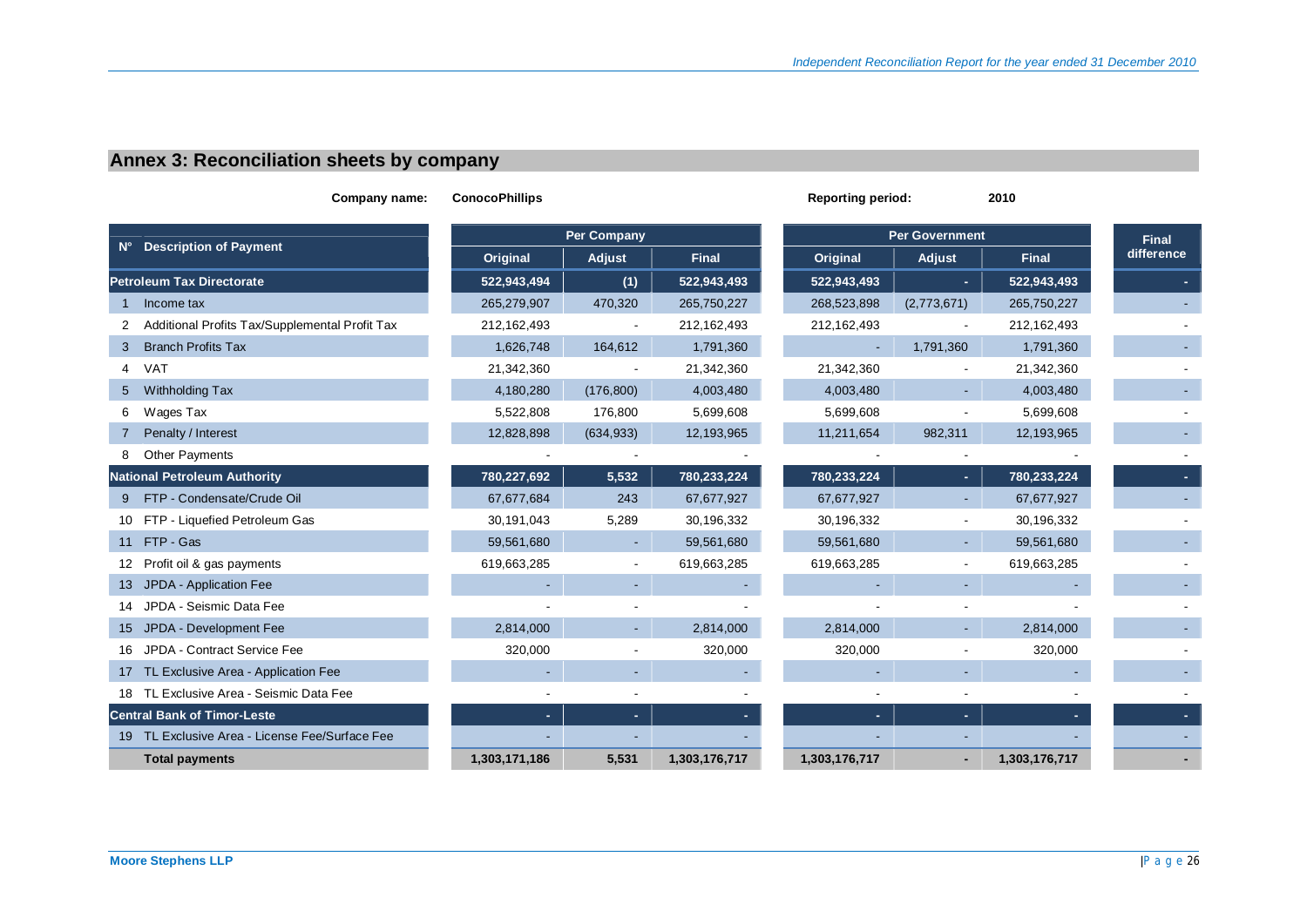|              |                                                | <b>Per Company</b> |        |              | <b>Per Government</b> |             |                          |              | <b>Final</b> |
|--------------|------------------------------------------------|--------------------|--------|--------------|-----------------------|-------------|--------------------------|--------------|--------------|
| $N^{\circ}$  | <b>Description of Payment</b>                  | Original           | Adjust | <b>Final</b> |                       | Original    | Adjust                   | <b>Final</b> | difference   |
|              | <b>Petroleum Tax Directorate</b>               | 87,439,415         | 15,768 | 87,455,183   |                       | 87,455,183  | $\blacksquare$           | 87,455,183   |              |
|              | Income tax                                     | 40,232,869         | 15,993 | 40,248,862   |                       | 40,248,862  |                          | 40,248,862   |              |
| 2            | Additional Profits Tax/Supplemental Profit Tax | 40,566,727         |        | 40,566,727   |                       | 40,566,727  |                          | 40,566,727   |              |
| 3            | <b>Branch Profits Tax</b>                      |                    |        |              |                       |             |                          |              |              |
| 4            | <b>VAT</b>                                     | 3,675,797          | (100)  | 3,675,697    |                       | 3,675,697   | $\overline{\phantom{a}}$ | 3,675,697    |              |
| 5            | Withholding Tax                                | 2,928,895          | (125)  | 2,928,770    |                       | 2,928,770   |                          | 2,928,770    |              |
| 6            | Wages Tax                                      | 35,127             |        | 35,127       |                       | 35,127      |                          | 35,127       |              |
|              | Penalty / Interest                             |                    |        |              |                       |             |                          |              |              |
| 8            | <b>Other Payments</b>                          |                    |        |              |                       |             |                          |              |              |
|              | <b>National Petroleum Authority</b>            | 120,542,625        | н.     | 120,542,625  |                       | 120,542,625 | $\sim$                   | 120,542,625  |              |
| $\mathbf{Q}$ | FTP - Condensate/Crude Oil                     |                    |        |              |                       |             |                          |              |              |
| 10           | FTP - Liquefied Petroleum Gas                  |                    |        |              |                       |             |                          |              |              |
| 11           | FTP - Gas                                      |                    |        |              |                       |             |                          |              |              |
| 12           | Profit oil & gas payments                      | 120,132,625        |        | 120,132,625  |                       | 120,132,625 |                          | 120,132,625  |              |
| 13           | JPDA - Application Fee                         |                    |        |              |                       |             |                          |              |              |
| 14           | JPDA - Seismic Data Fee                        |                    |        |              |                       |             |                          |              |              |
| 15           | JPDA - Development Fee                         | 250,000            |        | 250,000      |                       | 250,000     |                          | 250,000      |              |
| 16           | JPDA - Contract Service Fee                    | 160,000            |        | 160,000      |                       | 160,000     |                          | 160,000      |              |
| 17           | TL Exclusive Area - Application Fee            |                    |        |              |                       |             |                          |              |              |
| 18           | TL Exclusive Area - Seismic Data Fee           |                    |        |              |                       |             |                          |              |              |
|              | <b>Central Bank of Timor-Leste</b>             | 242,625            | н.     | 242,625      |                       | 242,625     |                          | 242,625      |              |
| 19           | TL Exclusive Area - License Fee/Surface Fee    | 242,625            |        | 242,625      |                       | 242,625     |                          | 242,625      |              |
|              | <b>Total payments</b>                          | 208,224,665        | 15,768 | 208,240,433  |                       | 208,240,433 |                          | 208,240,433  |              |

**Company name:** Eni Timor-Leste **Reporting period:** 2010

### **Moore Stephens LLP**  $\vert$ P a g e 27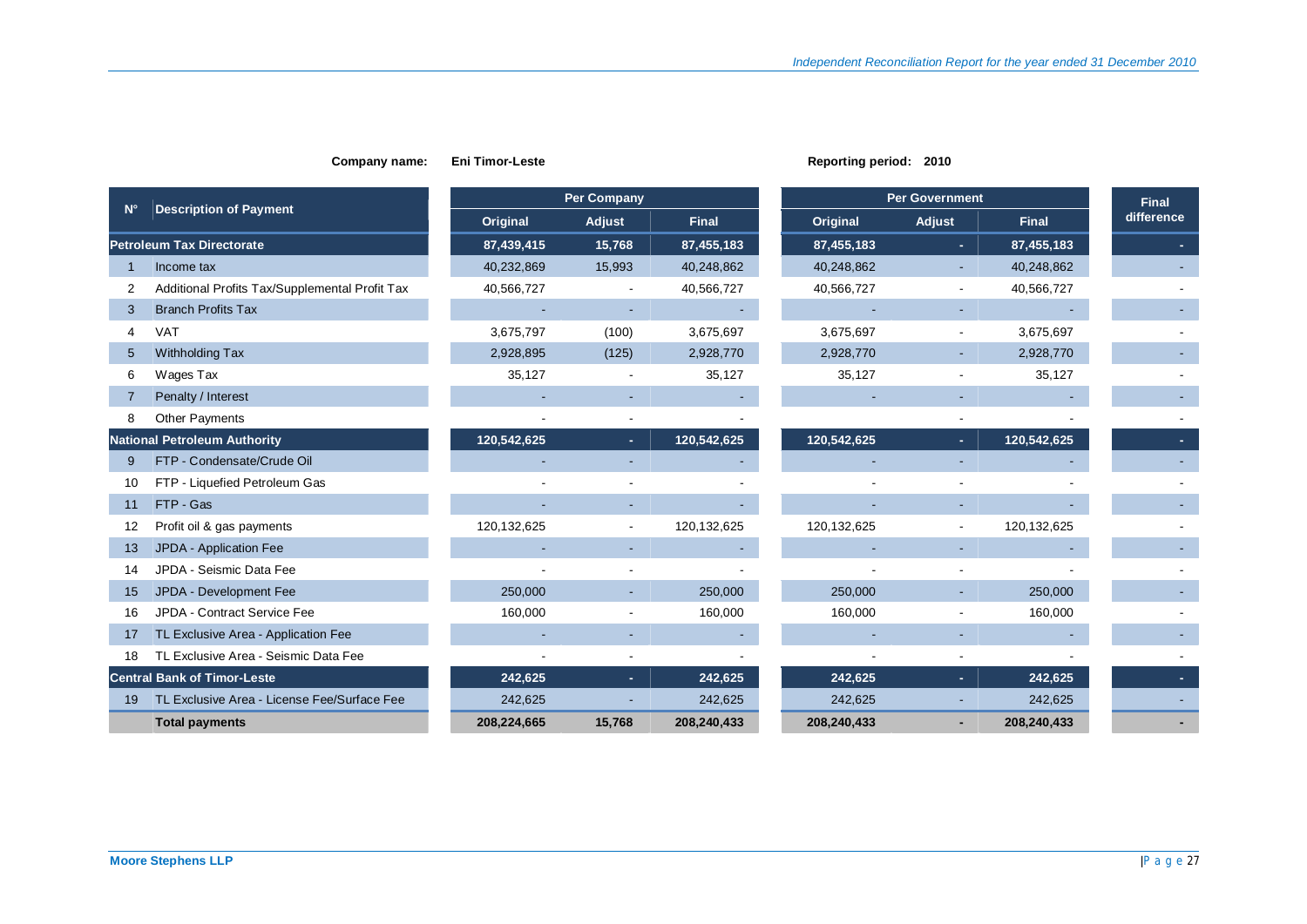|             |                                                |             | <b>Per Company</b> |              |             | <b>Per Government</b> | <b>Final</b> |            |
|-------------|------------------------------------------------|-------------|--------------------|--------------|-------------|-----------------------|--------------|------------|
| $N^{\circ}$ | <b>Description of Payment</b>                  | Original    | Adjust             | <b>Final</b> | Original    | Adjust                | <b>Final</b> | difference |
|             | <b>Petroleum Tax Directorate</b>               | 97,388,317  |                    | 97,388,317   | 97,388,317  | $\blacksquare$        | 97,388,317   |            |
|             | Income tax                                     | 45,364,855  | 147,306            | 45,512,161   | 51,387,142  | (5,874,981)           | 45,512,161   |            |
| 2           | Additional Profits Tax/Supplemental Profit Tax | 45,418,602  | 2,622,037          | 48,040,639   | 44,429,812  | 3,610,827             | 48,040,639   |            |
| 3           | <b>Branch Profits Tax</b>                      |             |                    |              |             |                       |              |            |
| 4           | <b>VAT</b>                                     |             |                    |              |             |                       |              |            |
| 5           | Withholding Tax                                |             |                    |              |             |                       |              |            |
| 6           | Wages Tax                                      |             |                    |              |             |                       |              |            |
|             | Penalty / Interest                             |             | 3,835,517          | 3,835,517    | 1,571,363   | 2,264,154             | 3,835,517    |            |
| 8           | Other Payments                                 | 6,604,860   | (6,604,860)        |              |             |                       |              |            |
|             | <b>National Petroleum Authority</b>            | 137,406,498 | (14, 659, 144)     | 122,747,354  | 122,747,354 | ٠                     | 122,747,354  |            |
| 9           | FTP - Condensate/Crude Oil                     |             |                    |              |             |                       |              |            |
| 10          | FTP - Liquefied Petroleum Gas                  |             |                    |              |             |                       |              |            |
| 11          | FTP - Gas                                      |             |                    |              |             |                       |              |            |
| 12          | Profit oil & gas payments                      | 137,406,498 | (14, 659, 144)     | 122,747,354  | 122,747,354 |                       | 122,747,354  |            |
| 13          | JPDA - Application Fee                         |             |                    |              |             |                       |              |            |
| 14          | JPDA - Seismic Data Fee                        |             |                    |              |             |                       |              |            |
| 15          | JPDA - Development Fee                         |             |                    |              |             |                       |              |            |
| 16          | JPDA - Contract Service Fee                    |             |                    |              |             |                       |              |            |
| 17          | TL Exclusive Area - Application Fee            |             |                    |              |             |                       |              |            |
| 18          | TL Exclusive Area - Seismic Data Fee           |             |                    |              |             |                       |              |            |
|             | <b>Central Bank of Timor-Leste</b>             |             |                    |              |             |                       |              |            |
| 19          | TL Exclusive Area - License Fee/Surface Fee    |             |                    |              |             |                       |              |            |
|             | <b>Total payments</b>                          | 234,794,815 | (14, 659, 144)     | 220,135,671  | 220,135,671 |                       | 220,135,671  |            |

**Company name:** Santos **Reporting period:** 2010

### **Moore Stephens LLP**  $\vert P \text{ a } g \text{ e } 28$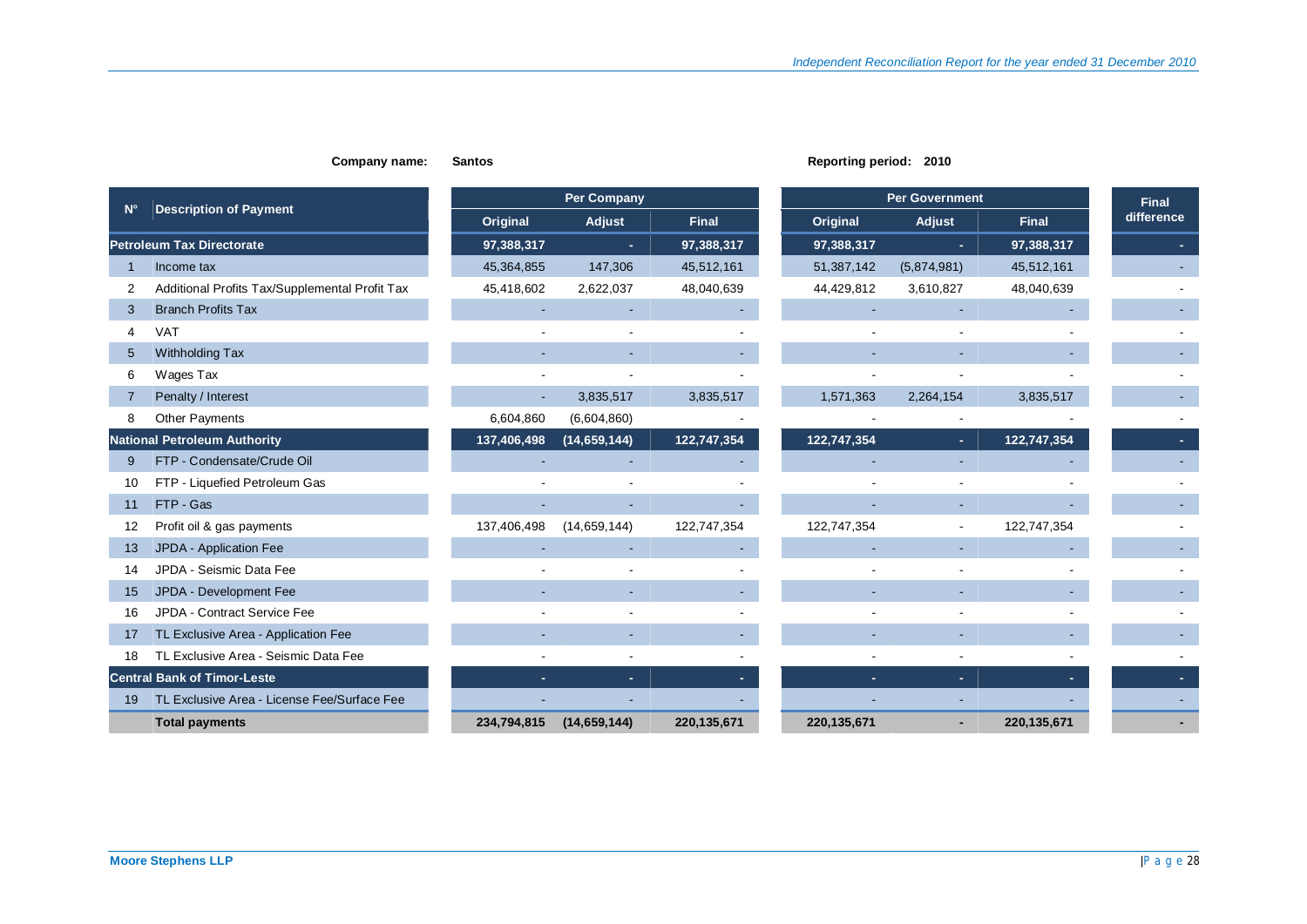|                                                                  |             | <b>Per Company</b>       |              |                          | <b>Per Government</b> |              | <b>Final</b> |
|------------------------------------------------------------------|-------------|--------------------------|--------------|--------------------------|-----------------------|--------------|--------------|
| <b>Description of Payment</b><br>$N^{\circ}$                     | Original    | Adjust                   | <b>Final</b> | Original                 | Adjust                | <b>Final</b> | difference   |
| <b>Petroleum Tax Directorate</b>                                 | 105,862,951 | ٠                        | 105,862,951  | 105,862,951              | ×                     | 105,862,951  |              |
| Income tax                                                       | 61,511,889  | (4,727,345)              | 56,784,544   | 56,784,544               |                       | 56,784,544   |              |
| Additional Profits Tax/Supplemental Profit Tax<br>$\overline{2}$ | 44,351,062  |                          | 44,351,062   | 44,351,062               |                       | 44,351,062   |              |
| <b>Branch Profits Tax</b><br>3                                   |             |                          |              |                          |                       |              |              |
| <b>VAT</b><br>$\overline{4}$                                     |             |                          |              |                          |                       |              |              |
| Withholding Tax<br>5                                             |             |                          |              |                          |                       |              |              |
| Wages Tax<br>6                                                   |             |                          |              |                          |                       |              |              |
| Penalty / Interest                                               |             | 4,727,345                | 4,727,345    | 4,727,345                |                       | 4,727,345    |              |
| <b>Other Payments</b><br>8                                       |             |                          |              |                          |                       |              |              |
| <b>National Petroleum Authority</b>                              | 120,689,611 | ÷.                       | 120,689,611  | 120,689,611              | ×                     | 120,689,611  |              |
| FTP - Condensate/Crude Oil<br>9                                  | 7,204,620   |                          | 7,204,620    | 7,204,620                |                       | 7,204,620    |              |
| FTP - Liquefied Petroleum Gas<br>10                              |             |                          |              |                          |                       |              |              |
| FTP - Gas<br>11                                                  |             |                          |              |                          |                       |              |              |
| Profit oil & gas payments<br>12                                  | 113,484,991 |                          | 113,484,991  | 113,484,991              |                       | 113,484,991  |              |
| JPDA - Application Fee<br>13                                     |             |                          |              | $\overline{\phantom{a}}$ |                       |              |              |
| JPDA - Seismic Data Fee<br>14                                    |             |                          |              |                          |                       |              |              |
| JPDA - Development Fee<br>15                                     |             |                          |              |                          |                       |              |              |
| JPDA - Contract Service Fee<br>16                                |             |                          |              |                          |                       |              |              |
| TL Exclusive Area - Application Fee<br>17                        |             |                          |              |                          |                       |              |              |
| TL Exclusive Area - Seismic Data Fee<br>18                       |             |                          |              |                          |                       |              |              |
| <b>Central Bank of Timor-Leste</b>                               |             | $\overline{\phantom{a}}$ |              |                          |                       |              |              |
| TL Exclusive Area - License Fee/Surface Fee<br>19                |             |                          |              |                          |                       |              |              |
| <b>Total payments</b>                                            | 226,552,562 |                          | 226,552,562  | 226,552,562              |                       | 226,552,562  |              |

#### **Company name:** InpexSahul **Reporting period:** 2010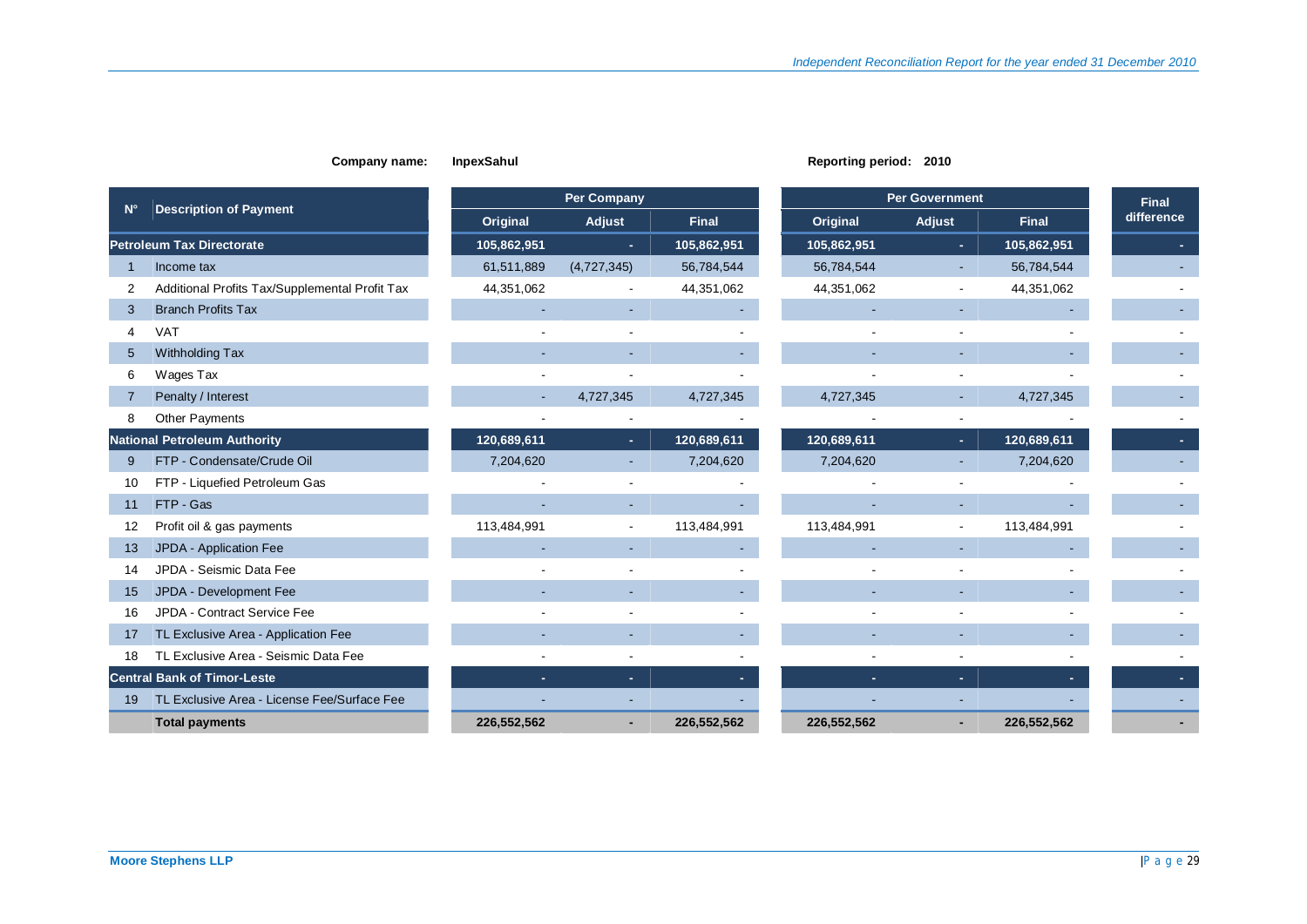## **N° Description of Payment Per Company Per Government Final Per Convention Company Per Government Final Per Sovernment** Per Sovernment Per Sovernment Per Sovernment Per Sovernment Per Sovernment Per Sovernment Per Sovernment Per Sovernment Per Sove **Original Adjust difference Final Original Adjust Final Petroleum Tax Directorate 67,056,666 - 67,056,666 67,056,666 - 67,056,666 -**  1 Income tax 34,931,204 - 34,931,204 34,931,204 - -2 Additional Profits Tax/Supplemental Profit Tax 32,125,462 - 32,125,462 32,125,462 - 32,125,462 - 3 Branch Profits Tax - - - - - - - 4 VAT - - - - - - - 5 Withholding Tax - - - - - - - 6 Wages Tax - - - - - - - 7 Penalty / Interest - - - - - - - 8 Other Payments - - - - - - - **National Petroleum Authority 100,580,977 - 100,580,977 100,580,977 - 100,580,977 -**  9 FTP - Condensate/Crude Oil - - - - - - - 10 FTP - Liquefied Petroleum Gas - - - - - - - 11 FTP - Gas - - - - - - - 12 Profit oil & gas payments **100,580,977** 100,580,977 100,580,977 100,580,977 100,580,977 100,580,977 100,580,977 13 JPDA - Application Fee - - - - - - - 14 JPDA - Seismic Data Fee - - - - - - - 15 JPDA - Development Fee - - - - - - - 16 JPDA - Contract Service Fee - - - - - - - 17 TL Exclusive Area - Application Fee - - - - - - - 18 TL Exclusive Area - Seismic Data Fee - - - - - - - **Central Bank of Timor-Leste - - - - - - -**  19 TL Exclusive Area - License Fee/Surface Fee - - - - - - -  **Total payments 167,637,643 - 167,637,643 167,637,643 - 167,637,643 -**

**Company name:** Tokyo Timor Sea Resources **Reporting Period: 2010 Reporting period: 2010** 

## **Moore Stephens LLP**  $\vert \text{P} \text{ a } \text{q} \text{ e } 30$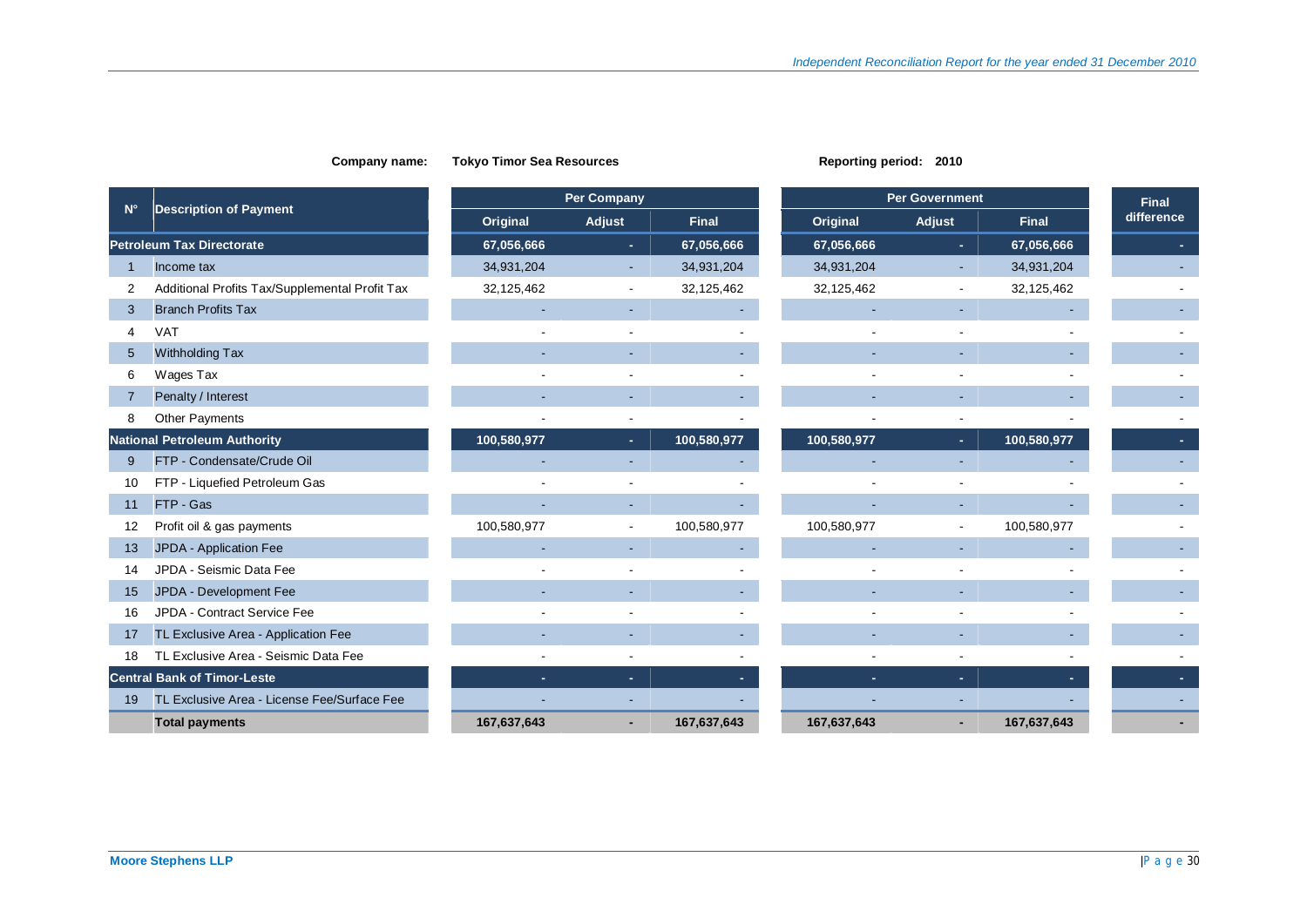|                                                     |          | <b>Per Company</b> |              |          | <b>Per Government</b> |              |                            |  |
|-----------------------------------------------------|----------|--------------------|--------------|----------|-----------------------|--------------|----------------------------|--|
| <b>Description of Payment</b><br>$N^{\circ}$        | Original | Adjust             | <b>Final</b> | Original | Adjust                | <b>Final</b> | <b>Final</b><br>difference |  |
| <b>Petroleum Tax Directorate</b>                    | 369,050  | $\blacksquare$     | 369,050      | 369,050  | ×.                    | 369,050      |                            |  |
| Income tax                                          |          |                    |              |          |                       |              |                            |  |
| Additional Profits Tax/Supplemental Profit Tax<br>2 |          |                    |              |          |                       |              |                            |  |
| <b>Branch Profits Tax</b><br>3                      |          |                    |              |          |                       |              |                            |  |
| <b>VAT</b><br>4                                     | 70,191   |                    | 70,191       | 70,191   |                       | 70,191       |                            |  |
| Withholding Tax<br>$5\overline{)}$                  | 44,180   |                    | 44,180       | 65,428   | (21, 248)             | 44,180       |                            |  |
| Wages Tax<br>6                                      | 254,679  |                    | 254,679      | 233,431  | 21,248                | 254,679      |                            |  |
| Penalty / Interest<br>7                             |          |                    |              |          |                       |              |                            |  |
| <b>Other Payments</b><br>8                          |          |                    |              |          |                       |              |                            |  |
| <b>National Petroleum Authority</b>                 | 320,000  | ×.                 | 320,000      | 320,000  | ×.                    | 320,000      |                            |  |
| FTP - Condensate/Crude Oil<br>9                     |          |                    |              |          |                       |              |                            |  |
| FTP - Liquefied Petroleum Gas<br>10                 |          |                    |              |          |                       |              |                            |  |
| FTP - Gas<br>11                                     |          |                    |              |          |                       |              |                            |  |
| Profit oil & gas payments<br>12                     |          |                    |              |          |                       |              |                            |  |
| JPDA - Application Fee<br>13                        |          |                    |              |          |                       |              |                            |  |
| JPDA - Seismic Data Fee<br>14                       |          |                    |              |          |                       |              |                            |  |
| JPDA - Development Fee<br>15                        |          |                    |              |          |                       |              |                            |  |
| JPDA - Contract Service Fee<br>16                   | 320,000  |                    | 320,000      | 320,000  |                       | 320,000      |                            |  |
| TL Exclusive Area - Application Fee<br>17           |          |                    |              |          |                       |              |                            |  |
| TL Exclusive Area - Seismic Data Fee<br>18          |          |                    |              |          |                       |              |                            |  |
| <b>Central Bank of Timor-Leste</b>                  | ÷.       | ٠                  |              |          | ×.                    |              |                            |  |
| TL Exclusive Area - License Fee/Surface Fee<br>19   |          |                    |              |          |                       |              |                            |  |
| <b>Total payments</b>                               | 689.050  |                    | 689.050      | 689.050  |                       | 689.050      |                            |  |

#### **Company name:** Woodside Petroleum **Reporting Period: Reporting period:** 2010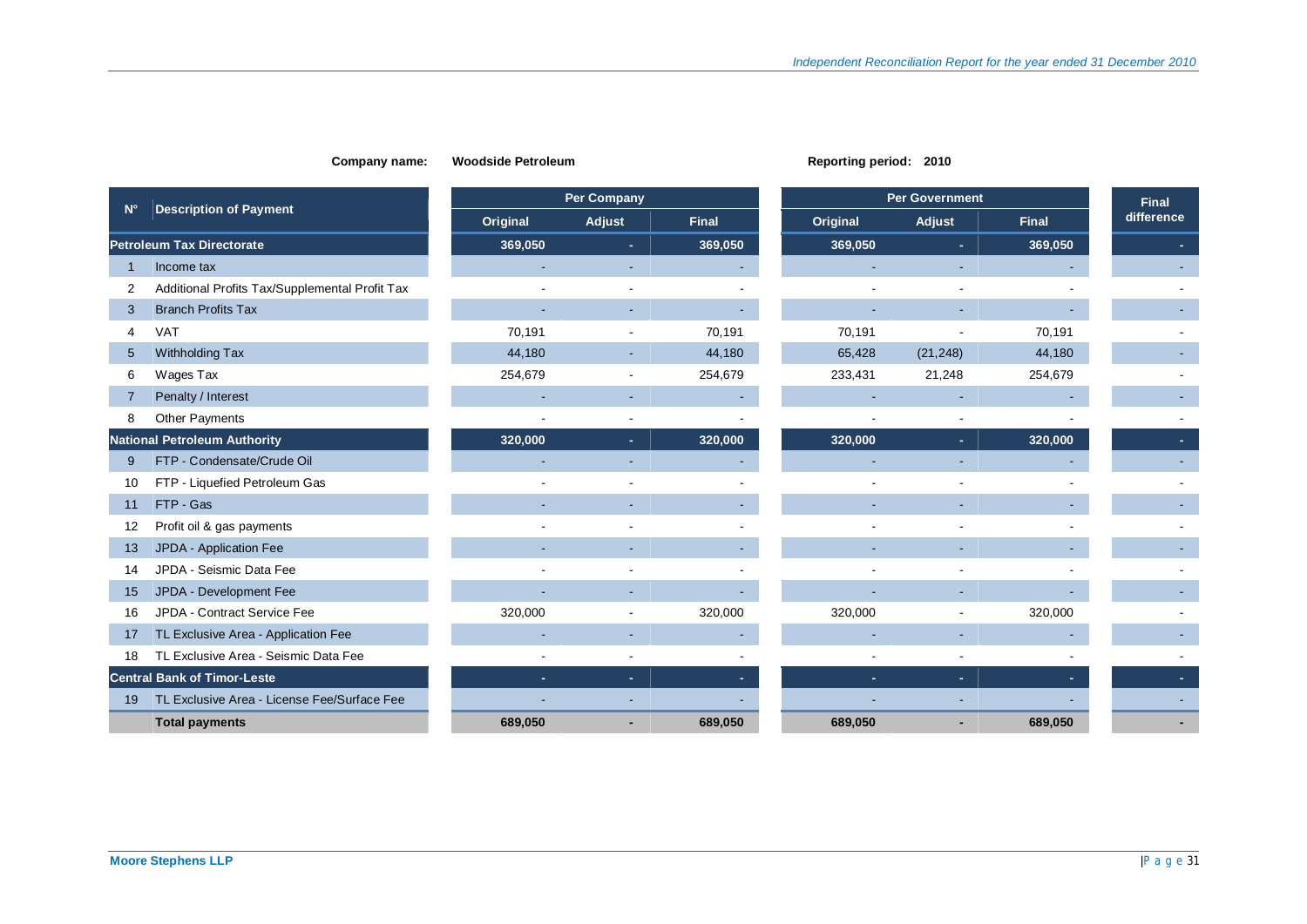#### **Company name:** Minza Oil & Gas **Reporting period:** 2010 **Reporting period:** 2010

|                                                     | Per Company    |                          |              | <b>Per Government</b> |        |              |                            |
|-----------------------------------------------------|----------------|--------------------------|--------------|-----------------------|--------|--------------|----------------------------|
| <b>Description of Payment</b><br>$N^{\circ}$        | Original       | Adjust                   | <b>Final</b> | Original              | Adjust | <b>Final</b> | <b>Final</b><br>difference |
| <b>Petroleum Tax Directorate</b>                    | 10,330         | $\sim$                   | 10,330       | 10,330                | ×.     | 10,330       |                            |
| Income tax                                          |                |                          |              |                       |        |              |                            |
| Additional Profits Tax/Supplemental Profit Tax<br>2 |                |                          |              |                       |        |              |                            |
| <b>Branch Profits Tax</b><br>3                      |                | ٠                        |              |                       |        |              |                            |
| <b>VAT</b><br>4                                     |                | $\overline{\phantom{a}}$ |              |                       |        |              |                            |
| Withholding Tax<br>$5\overline{)}$                  | 880            | ۰                        | 880          | 880                   |        | 880          |                            |
| Wages Tax<br>6                                      | 9,450          | $\overline{\phantom{a}}$ | 9,450        | 9,450                 |        | 9,450        |                            |
| Penalty / Interest<br>7                             |                | ٠                        |              |                       |        |              |                            |
| <b>Other Payments</b><br>8                          | $\overline{a}$ | $\blacksquare$           |              | $\overline{a}$        |        |              |                            |
| <b>National Petroleum Authority</b>                 | 80,000         | $\sim$                   | 80,000       | 80,000                | ×.     | 80,000       |                            |
| FTP - Condensate/Crude Oil<br>9                     |                | ٠                        |              |                       |        |              |                            |
| FTP - Liquefied Petroleum Gas<br>10                 |                |                          |              |                       |        |              |                            |
| FTP - Gas<br>11                                     |                | ٠                        |              |                       |        |              |                            |
| Profit oil & gas payments<br>12                     |                |                          |              |                       |        |              |                            |
| JPDA - Application Fee<br>13                        |                | $\sim$                   |              |                       |        |              |                            |
| JPDA - Seismic Data Fee<br>14                       |                |                          |              |                       |        |              |                            |
| JPDA - Development Fee<br>15                        |                |                          |              |                       |        |              |                            |
| JPDA - Contract Service Fee<br>16                   | 80,000         | $\overline{\phantom{a}}$ | 80,000       | 80,000                |        | 80,000       |                            |
| TL Exclusive Area - Application Fee<br>17           |                |                          |              |                       |        |              |                            |
| TL Exclusive Area - Seismic Data Fee<br>18          |                |                          |              |                       |        |              |                            |
| <b>Central Bank of Timor-Leste</b>                  | ÷.             | $\sim$                   |              | ٠                     | ×.     |              |                            |
| TL Exclusive Area - License Fee/Surface Fee<br>19   |                |                          |              |                       |        |              |                            |
| <b>Total payments</b>                               | 90.330         |                          | 90,330       | 90,330                |        | 90,330       |                            |

### **Moore Stephens LLP**  $\vert$ P a g e 32

 $\mathbb{R}^2$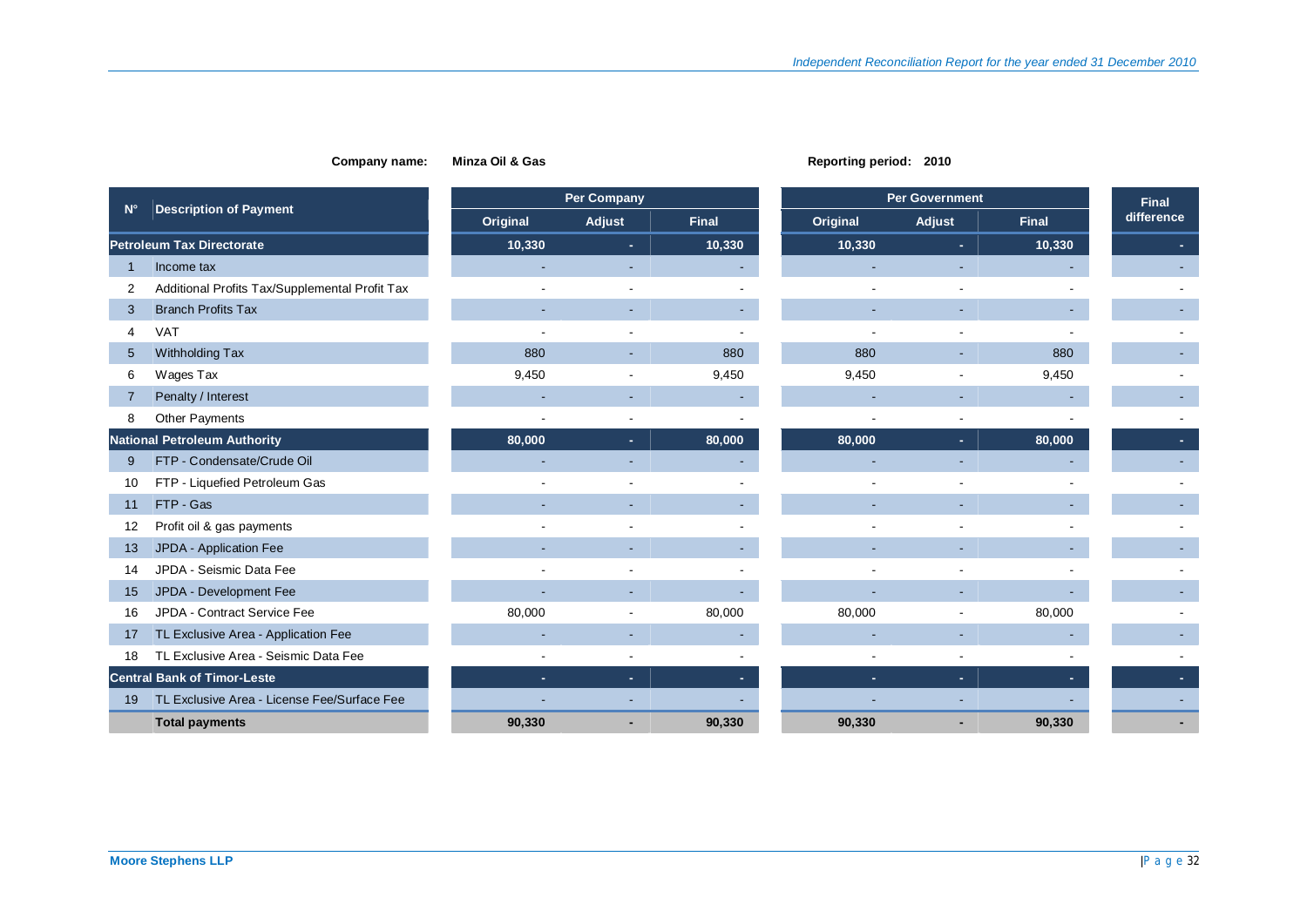#### **Company name:** Petronas **Reporting period:** 2010

|                |                                                |            | <b>Per Company</b> |              | <b>Per Government</b> | <b>Final</b> |              |            |
|----------------|------------------------------------------------|------------|--------------------|--------------|-----------------------|--------------|--------------|------------|
| $N^{\circ}$    | <b>Description of Payment</b>                  | Original   | Adjust             | <b>Final</b> | Original              | Adjust       | <b>Final</b> | difference |
|                | <b>Petroleum Tax Directorate</b>               | 11,564,672 | 107                | 11,564,779   | 11,564,779            | ٠.           | 11,564,779   |            |
| -1             | Income tax                                     |            |                    |              |                       |              |              |            |
| $\overline{2}$ | Additional Profits Tax/Supplemental Profit Tax |            |                    |              |                       |              |              |            |
| 3              | <b>Branch Profits Tax</b>                      |            |                    |              |                       |              |              |            |
| 4              | <b>VAT</b>                                     |            | 6,830,174          | 6,830,174    | 7,150,065             | (319, 891)   | 6,830,174    |            |
| 5              | Withholding Tax                                | 11,564,672 | (6,924,647)        | 4,640,025    | 4,346,965             | 293,060      | 4,640,025    |            |
| 6              | Wages Tax                                      |            | 94,580             | 94,580       | 67,749                | 26,831       | 94,580       |            |
| 7              | Penalty / Interest                             |            |                    |              |                       |              |              |            |
| 8              | <b>Other Payments</b>                          |            |                    |              |                       |              |              |            |
|                | <b>National Petroleum Authority</b>            |            |                    |              |                       |              |              |            |
| 9              | FTP - Condensate/Crude Oil                     |            |                    |              |                       |              |              |            |
| 10             | FTP - Liquefied Petroleum Gas                  |            |                    |              |                       |              |              |            |
| 11             | FTP - Gas                                      |            |                    |              |                       |              |              |            |
| 12             | Profit oil & gas payments                      |            |                    |              |                       |              |              |            |
| 13             | JPDA - Application Fee                         |            |                    |              |                       |              |              |            |
| 14             | JPDA - Seismic Data Fee                        |            |                    |              |                       |              |              |            |
| 15             | JPDA - Development Fee                         |            |                    |              |                       |              |              |            |
| 16             | JPDA - Contract Service Fee                    |            |                    |              |                       |              |              |            |
| 17             | TL Exclusive Area - Application Fee            |            |                    |              |                       |              |              |            |
| 18             | TL Exclusive Area - Seismic Data Fee           |            |                    |              |                       |              |              |            |
|                | <b>Central Bank of Timor-Leste</b>             | ٠.         | ш.                 |              |                       | ٠            |              |            |
| 19             | TL Exclusive Area - License Fee/Surface Fee    |            |                    |              |                       |              |              |            |
|                | <b>Total payments</b>                          | 11,564,672 | 107                | 11,564,779   | 11,564,779            |              | 11,564,779   |            |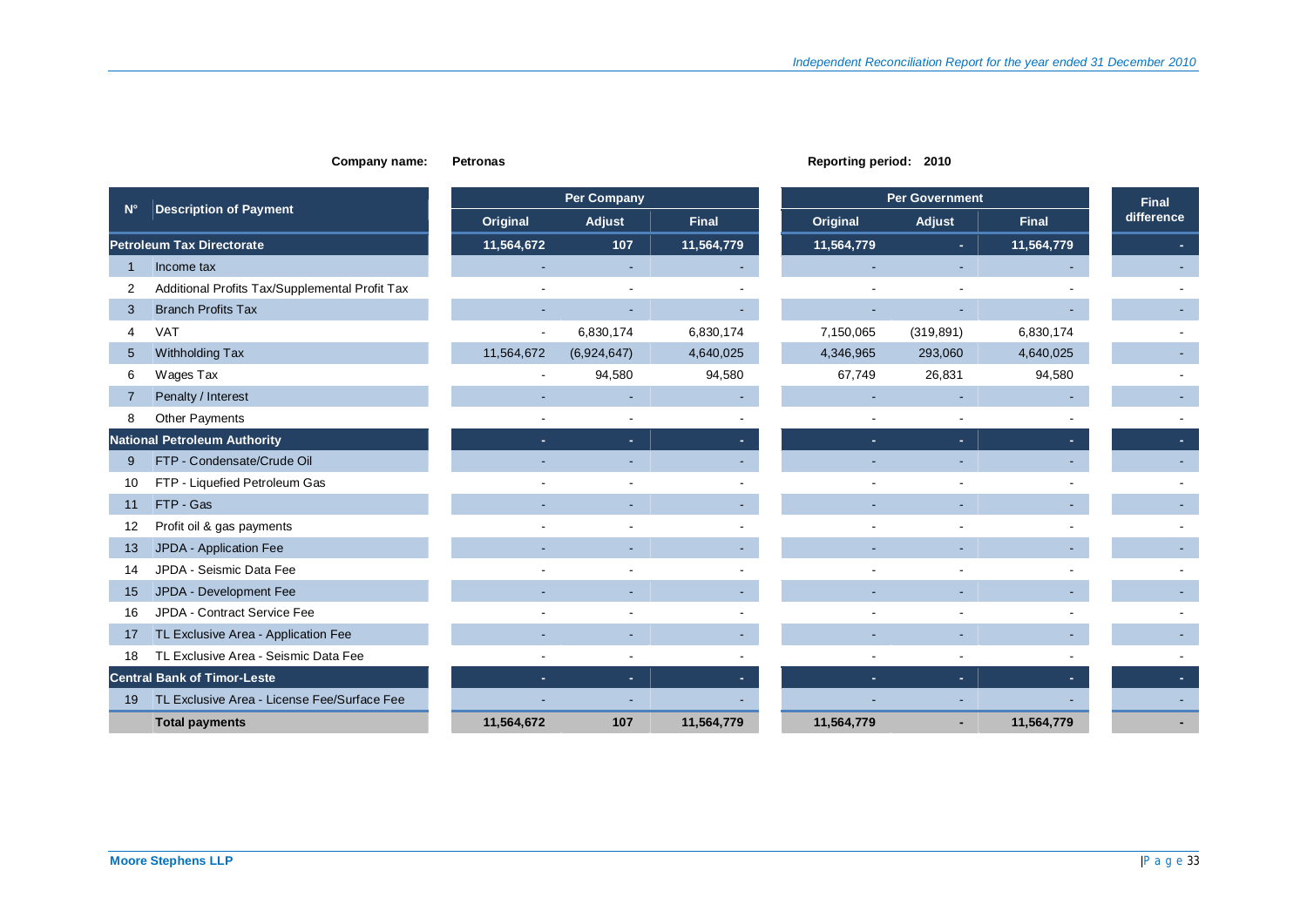| Oile<br>ıame: |
|---------------|
|               |

|                |                                                |           | <b>Per Company</b> |              | <b>Per Government</b> |                          | <b>Final</b> |            |
|----------------|------------------------------------------------|-----------|--------------------|--------------|-----------------------|--------------------------|--------------|------------|
| $N^{\circ}$    | <b>Description of Payment</b>                  | Original  | Adjust             | <b>Final</b> | Original              | Adjust                   | <b>Final</b> | difference |
|                | <b>Petroleum Tax Directorate</b>               | 4,396,530 | ٠                  | 4,396,530    | 4,394,161             | 2,369                    | 4,396,530    |            |
|                | Income tax                                     |           |                    |              |                       |                          |              |            |
| $\overline{2}$ | Additional Profits Tax/Supplemental Profit Tax |           |                    |              |                       |                          |              |            |
| 3              | <b>Branch Profits Tax</b>                      |           |                    |              |                       |                          |              |            |
| 4              | <b>VAT</b>                                     | 2,656,669 | $\blacksquare$     | 2,656,669    | 2,648,777             | 7,892                    | 2,656,669    |            |
| 5              | Withholding Tax                                | 1,706,844 | ٠                  | 1,706,844    | 1,703,807             | 3,037                    | 1,706,844    |            |
| 6              | Wages Tax                                      | 33,017    | $\blacksquare$     | 33,017       | 41,577                | (8,560)                  | 33,017       |            |
| 7              | Penalty / Interest                             |           |                    |              |                       |                          |              |            |
| 8              | <b>Other Payments</b>                          |           |                    |              |                       |                          |              |            |
|                | <b>National Petroleum Authority</b>            | 80,000    | $\sim$             | 80,000       | 80,000                | $\sim$                   | 80,000       |            |
| 9              | FTP - Condensate/Crude Oil                     |           |                    |              |                       |                          |              |            |
| 10             | FTP - Liquefied Petroleum Gas                  |           |                    |              |                       |                          |              |            |
| 11             | FTP - Gas                                      |           |                    |              |                       |                          |              |            |
| 12             | Profit oil & gas payments                      |           |                    |              |                       |                          |              |            |
| 13             | JPDA - Application Fee                         |           |                    |              |                       |                          |              |            |
| 14             | JPDA - Seismic Data Fee                        |           |                    |              |                       |                          |              |            |
| 15             | JPDA - Development Fee                         |           |                    |              |                       |                          |              |            |
| 16             | JPDA - Contract Service Fee                    | 80,000    |                    | 80,000       | 80,000                |                          | 80,000       |            |
| 17             | TL Exclusive Area - Application Fee            |           |                    |              |                       |                          |              |            |
| 18             | TL Exclusive Area - Seismic Data Fee           |           |                    |              |                       |                          |              |            |
|                | <b>Central Bank of Timor-Leste</b>             | ÷         | ÷.                 |              | ÷.                    | $\overline{\phantom{a}}$ |              |            |
| 19             | TL Exclusive Area - License Fee/Surface Fee    |           |                    |              |                       |                          |              |            |
|                | <b>Total payments</b>                          | 4,476,530 |                    | 4,476,530    | 4,474,161             | 2,369                    | 4,476,530    |            |

#### **Company name:** Oilex **Company name:** Oilex **Reporting period:** 2010

|           | Per Company |              |           | <b>Per Government</b> |              | <b>Final</b> |
|-----------|-------------|--------------|-----------|-----------------------|--------------|--------------|
| Original  | Adjust      | <b>Final</b> | Original  | Adjust                | <b>Final</b> | difference   |
| 4,396,530 |             | 4,396,530    | 4,394,161 | 2,369                 | 4,396,530    |              |
|           |             |              |           |                       |              |              |
|           |             |              |           |                       |              |              |
|           |             |              |           |                       |              |              |
| 2,656,669 |             | 2,656,669    | 2,648,777 | 7,892                 | 2,656,669    |              |
| 1,706,844 |             | 1,706,844    | 1,703,807 | 3,037                 | 1,706,844    |              |
| 33,017    |             | 33,017       | 41,577    | (8, 560)              | 33,017       |              |
|           |             |              |           |                       |              |              |
|           |             |              |           |                       |              |              |
| 80,000    |             | 80,000       | 80,000    | ٠                     | 80,000       |              |
|           |             |              |           |                       |              |              |
|           |             |              |           |                       |              |              |
|           |             |              |           |                       |              |              |
|           |             |              |           | L,                    |              |              |
|           |             |              |           |                       |              |              |
|           |             |              |           |                       |              |              |
|           |             |              |           |                       |              |              |
| 80,000    |             | 80,000       | 80,000    |                       | 80,000       |              |
|           |             |              |           |                       |              |              |
|           |             |              |           | -                     |              |              |
|           |             |              |           |                       |              |              |
|           |             |              |           |                       |              |              |
| 4,476,530 |             | 4,476,530    | 4,474,161 | 2,369                 | 4,476,530    |              |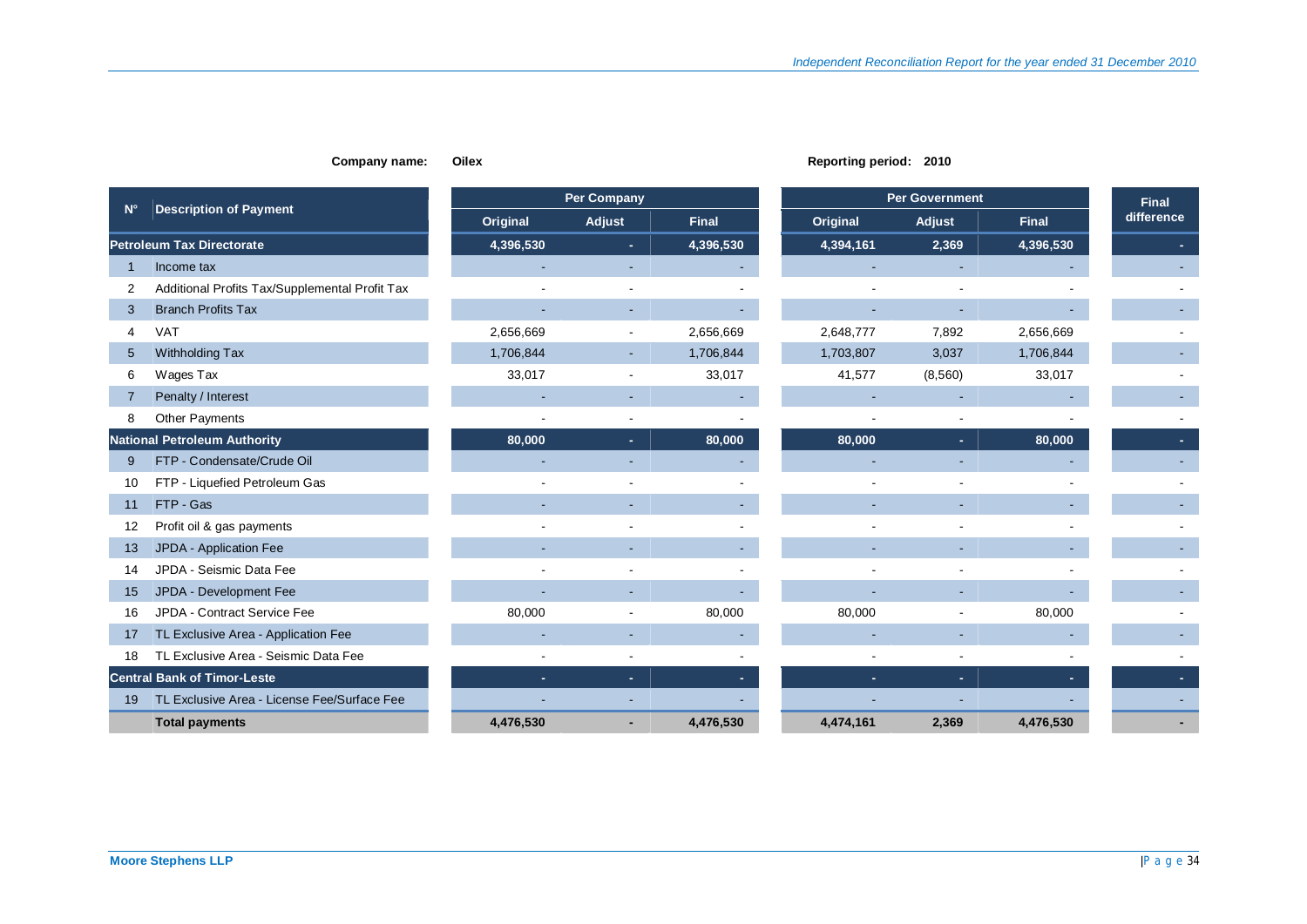|             |                                                |                          | <b>Per Company</b> |              |          | <b>Per Government</b> |              | <b>Final</b> |
|-------------|------------------------------------------------|--------------------------|--------------------|--------------|----------|-----------------------|--------------|--------------|
| $N^{\circ}$ | <b>Description of Payment</b>                  | Original                 | Adjust             | <b>Final</b> | Original | Adjust                | <b>Final</b> | difference   |
|             | <b>Petroleum Tax Directorate</b>               | 78,925                   | (27, 685)          | 51,240       | 51,240   | ٠                     | 51,240       |              |
|             | Income tax                                     |                          |                    |              |          |                       |              |              |
| 2           | Additional Profits Tax/Supplemental Profit Tax |                          |                    |              |          |                       |              |              |
| 3           | <b>Branch Profits Tax</b>                      |                          |                    |              |          |                       |              |              |
| 4           | <b>VAT</b>                                     |                          |                    |              |          |                       |              |              |
| $5^{\circ}$ | Withholding Tax                                | 78,925                   | (35, 112)          | 43,813       | 46,450   | (2,637)               | 43,813       |              |
| 6           | Wages Tax                                      | $\overline{\phantom{a}}$ | 7,427              | 7,427        | 4,790    | 2,637                 | 7,427        |              |
| 7           | Penalty / Interest                             |                          |                    |              |          |                       |              |              |
| 8           | <b>Other Payments</b>                          |                          |                    |              |          |                       |              |              |
|             | <b>National Petroleum Authority</b>            |                          | ÷.                 |              |          | н.                    |              |              |
| 9           | FTP - Condensate/Crude Oil                     |                          |                    |              |          |                       |              |              |
| 10          | FTP - Liquefied Petroleum Gas                  |                          |                    |              |          |                       |              |              |
| 11          | FTP - Gas                                      |                          |                    |              |          |                       |              |              |
| 12          | Profit oil & gas payments                      |                          |                    |              |          |                       |              |              |
| 13          | JPDA - Application Fee                         |                          |                    |              |          |                       |              |              |
| 14          | JPDA - Seismic Data Fee                        |                          |                    |              |          |                       |              |              |
| 15          | JPDA - Development Fee                         |                          |                    |              |          |                       |              |              |
| 16          | JPDA - Contract Service Fee                    |                          |                    |              |          |                       |              |              |
| 17          | TL Exclusive Area - Application Fee            |                          |                    |              |          |                       |              |              |
| 18          | TL Exclusive Area - Seismic Data Fee           |                          |                    |              |          |                       |              |              |
|             | <b>Central Bank of Timor-Leste</b>             | ×.                       | 53,640             | 53,640       | 53,640   | ٠                     | 53,640       |              |
| 19          | TL Exclusive Area - License Fee/Surface Fee    |                          | 53,640             | 53,640       | 53,640   |                       | 53,640       |              |
|             | <b>Total payments</b>                          | 78,925                   | 25,955             | 104,880      | 104,880  |                       | 104,880      |              |

## **Company name:** Reliance Exploration & Production **Reporting Period:** 2010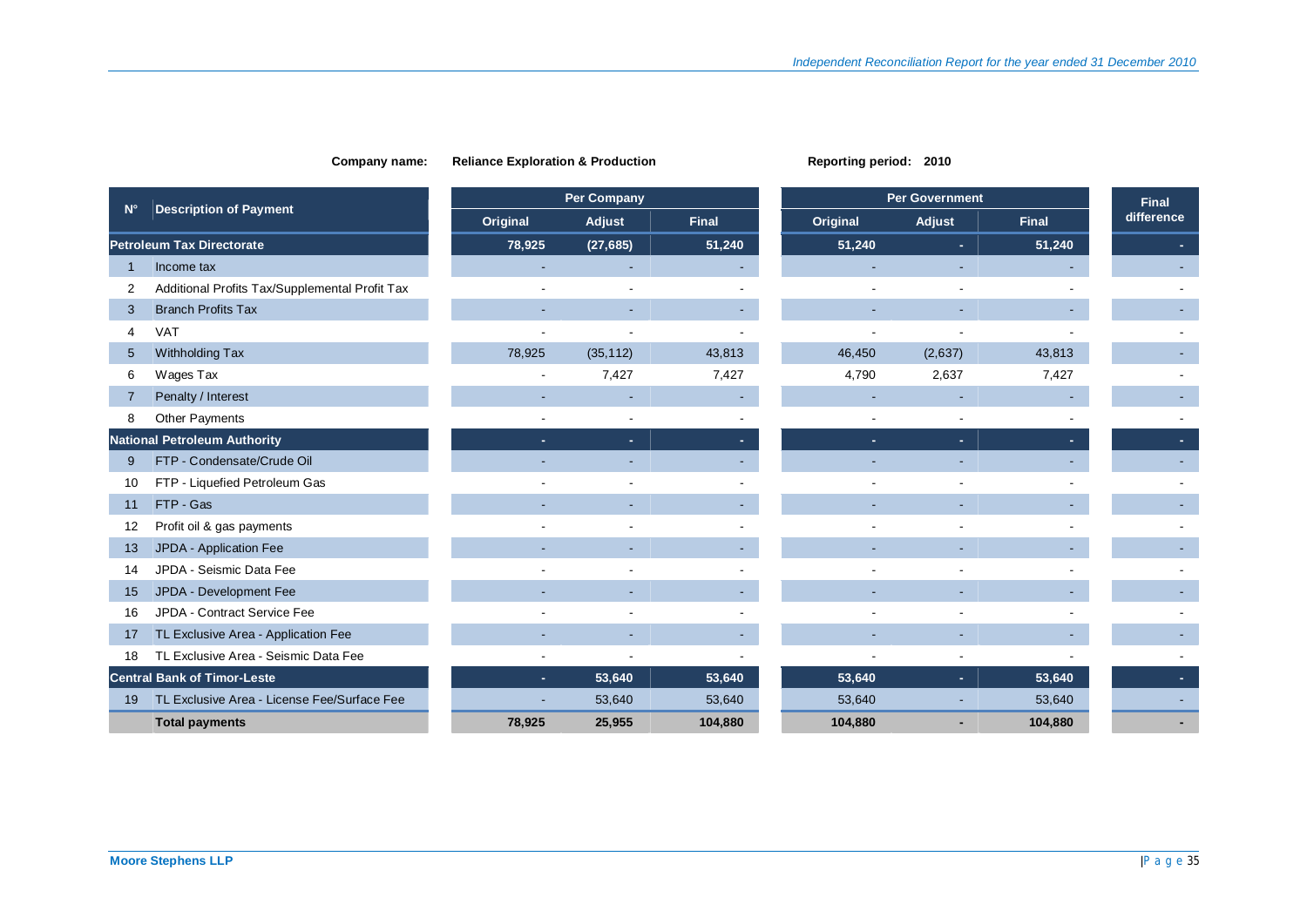#### **Company name:** Japan Energy E and P **Reporting period:** 2010

|             |                                                |          | <b>Per Company</b> |              |          | <b>Per Government</b> |              |            |  |
|-------------|------------------------------------------------|----------|--------------------|--------------|----------|-----------------------|--------------|------------|--|
| $N^{\circ}$ | <b>Description of Payment</b>                  | Original | Adjust             | <b>Final</b> | Original | Adjust                | <b>Final</b> | difference |  |
|             | <b>Petroleum Tax Directorate</b>               | 11,424   | (50)               | 11,374       | 11,374   | ٠                     | 11,374       |            |  |
| 1           | Income tax                                     |          |                    |              |          |                       |              |            |  |
| 2           | Additional Profits Tax/Supplemental Profit Tax |          |                    |              |          |                       |              |            |  |
| 3           | <b>Branch Profits Tax</b>                      |          |                    |              |          |                       |              |            |  |
| 4           | <b>VAT</b>                                     |          |                    |              |          |                       |              |            |  |
| 5           | Withholding Tax                                | 8,648    | (50)               | 8,598        | 8,598    |                       | 8,598        |            |  |
| 6           | Wages Tax                                      | 2,776    |                    | 2,776        | 2,776    |                       | 2,776        |            |  |
| 7           | Penalty / Interest                             |          |                    |              |          |                       |              |            |  |
| 8           | Other Payments                                 |          |                    |              |          |                       |              |            |  |
|             | <b>National Petroleum Authority</b>            |          | ×.                 |              |          |                       |              |            |  |
| 9           | FTP - Condensate/Crude Oil                     |          |                    |              |          |                       |              |            |  |
| 10          | FTP - Liquefied Petroleum Gas                  |          |                    |              |          |                       |              |            |  |
| 11          | FTP - Gas                                      |          |                    |              |          |                       |              |            |  |
| 12          | Profit oil & gas payments                      |          |                    |              |          |                       |              |            |  |
| 13          | JPDA - Application Fee                         |          |                    |              |          |                       |              |            |  |
| 14          | JPDA - Seismic Data Fee                        |          |                    |              |          |                       |              |            |  |
| 15          | JPDA - Development Fee                         |          |                    |              |          |                       |              |            |  |
| 16          | JPDA - Contract Service Fee                    |          |                    |              |          |                       |              |            |  |
| 17          | TL Exclusive Area - Application Fee            |          |                    |              |          |                       |              |            |  |
| 18          | TL Exclusive Area - Seismic Data Fee           |          |                    |              |          |                       |              |            |  |
|             | <b>Central Bank of Timor-Leste</b>             | ×.       | ×.                 |              |          | ٠                     |              |            |  |
| 19          | TL Exclusive Area - License Fee/Surface Fee    |          |                    |              |          |                       |              |            |  |
|             | <b>Total payments</b>                          | 11,424   | (50)               | 11,374       | 11,374   |                       | 11,374       |            |  |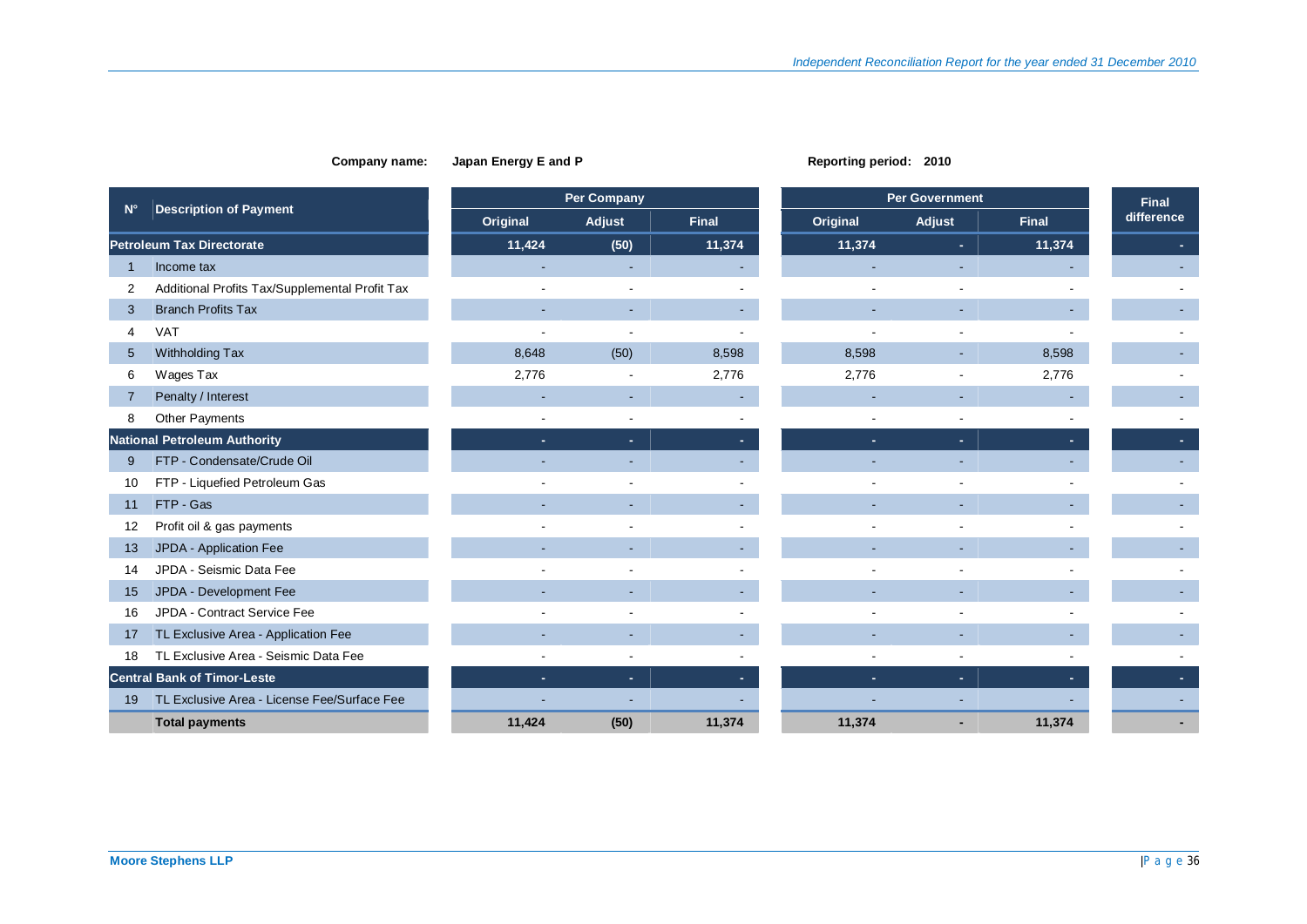#### **Company name:** AusAid **Reporting period:** 2010

|                |                                                |          | <b>Per Company</b> |       |           | <b>Per Government</b> |           | <b>Final</b> |
|----------------|------------------------------------------------|----------|--------------------|-------|-----------|-----------------------|-----------|--------------|
| $N^{\circ}$    | <b>Description of Payment</b>                  | Original | Adjust             | Final | Original  | Adjust                | Final     | difference   |
|                | <b>Petroleum Tax Directorate</b>               |          | ۰.                 |       |           | ٠                     |           |              |
|                | Income tax                                     |          |                    |       |           |                       |           |              |
| 2              | Additional Profits Tax/Supplemental Profit Tax |          |                    |       |           |                       |           |              |
| 3              | <b>Branch Profits Tax</b>                      |          |                    |       |           |                       |           |              |
| $\overline{4}$ | <b>VAT</b>                                     |          |                    |       |           |                       |           |              |
| 5              | Withholding Tax                                |          |                    |       |           |                       |           |              |
| 6              | Wages Tax                                      |          |                    |       |           |                       |           |              |
|                | Penalty / Interest                             |          |                    |       |           |                       |           |              |
| 8              | Other Payments                                 |          |                    |       |           |                       |           |              |
|                | <b>National Petroleum Authority</b>            |          | ÷.                 |       |           | ÷                     |           |              |
| 9              | FTP - Condensate/Crude Oil                     |          |                    |       |           |                       |           |              |
| 10             | FTP - Liquefied Petroleum Gas                  |          |                    |       |           |                       |           |              |
| 11             | FTP - Gas                                      |          |                    |       |           |                       |           |              |
| 12             | Profit oil & gas payments                      |          |                    |       |           |                       |           |              |
| 13             | JPDA - Application Fee                         |          |                    |       |           |                       |           |              |
| 14             | JPDA - Seismic Data Fee                        |          |                    |       |           |                       |           |              |
| 15             | JPDA - Development Fee                         |          |                    |       |           |                       |           |              |
| 16             | JPDA - Contract Service Fee                    |          |                    |       |           |                       |           |              |
| 17             | TL Exclusive Area - Application Fee            |          |                    |       |           |                       |           |              |
| 18             | TL Exclusive Area - Seismic Data Fee           |          |                    |       |           |                       |           |              |
|                | <b>Central Bank of Timor-Leste</b>             | ÷.       | ×.                 |       | 7,041,600 | ×.                    | 7,041,600 | (7,041,600)  |
| 19             | TL Exclusive Area - License Fee/Surface Fee    |          |                    |       | 7,041,600 |                       | 7,041,600 |              |
|                | <b>Total payments</b>                          |          |                    |       | 7,041,600 |                       | 7,041,600 | (7,041,600)  |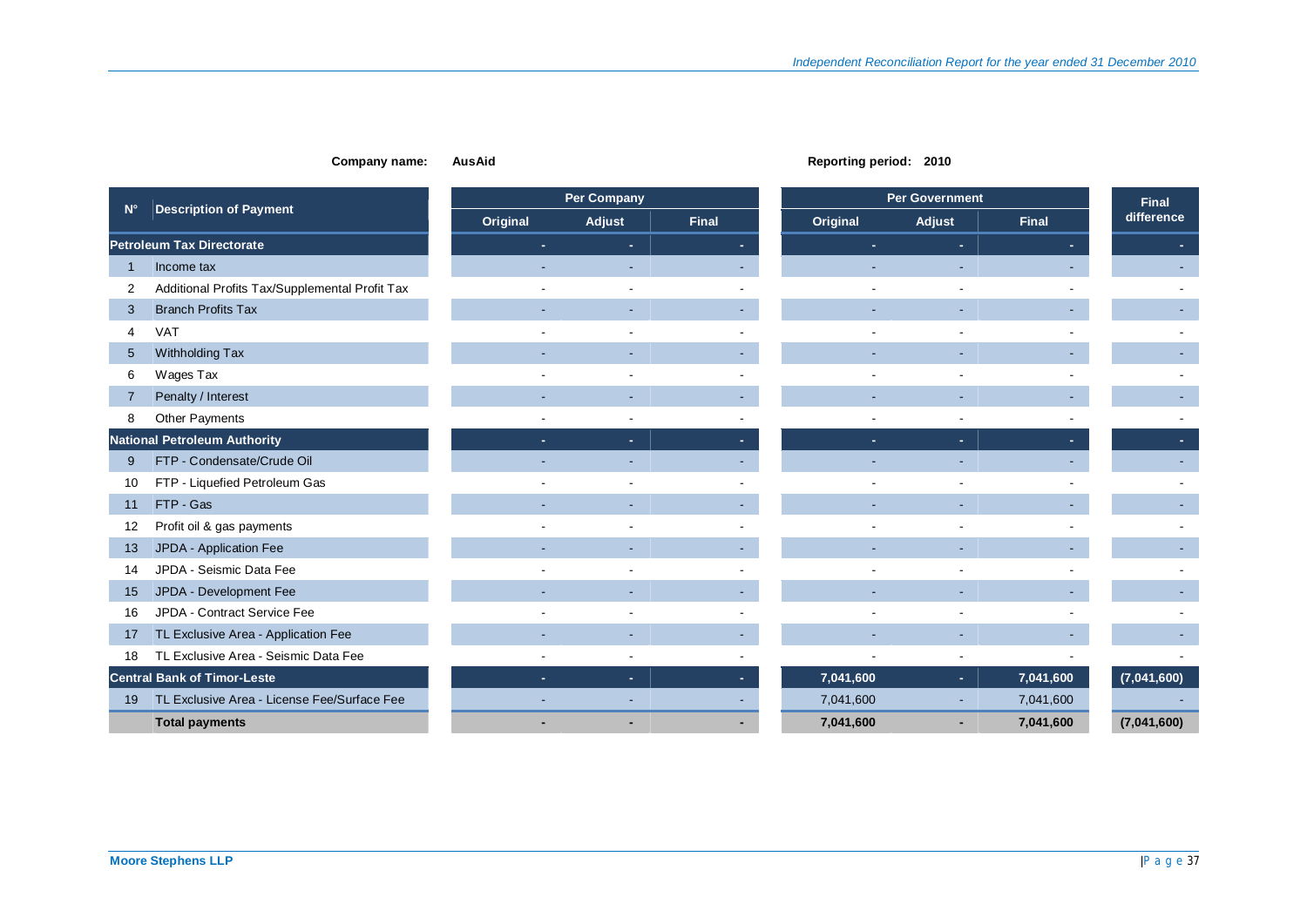### **Annex 4: EITI Timor-Leste 2010reporting templates**

#### **Oil companies**

#### **Timor-Leste Extractive Industries Transparency Initiative**

**Input Template for Extractive Industries**

Name of Company:

Reporting period:

#### **Flows of Financial Payments in USD to the Government of Timor-Leste**

**REPORT TO BE COMPLETED ON PAYMENT BASIS**

| (USD)<br><b>Value</b> Description<br>1. Benefit Stream be reported by International Companies only<br>1 a) National State-Owned/ Joint Venture Company equity share of Host Government Production<br>1 b) Production received by National State-Owned/ Joint Venture Company<br>1 c) National State-Owned/ Joint Venture Company production entitlement<br>1 d) Production entitlement received on behalf of the Host Govemment<br>2. Payments to Host Government<br>2 a) Petroleum Tax Directorate<br>i) Income tax payments<br>ii) Additional profits tax payments/Supplemental Profit Tax<br>iii) Branch profits tax payments<br>iv) VAT payments<br>v) With Holding Tax payments<br>vi) Wages Tax<br>vii) Penalty/ Interest<br>viii) Other Payments (Specify)<br>2 b) National Petroleum Authority<br>i) First Tranche Petroleum Payments (FTP)<br>- Condensate<br>- Liquefied Petroleum Gas<br>- Gas<br>ii) Profit oil & gas payments<br>iii) Other Payments:<br><b>JPDA Fee:</b><br>- Application fee<br>- Seismic data fee<br>- Development fee<br>- Contract service fee<br>Timor Leste Exclusive Area:<br>- Application fee<br>- Seismic data fee<br>- License fee/Surface fee<br>2c. Other<br>a) Other payments to Government/ Person<br>Government agency/ National State-Owned/ Joint Venture Company name: | <b>Description of Payment</b>                                                       | Cash | Kind |
|-------------------------------------------------------------------------------------------------------------------------------------------------------------------------------------------------------------------------------------------------------------------------------------------------------------------------------------------------------------------------------------------------------------------------------------------------------------------------------------------------------------------------------------------------------------------------------------------------------------------------------------------------------------------------------------------------------------------------------------------------------------------------------------------------------------------------------------------------------------------------------------------------------------------------------------------------------------------------------------------------------------------------------------------------------------------------------------------------------------------------------------------------------------------------------------------------------------------------------------------------------------------------------------------------------------------------|-------------------------------------------------------------------------------------|------|------|
|                                                                                                                                                                                                                                                                                                                                                                                                                                                                                                                                                                                                                                                                                                                                                                                                                                                                                                                                                                                                                                                                                                                                                                                                                                                                                                                         |                                                                                     |      |      |
|                                                                                                                                                                                                                                                                                                                                                                                                                                                                                                                                                                                                                                                                                                                                                                                                                                                                                                                                                                                                                                                                                                                                                                                                                                                                                                                         |                                                                                     |      |      |
|                                                                                                                                                                                                                                                                                                                                                                                                                                                                                                                                                                                                                                                                                                                                                                                                                                                                                                                                                                                                                                                                                                                                                                                                                                                                                                                         |                                                                                     |      |      |
|                                                                                                                                                                                                                                                                                                                                                                                                                                                                                                                                                                                                                                                                                                                                                                                                                                                                                                                                                                                                                                                                                                                                                                                                                                                                                                                         |                                                                                     |      |      |
|                                                                                                                                                                                                                                                                                                                                                                                                                                                                                                                                                                                                                                                                                                                                                                                                                                                                                                                                                                                                                                                                                                                                                                                                                                                                                                                         |                                                                                     |      |      |
|                                                                                                                                                                                                                                                                                                                                                                                                                                                                                                                                                                                                                                                                                                                                                                                                                                                                                                                                                                                                                                                                                                                                                                                                                                                                                                                         |                                                                                     |      |      |
|                                                                                                                                                                                                                                                                                                                                                                                                                                                                                                                                                                                                                                                                                                                                                                                                                                                                                                                                                                                                                                                                                                                                                                                                                                                                                                                         |                                                                                     |      |      |
|                                                                                                                                                                                                                                                                                                                                                                                                                                                                                                                                                                                                                                                                                                                                                                                                                                                                                                                                                                                                                                                                                                                                                                                                                                                                                                                         |                                                                                     |      |      |
|                                                                                                                                                                                                                                                                                                                                                                                                                                                                                                                                                                                                                                                                                                                                                                                                                                                                                                                                                                                                                                                                                                                                                                                                                                                                                                                         |                                                                                     |      |      |
|                                                                                                                                                                                                                                                                                                                                                                                                                                                                                                                                                                                                                                                                                                                                                                                                                                                                                                                                                                                                                                                                                                                                                                                                                                                                                                                         |                                                                                     |      |      |
|                                                                                                                                                                                                                                                                                                                                                                                                                                                                                                                                                                                                                                                                                                                                                                                                                                                                                                                                                                                                                                                                                                                                                                                                                                                                                                                         |                                                                                     |      |      |
|                                                                                                                                                                                                                                                                                                                                                                                                                                                                                                                                                                                                                                                                                                                                                                                                                                                                                                                                                                                                                                                                                                                                                                                                                                                                                                                         |                                                                                     |      |      |
|                                                                                                                                                                                                                                                                                                                                                                                                                                                                                                                                                                                                                                                                                                                                                                                                                                                                                                                                                                                                                                                                                                                                                                                                                                                                                                                         |                                                                                     |      |      |
|                                                                                                                                                                                                                                                                                                                                                                                                                                                                                                                                                                                                                                                                                                                                                                                                                                                                                                                                                                                                                                                                                                                                                                                                                                                                                                                         |                                                                                     |      |      |
|                                                                                                                                                                                                                                                                                                                                                                                                                                                                                                                                                                                                                                                                                                                                                                                                                                                                                                                                                                                                                                                                                                                                                                                                                                                                                                                         |                                                                                     |      |      |
|                                                                                                                                                                                                                                                                                                                                                                                                                                                                                                                                                                                                                                                                                                                                                                                                                                                                                                                                                                                                                                                                                                                                                                                                                                                                                                                         |                                                                                     |      |      |
|                                                                                                                                                                                                                                                                                                                                                                                                                                                                                                                                                                                                                                                                                                                                                                                                                                                                                                                                                                                                                                                                                                                                                                                                                                                                                                                         |                                                                                     |      |      |
|                                                                                                                                                                                                                                                                                                                                                                                                                                                                                                                                                                                                                                                                                                                                                                                                                                                                                                                                                                                                                                                                                                                                                                                                                                                                                                                         |                                                                                     |      |      |
|                                                                                                                                                                                                                                                                                                                                                                                                                                                                                                                                                                                                                                                                                                                                                                                                                                                                                                                                                                                                                                                                                                                                                                                                                                                                                                                         |                                                                                     |      |      |
|                                                                                                                                                                                                                                                                                                                                                                                                                                                                                                                                                                                                                                                                                                                                                                                                                                                                                                                                                                                                                                                                                                                                                                                                                                                                                                                         |                                                                                     |      |      |
|                                                                                                                                                                                                                                                                                                                                                                                                                                                                                                                                                                                                                                                                                                                                                                                                                                                                                                                                                                                                                                                                                                                                                                                                                                                                                                                         |                                                                                     |      |      |
|                                                                                                                                                                                                                                                                                                                                                                                                                                                                                                                                                                                                                                                                                                                                                                                                                                                                                                                                                                                                                                                                                                                                                                                                                                                                                                                         |                                                                                     |      |      |
|                                                                                                                                                                                                                                                                                                                                                                                                                                                                                                                                                                                                                                                                                                                                                                                                                                                                                                                                                                                                                                                                                                                                                                                                                                                                                                                         |                                                                                     |      |      |
|                                                                                                                                                                                                                                                                                                                                                                                                                                                                                                                                                                                                                                                                                                                                                                                                                                                                                                                                                                                                                                                                                                                                                                                                                                                                                                                         |                                                                                     |      |      |
|                                                                                                                                                                                                                                                                                                                                                                                                                                                                                                                                                                                                                                                                                                                                                                                                                                                                                                                                                                                                                                                                                                                                                                                                                                                                                                                         |                                                                                     |      |      |
|                                                                                                                                                                                                                                                                                                                                                                                                                                                                                                                                                                                                                                                                                                                                                                                                                                                                                                                                                                                                                                                                                                                                                                                                                                                                                                                         |                                                                                     |      |      |
|                                                                                                                                                                                                                                                                                                                                                                                                                                                                                                                                                                                                                                                                                                                                                                                                                                                                                                                                                                                                                                                                                                                                                                                                                                                                                                                         |                                                                                     |      |      |
|                                                                                                                                                                                                                                                                                                                                                                                                                                                                                                                                                                                                                                                                                                                                                                                                                                                                                                                                                                                                                                                                                                                                                                                                                                                                                                                         |                                                                                     |      |      |
|                                                                                                                                                                                                                                                                                                                                                                                                                                                                                                                                                                                                                                                                                                                                                                                                                                                                                                                                                                                                                                                                                                                                                                                                                                                                                                                         |                                                                                     |      |      |
|                                                                                                                                                                                                                                                                                                                                                                                                                                                                                                                                                                                                                                                                                                                                                                                                                                                                                                                                                                                                                                                                                                                                                                                                                                                                                                                         |                                                                                     |      |      |
|                                                                                                                                                                                                                                                                                                                                                                                                                                                                                                                                                                                                                                                                                                                                                                                                                                                                                                                                                                                                                                                                                                                                                                                                                                                                                                                         |                                                                                     |      |      |
|                                                                                                                                                                                                                                                                                                                                                                                                                                                                                                                                                                                                                                                                                                                                                                                                                                                                                                                                                                                                                                                                                                                                                                                                                                                                                                                         |                                                                                     |      |      |
|                                                                                                                                                                                                                                                                                                                                                                                                                                                                                                                                                                                                                                                                                                                                                                                                                                                                                                                                                                                                                                                                                                                                                                                                                                                                                                                         |                                                                                     |      |      |
|                                                                                                                                                                                                                                                                                                                                                                                                                                                                                                                                                                                                                                                                                                                                                                                                                                                                                                                                                                                                                                                                                                                                                                                                                                                                                                                         |                                                                                     |      |      |
|                                                                                                                                                                                                                                                                                                                                                                                                                                                                                                                                                                                                                                                                                                                                                                                                                                                                                                                                                                                                                                                                                                                                                                                                                                                                                                                         |                                                                                     |      |      |
|                                                                                                                                                                                                                                                                                                                                                                                                                                                                                                                                                                                                                                                                                                                                                                                                                                                                                                                                                                                                                                                                                                                                                                                                                                                                                                                         |                                                                                     |      |      |
|                                                                                                                                                                                                                                                                                                                                                                                                                                                                                                                                                                                                                                                                                                                                                                                                                                                                                                                                                                                                                                                                                                                                                                                                                                                                                                                         |                                                                                     |      |      |
|                                                                                                                                                                                                                                                                                                                                                                                                                                                                                                                                                                                                                                                                                                                                                                                                                                                                                                                                                                                                                                                                                                                                                                                                                                                                                                                         |                                                                                     |      |      |
|                                                                                                                                                                                                                                                                                                                                                                                                                                                                                                                                                                                                                                                                                                                                                                                                                                                                                                                                                                                                                                                                                                                                                                                                                                                                                                                         | Government agency/ National State-Owned/ Joint Venture Company Representative name: |      |      |
| Payment description:                                                                                                                                                                                                                                                                                                                                                                                                                                                                                                                                                                                                                                                                                                                                                                                                                                                                                                                                                                                                                                                                                                                                                                                                                                                                                                    |                                                                                     |      |      |
|                                                                                                                                                                                                                                                                                                                                                                                                                                                                                                                                                                                                                                                                                                                                                                                                                                                                                                                                                                                                                                                                                                                                                                                                                                                                                                                         |                                                                                     |      |      |
|                                                                                                                                                                                                                                                                                                                                                                                                                                                                                                                                                                                                                                                                                                                                                                                                                                                                                                                                                                                                                                                                                                                                                                                                                                                                                                                         | 3. Total                                                                            |      |      |
| $\mathbf{0}$<br>$\mathbf{0}$                                                                                                                                                                                                                                                                                                                                                                                                                                                                                                                                                                                                                                                                                                                                                                                                                                                                                                                                                                                                                                                                                                                                                                                                                                                                                            | <b>Total Payments Made</b>                                                          |      | 0    |

**Confidentiality -** All information provided on the reporting templates shall be treated on a confidential basis and is only for the use of the Aggregating Body and Government solely for the purposes of EITI Reporting requirements. No information shall be disclosed<br>to any third party without the disclosing party's written consent, unless disclosure is requi

#### **Management Sign Off**

We acknowledge our responsibility for the fair presentation of the Reporting Template in accordance



**Position: Date:**

**Name: Signature:**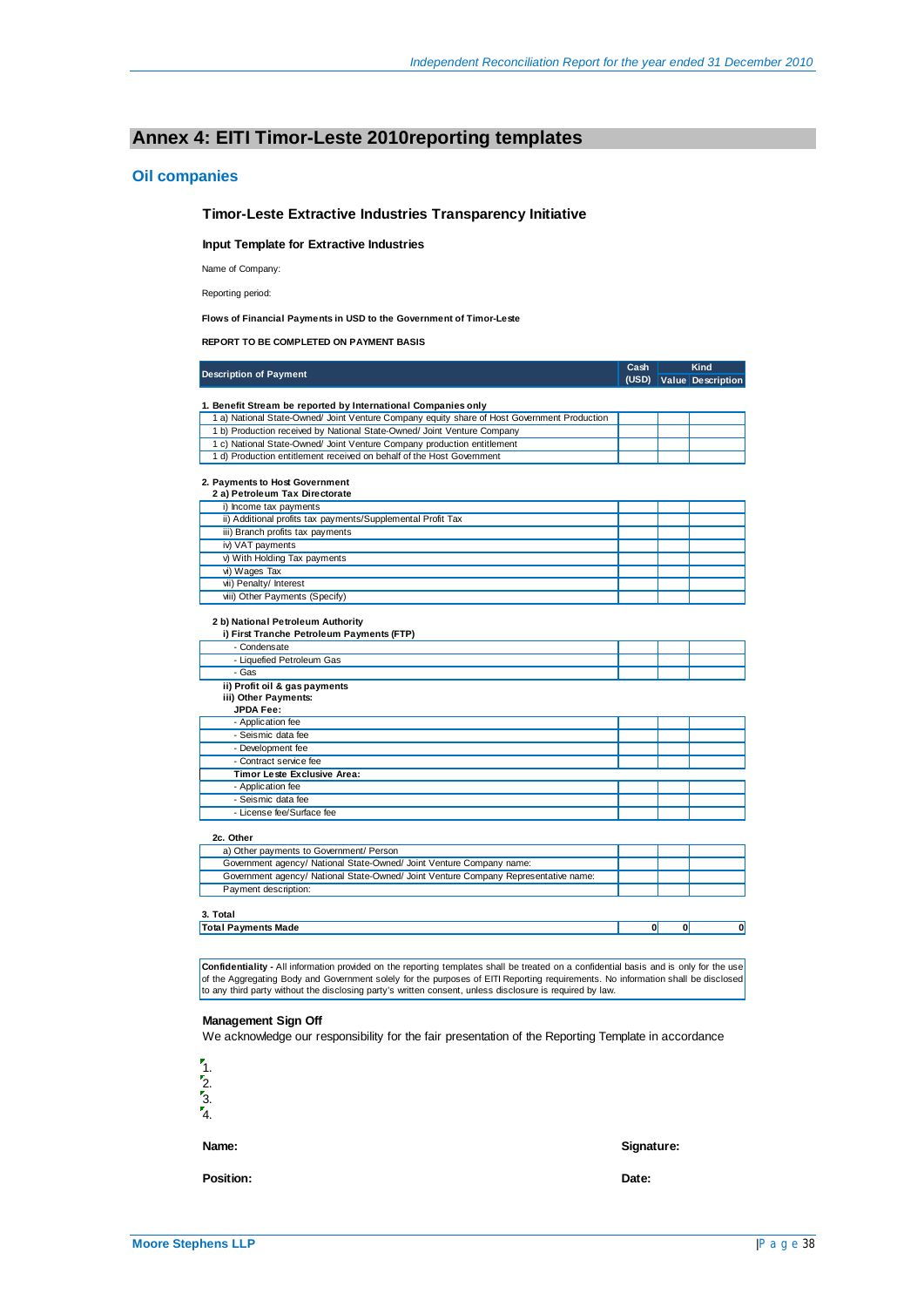#### **Petroleum Tax Directorate**

#### **Timor-Leste Extractive Industries Transparency Initiative**

#### **Input Template for Petroleum Tax Directorate**

Name of Company:

Reporting period:

Total Aggregated Flows of Financial Receipts in USD from Extractive Industries

#### **REPORT TO BE COMPLETED ON RECEIPT BASIS**

| <b>Description of Payment</b>                   | Cash (USD) | Kind  |                    |  |
|-------------------------------------------------|------------|-------|--------------------|--|
|                                                 |            | Value | <b>Description</b> |  |
| a) Petroleum Tax Directorate                    |            |       |                    |  |
| i) Income Tax Payments                          |            |       |                    |  |
| ii) Additional Profit Tax Payments/Supplemental |            |       |                    |  |
| Petroleum Tax Payments                          |            |       |                    |  |
| iii) Branch Profit Tax Payments                 |            |       |                    |  |
| iv) VAT Payments                                |            |       |                    |  |
| v) Withholding Tax Payments                     |            |       |                    |  |
| vi) Wages Tax                                   |            |       |                    |  |
| vii) Penalty/ Interest                          |            |       |                    |  |

**Confidentiality -** All information provided on the reporting templates shall be treated on a confidential basis and is only for the use of the Aggregating Body and Government solely for the purposes of EITI Reporting requirements. No information shall be disclosed to any third party without the disclosing party's written consent, unless disclosure is required by law.

#### **Petroleum Tax Directorate Sign Off**

We acknowledge our responsibility for the fair presentation of the Reporting Template in accordance with the Reporting Guidelines and confirm that the aggregated amounts disclosed above agree to the total of the individual company template completed, with the exception of:



**Name: Signature:**

Position: **Date: Date:**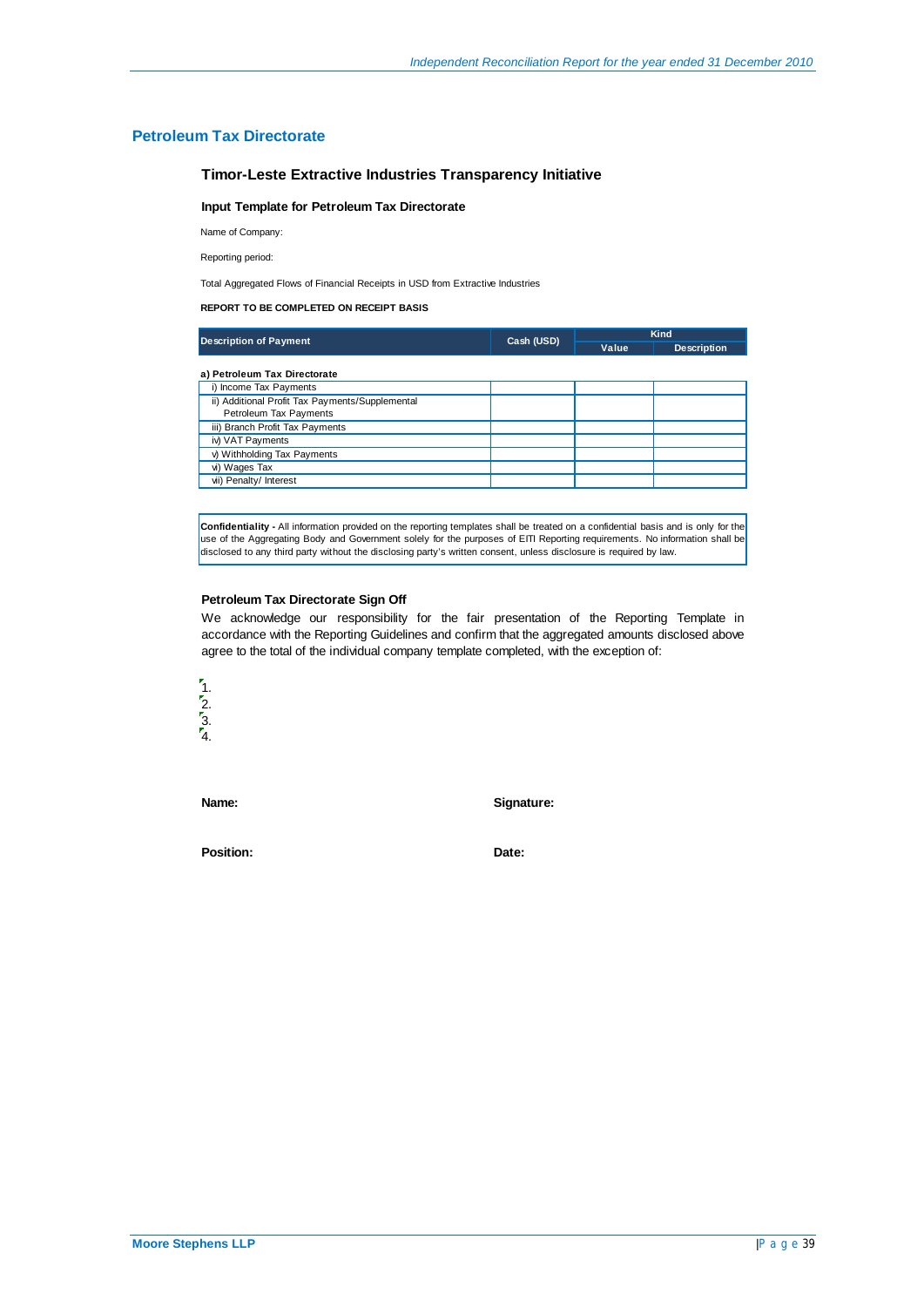#### **National Petroleum Authority**

#### **Timor-Leste Extractive Industries Transparency Initiative**

#### **Input Template for the National Petroleum Authority**

Name of Company:

Reporting period:

Total Aggregated Flows of Financial Receipts in USD from Extractive Industries

#### **REPORT TO BE COMPLETED ON RECEIPT BASIS**

|                                              | Cash (USD) | <b>Kind</b> |                    |  |
|----------------------------------------------|------------|-------------|--------------------|--|
| <b>Description of Payment</b>                |            | Value       | <b>Description</b> |  |
| 3 b) National Petroleum Authority            |            |             |                    |  |
| i) FTP (First Tranche Petroleum / Royalties) |            |             |                    |  |
| - Condensate                                 |            |             |                    |  |
| - Liquefied Petroleum Gas                    |            |             |                    |  |
| - Gas                                        |            |             |                    |  |
| ii) Profit Oil & Gas Payments                |            |             |                    |  |
| iii) Other Payments:                         |            |             |                    |  |
| JPDA Fee:                                    |            |             |                    |  |
| - Application fee                            |            |             |                    |  |
| - Seismic data fee                           |            |             |                    |  |
| - Development fee                            |            |             |                    |  |
| - Contract service fee                       |            |             |                    |  |
| Timor-Leste Exclusive Area:                  |            |             |                    |  |
| - Application fee                            |            |             |                    |  |
| - Seismic data fee                           |            |             |                    |  |
| - License fee/Surface fee                    |            |             |                    |  |

**Confidentiality -** All information provided on the reporting templates shall be treated on a confidential basis and is only for the use of the Aggregating Body and Government solely for the purposes of EITI Reporting requirements. No information shall be disclosed to any third party without the disclosing party's written consent, unless disclosure is required by law.

#### **National Petroleum Authority Sign Off**

We acknowledge our responsibility for the fair presentation of the Reporting Template in accordance with the Reporting Guidelines and confirm that the aggregated amount disclosed above agrees to the total of the individual company templates completed, with the exception of:



**Name: Signature:**

Position: **Date: Date: Date:**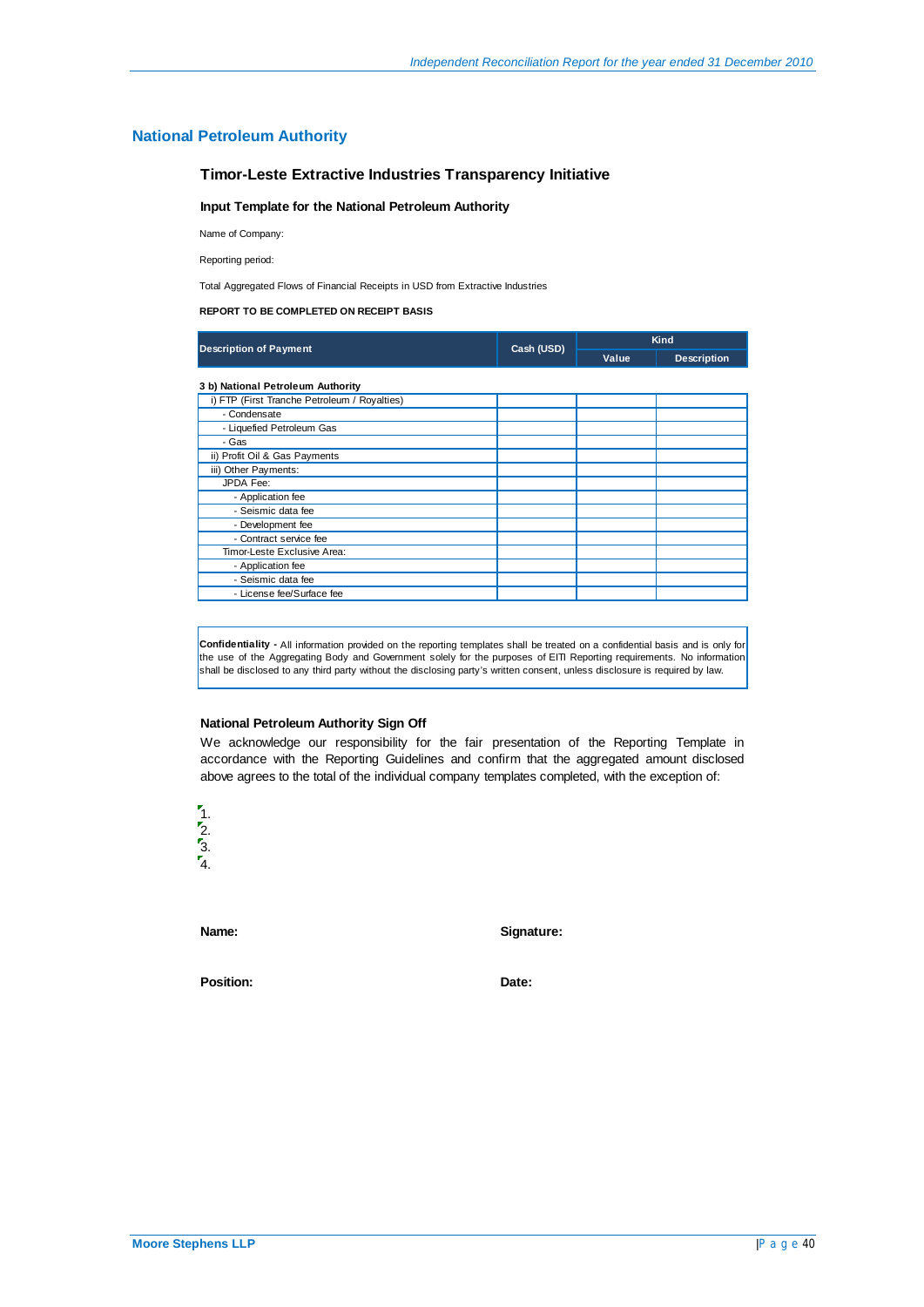#### **Central Bank of Timor-Leste**

#### **Timor-Leste Extractive Industries Transparency Initiative**

#### **Input Template for Banking and Payment Authority**

Name of Company:

Reporting period:

Total Aggregated Flows of Financial Receipts in USD from Extractive Industries

#### **REPORT TO BE COMPLETED ON RECEIPT BASIS**

| <b>Description of Payment</b>                                                   | Cash (USD) | Kind  |                    |  |
|---------------------------------------------------------------------------------|------------|-------|--------------------|--|
|                                                                                 |            | Value | <b>Description</b> |  |
| a) Banking & Payments Authority                                                 |            |       |                    |  |
| i) Article 6.1(a) Payments                                                      |            |       |                    |  |
| ii) Article 6.1(b) Payments (Payments from the National<br>Petroleum Authority) |            |       |                    |  |
| iii) Article 6.1(d) Payments                                                    |            |       |                    |  |
| iv) Article 6.1(e) Payments                                                     |            |       |                    |  |

**Confidentiality -** All information provided on the reporting templates shall be treated on a confidential basis and is only for the use of the Aggregating Body and Government solely for the purposes of EITI Reporting requirements. No information shall be disclosed to any third party without the disclosing party's written consent, unless disclosure is required by law.

#### **Central Bank Sign Off**

We acknowledge our responsibility for the fair presentation of the Reporting Template in accordance with the Reporting Guidelines and confirm that the aggregated amounts disclosed above agree to the total of the individual company template completed, with the exception of:



**Name: Signature:**

Position: **Date:**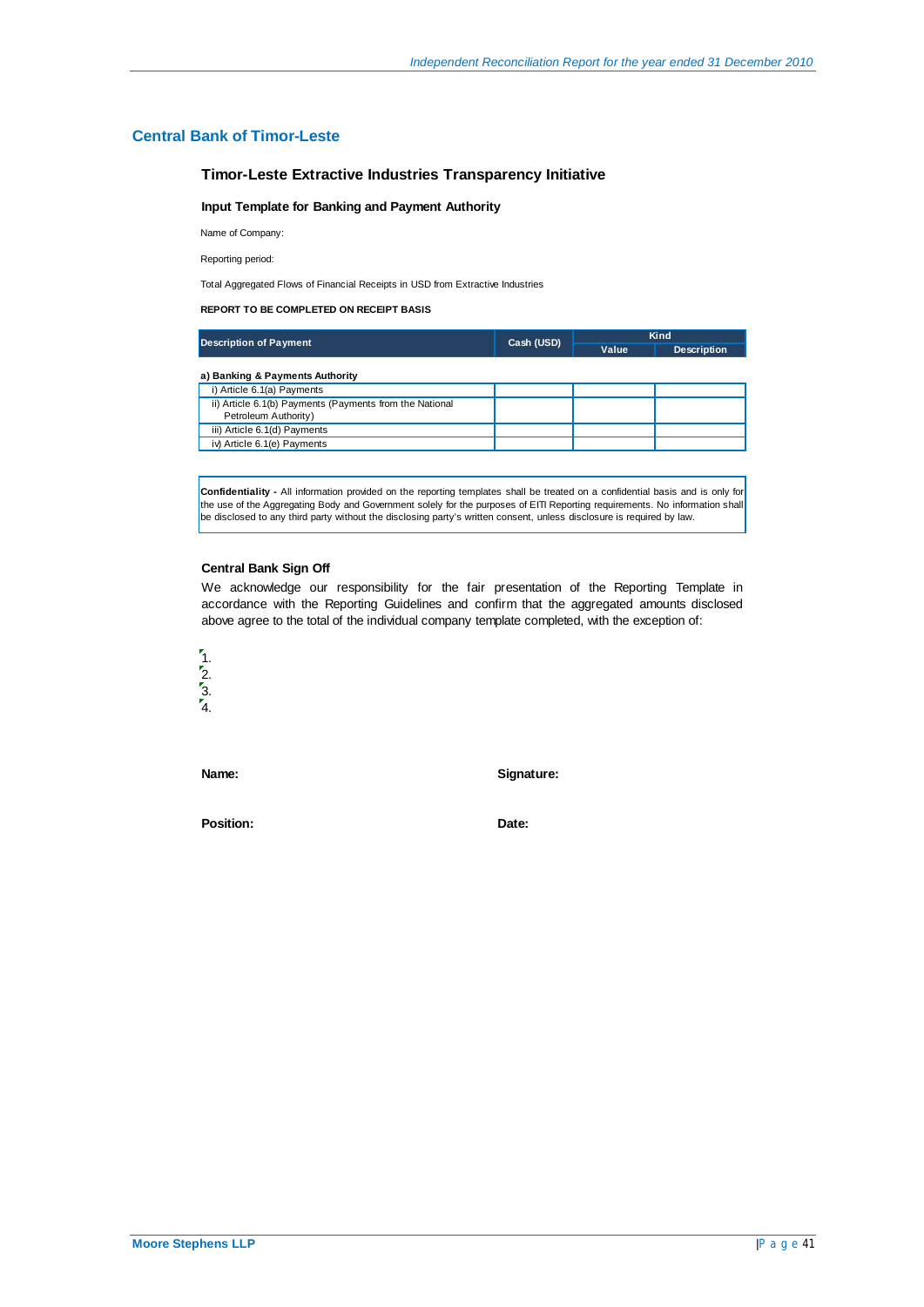## **Supporting schedule (with all 3 reporting templates)**

## **Report on amounts paid by extractive companies ended 31 December 20XX**

**Name of the Entity** Extractive company / Government Agency)

|      |             |                               |            | Kind   |                    |
|------|-------------|-------------------------------|------------|--------|--------------------|
| Date | Receipt No. | <b>Description of Payment</b> | Cash (USD) | Value  | <b>Description</b> |
|      |             |                               |            |        |                    |
|      |             |                               |            |        |                    |
|      |             |                               |            |        |                    |
|      |             |                               |            |        |                    |
|      |             |                               |            |        |                    |
|      |             |                               |            |        |                    |
|      |             |                               |            |        |                    |
|      |             |                               |            |        |                    |
|      |             |                               |            |        |                    |
|      |             |                               |            |        |                    |
|      |             |                               |            |        |                    |
|      |             |                               |            |        |                    |
|      |             |                               |            |        |                    |
|      |             |                               |            |        |                    |
|      |             |                               |            |        |                    |
|      |             |                               |            |        |                    |
|      |             |                               |            |        |                    |
|      |             |                               |            |        |                    |
|      |             |                               |            |        |                    |
|      |             |                               |            |        |                    |
|      |             |                               |            |        |                    |
|      |             |                               |            |        |                    |
|      |             |                               |            |        |                    |
|      |             |                               |            |        |                    |
|      |             |                               |            |        |                    |
|      |             |                               |            |        |                    |
|      |             | <b>Total</b>                  | $\sim$     | $\sim$ |                    |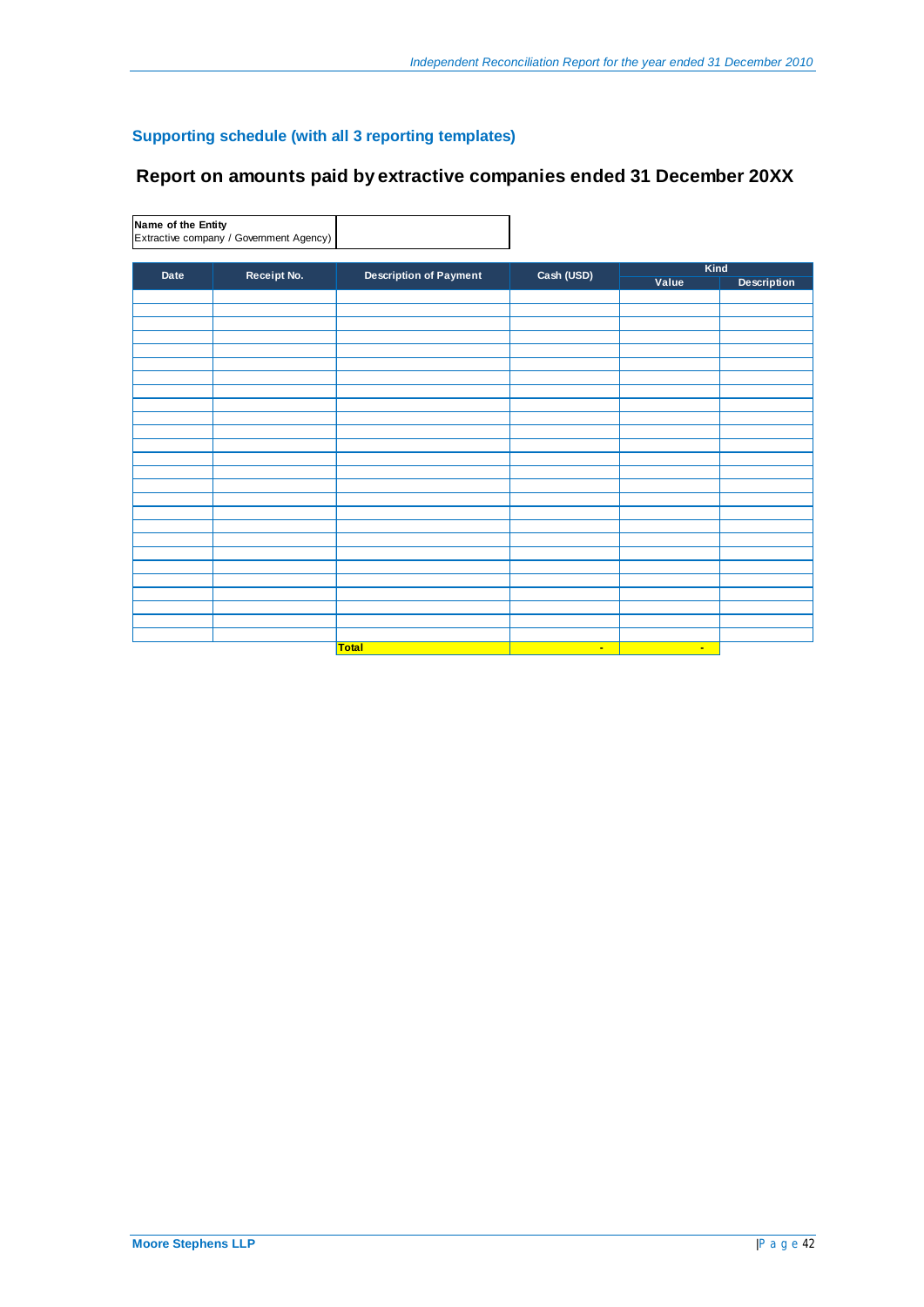# **Annex 5: List persons involved in the reconciliation process**

| <b>Reconciler - Moore Stephens LLP</b>          |                                          |
|-------------------------------------------------|------------------------------------------|
| Tim Woodward                                    | Partner                                  |
| Radhouane Bouzaiane                             | Senior manager / Team Leader             |
| Dian Perawati                                   | <b>Audit Senior</b>                      |
| <b>Rita Freitas</b>                             | Audit assistant                          |
|                                                 |                                          |
| <b>EITI Secretariat of Timor-Leste</b>          |                                          |
| Elda Guterres da Silva                          | National Coordinator for EITITimor-Leste |
| <b>Trifonio Flor Sarmento</b>                   | Outreach Officer                         |
| <b>Secretary of State for Natural Resources</b> |                                          |
| <b>Alfredo Pires</b>                            | Secretary of State for Natural Resources |
|                                                 |                                          |
| <b>Oil Companies</b>                            |                                          |
| <b>Brendan Augustin</b>                         | <b>Woodside Petroleum</b>                |
| Mary Beveridge                                  | Woodside Petroleum                       |
| Balraj Singh Sidhu                              | Petronas                                 |
| Seitaro KAYAMA                                  | Inpex Sahul                              |
| <b>Christine Starr</b>                          | <b>Oilex</b>                             |
| James Booth                                     | ConocoPhillips                           |
| <b>Troy Sumpton</b>                             | ConocoPhillips                           |
| Andrew Tay                                      | Eni Timor-Leste                          |
| Hitoshi Tagawa                                  | <b>Tokyo Timor Sea Resources</b>         |
| Ben J Opie                                      | <b>Tokyo Timor Sea Resources</b>         |
| <b>Michael Lawry</b>                            | <b>Santos</b>                            |
| Dino Gandara Rai                                | Minza Oil & Gas                          |
| Winnie Cho                                      | Talisman Energy Inc                      |
| Susindar Kandasamy                              | Japan Energy                             |
| Vinay Kothari                                   | Reliance                                 |
|                                                 |                                          |
| <b>National Petroleum Authority - NPA</b>       |                                          |
| <b>Emanuel Angelo Lay</b>                       | Commercial Director - Commercial         |
| Honesia Araujo                                  | Marketing and Revenue Management Officer |
|                                                 |                                          |
| <b>Petroleum Tax Directorate - PTD</b>          |                                          |
| Joao Demetrio Xavier                            | Acting Head of Operations Department     |
|                                                 |                                          |
| <b>Central Bank of Timor-Leste - CBTL</b>       |                                          |
| Fernando da Silva Carvalho                      | <b>Chief Accountant</b>                  |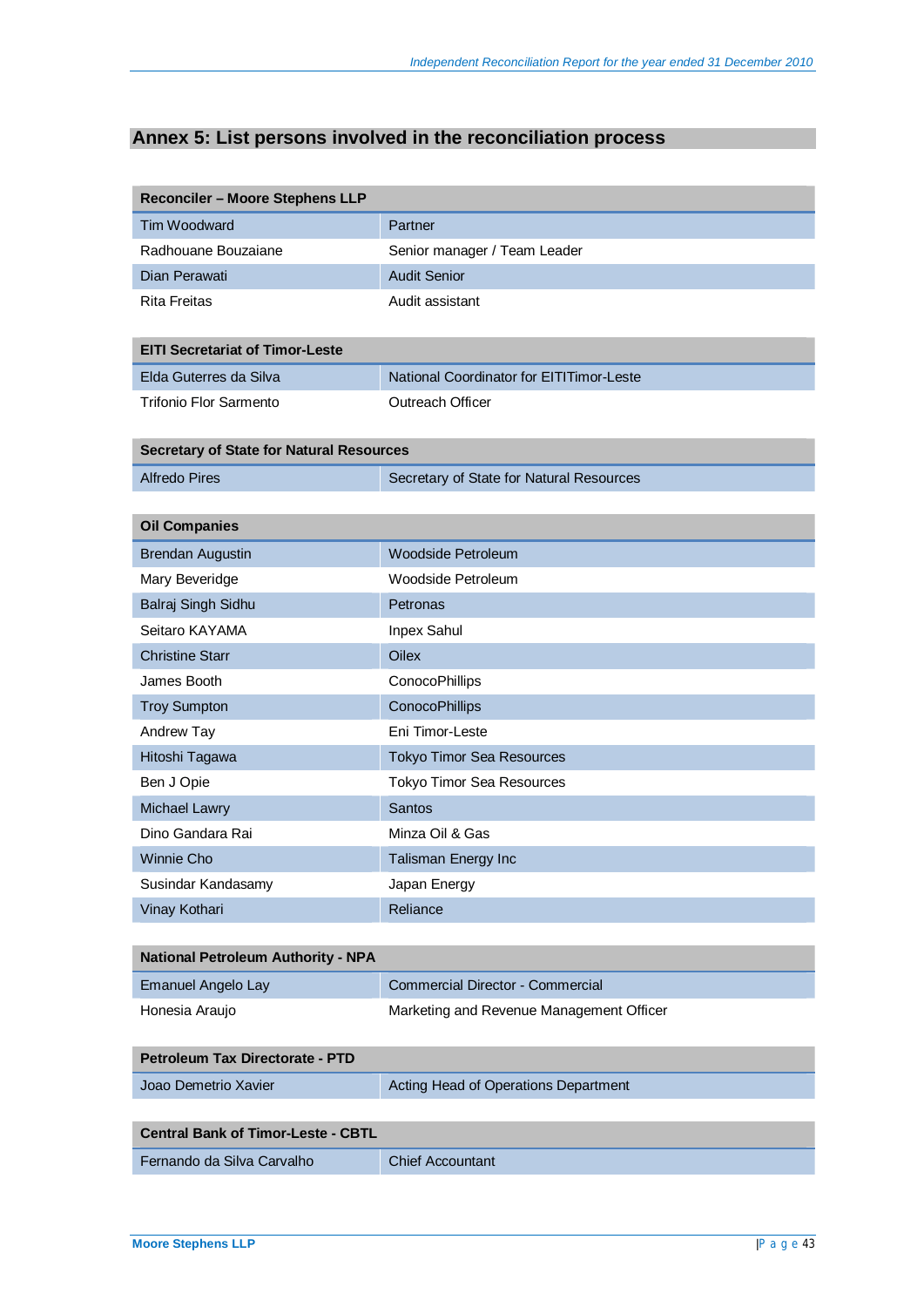# **Annex 6: Contract areas in TLEA and JPDA**